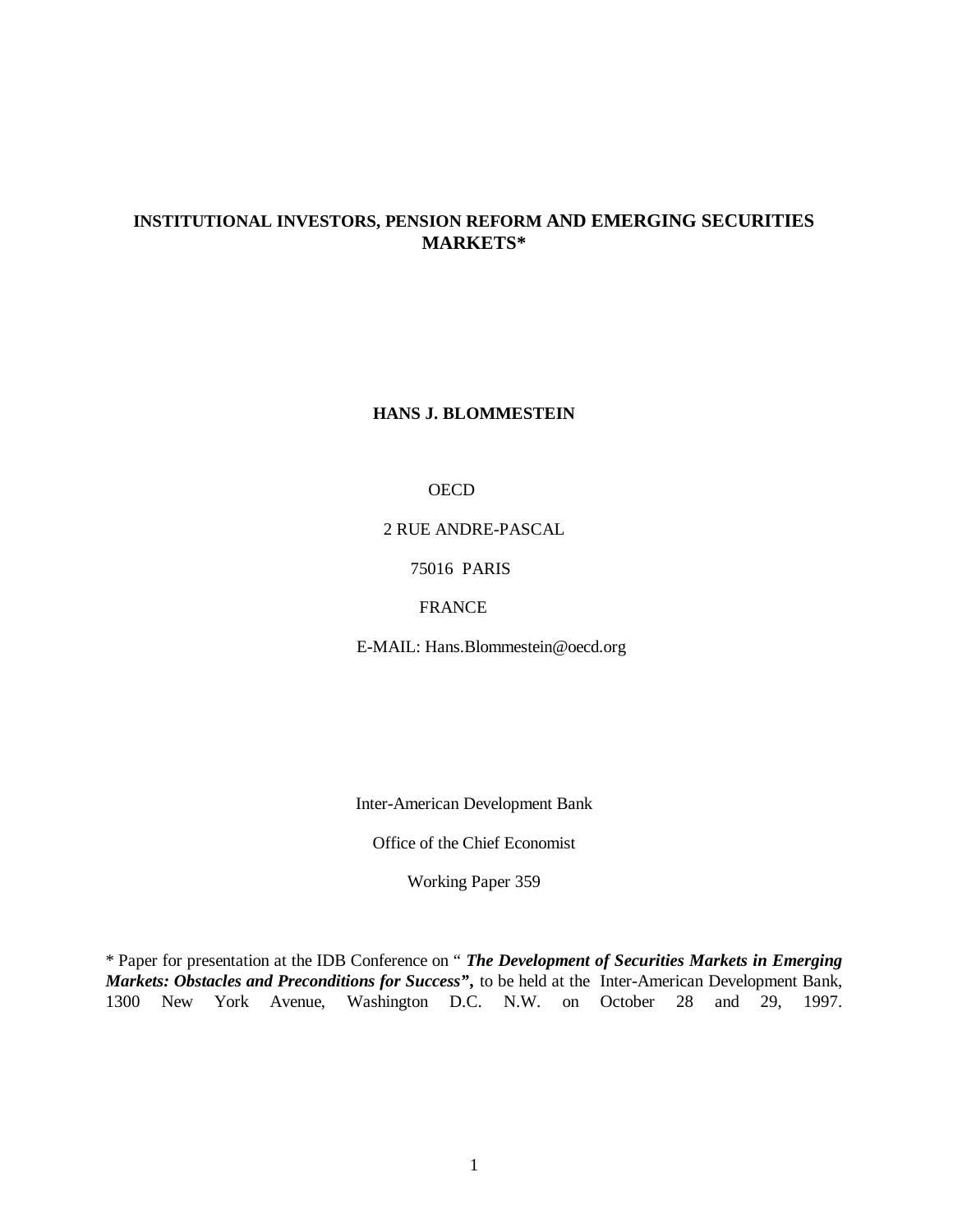8<sup>1997</sup> Inter-American Development Bank 1300 New York Avenue, N.W. Washington, D.C. 20577

The views and interpretations in this document are those of the authors and should not be attributed to the Inter-American Development Bank, or to any individual acting on its behalf.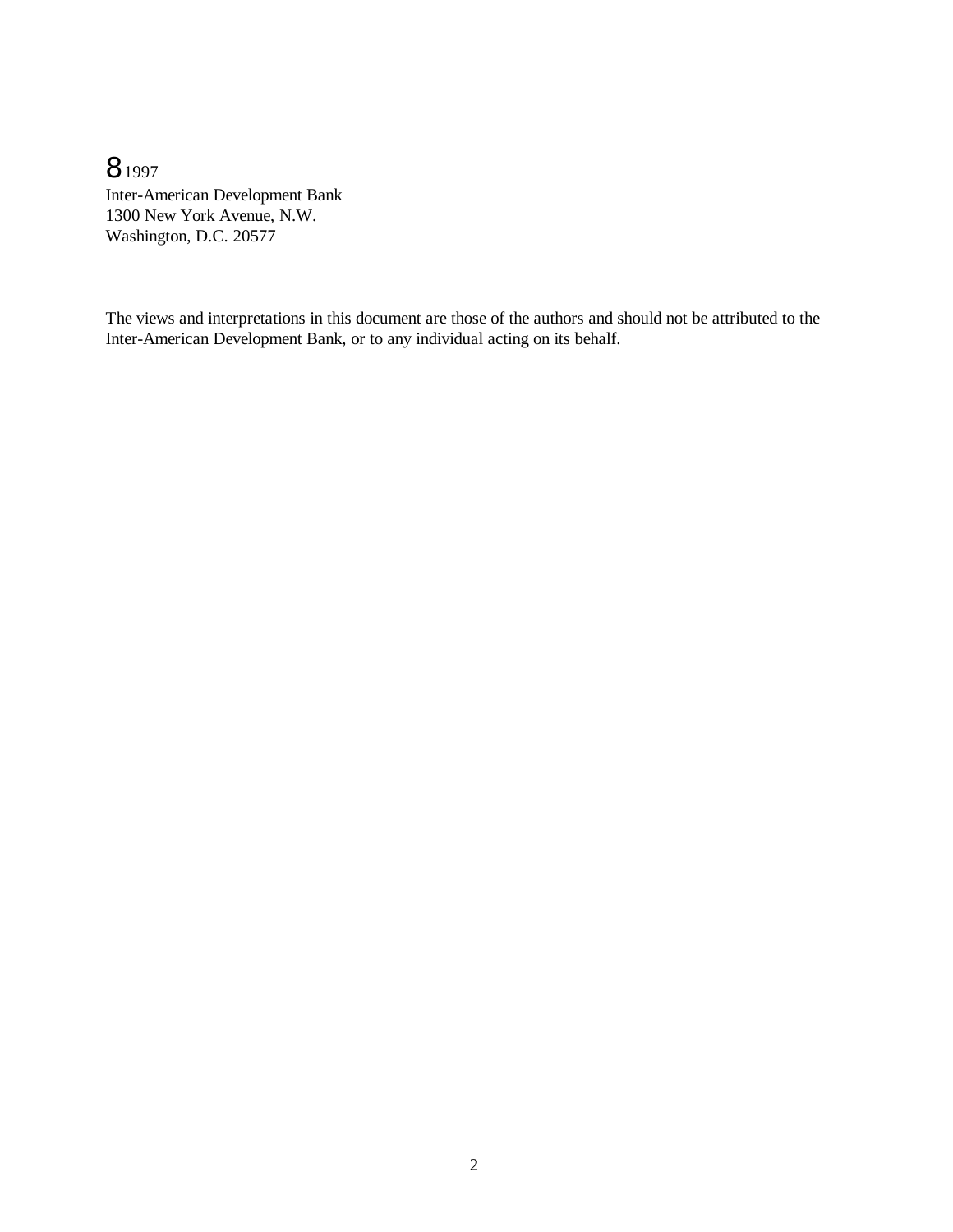# **TABLE OF CONTENTS**

| INSTITUTIONAL INVESTORS, PENSION REFORM AND EMERGING SECURITIES MARKETS 4                            |  |
|------------------------------------------------------------------------------------------------------|--|
|                                                                                                      |  |
|                                                                                                      |  |
|                                                                                                      |  |
|                                                                                                      |  |
| Forces shaping the role, structure and modus operandi of OECD institutional investors 11             |  |
| Scope for the development of a domestic institutional investor base in emerging securities markets12 |  |
|                                                                                                      |  |
| 4. Obstacles in developing an institutional sector in emerging market economies19                    |  |
|                                                                                                      |  |
|                                                                                                      |  |
|                                                                                                      |  |
|                                                                                                      |  |
|                                                                                                      |  |
|                                                                                                      |  |
|                                                                                                      |  |
| ANNEX I: REGULATION AND SUPERVISION OF OECD INSTITUTIONAL INVESTORS30                                |  |
|                                                                                                      |  |
|                                                                                                      |  |
|                                                                                                      |  |
|                                                                                                      |  |
|                                                                                                      |  |
|                                                                                                      |  |
|                                                                                                      |  |
| ANNEX II - STOCK MARKET DEVELOPMENT IN THE TRANSITION ECONOMIES, END 1996 <sup>1</sup> 48            |  |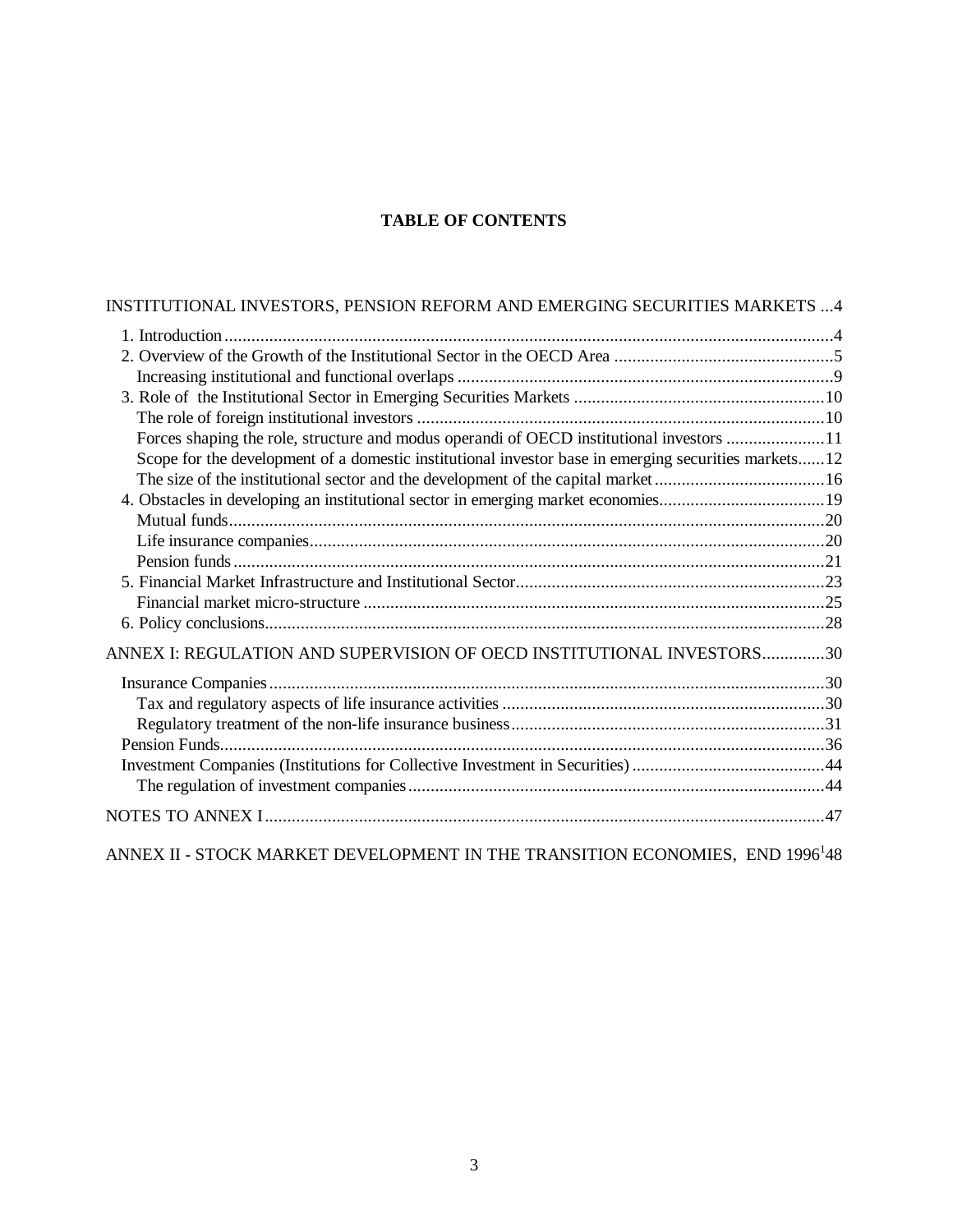## **INSTITUTIONAL INVESTORS, PENSION REFORM AND EMERGING SECURITIES MARKETS**

### **1. Introduction**

1. Institutional investors have been growing in size dramatically over the past decades. Total assets under management of OECD institutional investors rose from 38 per cent of GDP in 1981 to around 106.5 per cent in 1995. The increasing importance of institutional investors as holders of financial assets means that their impact on the functioning of financial markets is steadily growing. Vice versa, their reliance on well-functioning of financial markets has also increased. In most OECD countries, institutional saving institutions -- in particular pension funds -- now play a key role in domestic financial systems<sup>1</sup>.

2. The involvement of institutional investors in capital market transactions is increasing in tandem with their growing financial clout. A strong community of institutional investors seems to be a precondition for the development of liquid securities markets with sophisticated financial vehicles. In view of the growing influence that institutional investors exert on the structure and *modus operandi* of capital markets, the importance of capital markets for the real economy, corporate finance, and income security, it may be necessary for policy makers to take a closer look at the functioning and the regulation of these institutions. A full analysis would include the functioning and regulation of the fund management profession, the impact of changes in demography and the regulation of pension schemes on the efficiency of the allocation of savings, the influence of the international portfolio diversification of institutional investors, and the impact of tax regimes on the behaviour of institutional investors. Also the consequences of investment practices of institutional investors for the functioning of financial markets may need to be analysed.

3. Also in emerging financial markets the importance of institutional investors (both foreign and domestic ones) is steadily increasing. In particular pension reform has been an important factor in developing a domestic institutional sector in emerging market economies. This in turn has been a major force in the further development of securities markets. However, there is still considerable scope for promoting the growth of securities markets through the development of insurance companies and domestic mutual and pension funds. The paper will discuss the range of factors that can stimulate the further development of the domestic institutional sector, in particular through pension system reform measures. In doing so, the development of the institutional sector in emerging market economies will be compared with the experience in the OECD area, focusing in particular on the key factors that have been (and are) driving the growth of OECD institutional investor activities and the impact of institutional investors on securities markets.

4. In addition, the paper will identify obstacles in the development of the institutional sector in emerging markets and suggest policies to deal with these problems. It will be argued that these policies are also beneficial for the growth of the securities market. However, this is not sufficient. The efficient operation of institutional investors such as pension funds, requires the presence of a supporting securities market infrastructure. The paper will outline the key infrastructural elements and the associated financial policies, at both the micro and macro levels. In addition, attention will be paid to the more general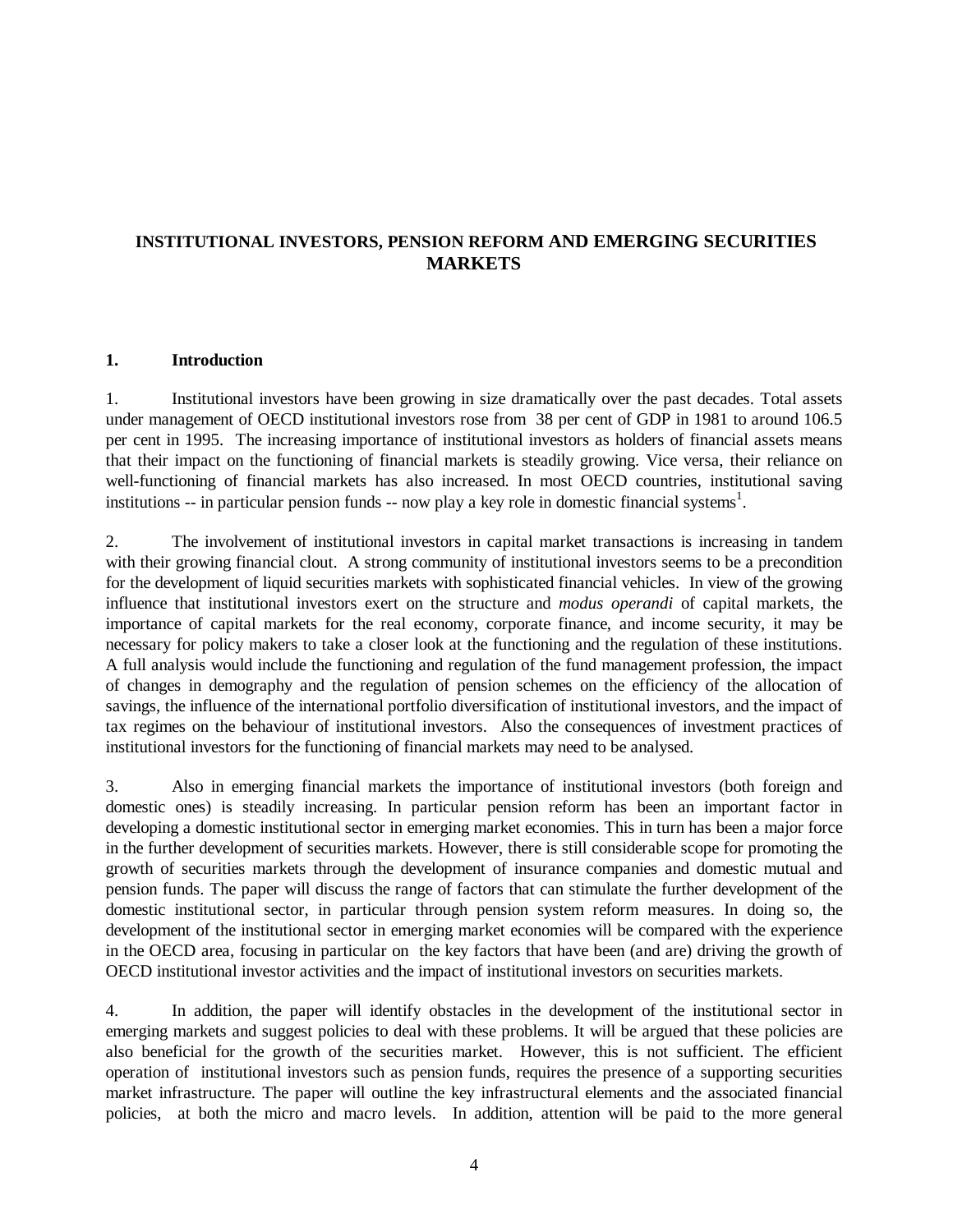conditions (macroeconomic stability, tax regime, property right laws, bankruptcy legislation, privatisation of state-owned enterprises ) that can be expected to promote the development of securities markets.

5. The paper is organised as follows. An overview of the development of institutional investors in the main OECD regions and countries is given in section 2. Section 3 will discuss the development of the institutional sector in emerging market economies in Latin America, Asia and the transition countries in Eastern Europe and the former Soviet Union and its impact on the growth of the securities market. These developments will be compared with the experience in the OECD area by focusing on the key factors that have been (and are) driving the growth of OECD institutional sector activities and the impact of the institutional sector on securities market development. Obstacles in developing an institutional sector in emerging market economies will be identified in section 4. Policies how to deal with these obstacles will also be suggested, in particular through a programme of pension system reform. Section 5 outlines the key infrastructural elements of a well-functioning securities market and the associated financial policies. In addition, the more general conditions that can be expected to promote the development of securities markets will also be identified. The final section presents policy conclusions.

### **2. Overview of the Growth of the Institutional Sector in the OECD Area**

The importance of institutional investors is steadily increasing. Total institutional assets of the main regions in the OECD area rose from \$3.2 trillion in 1981 (i.e. 38 per cent of GDP), to \$16.3 trillion in 1991 (90 per cent of GDP), to more than \$24.3 trillion in 1995 (106.5 per cent of GDP). In the period 1990-95, average annual growth of holding by all categories of institutional investors has been spectacular [see Chart 1].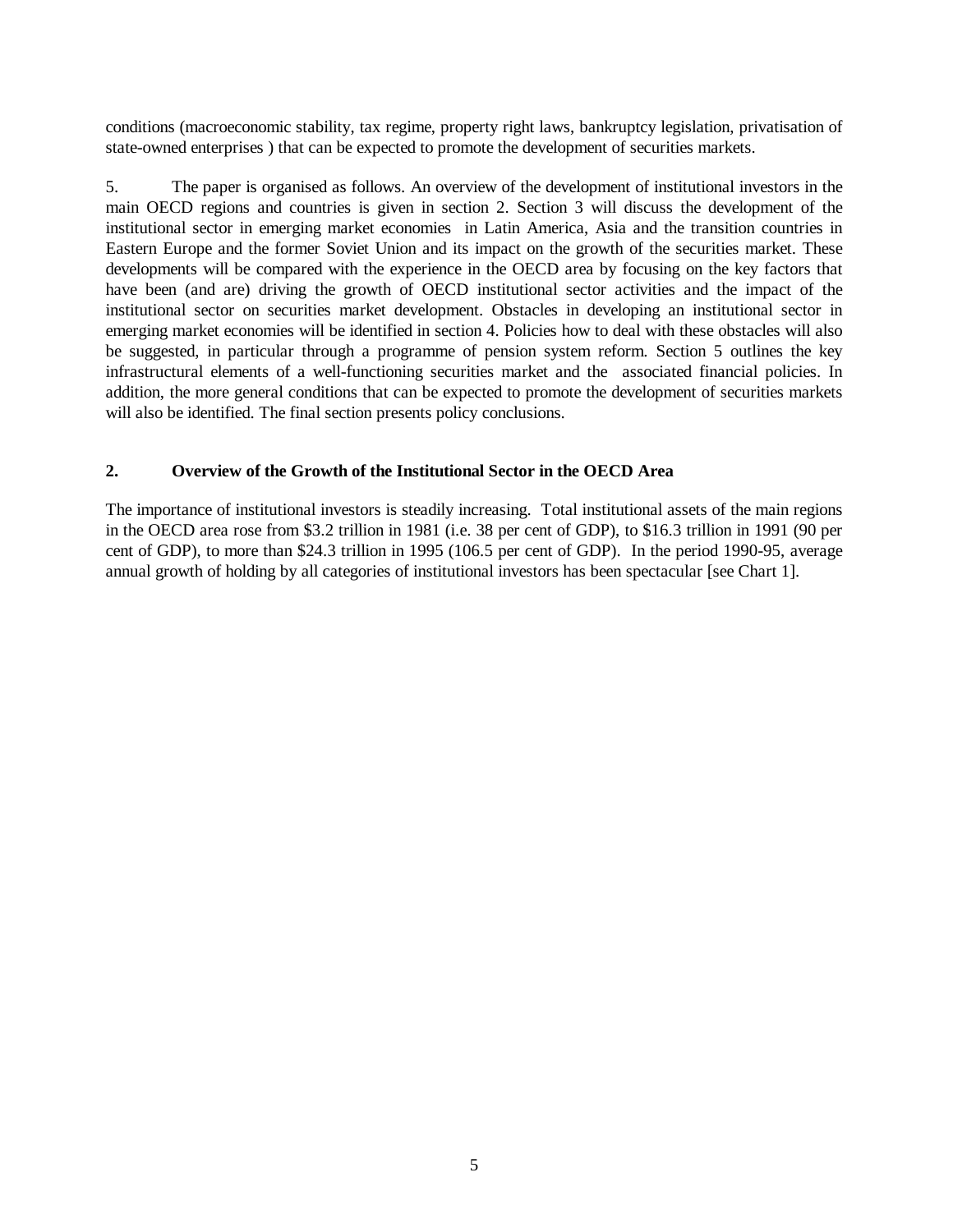**Chart 1 Annual average rate of growth of Institutional investors in OECD regions 1990-1995**



*Source:* OECD/DAFFE

6. Pension funds, insurance companies, and investment companies in the Group of Seven countries had close to \$17.5 trillion in assets under management in 1995. In comparison, the global equity market in 1993 amounted to \$14.1 trillion, and the total outstanding stock of government debt in the Group of Seven countries was \$9 trillion [2]. In the period 1980 - 1993, the aggregate assets of institutional investors in the United States, Japan, Germany, United Kingdom and Canada have increased by more than 400 per cent and have more than doubled as a percent of GDP; at the end of 1995, aggregate institutional assets in the G-5 countries were around \$20.4 trillion or 119 per cent of GDP. G-7 aggregate institutional assets stood at \$21.3 trillion at the end of 1995 or 113 per cent of GDP, while recording strong growth for all categories of institutional investors [see Chart 2]. Other OECD countries have recorded similar changes in total assets under management.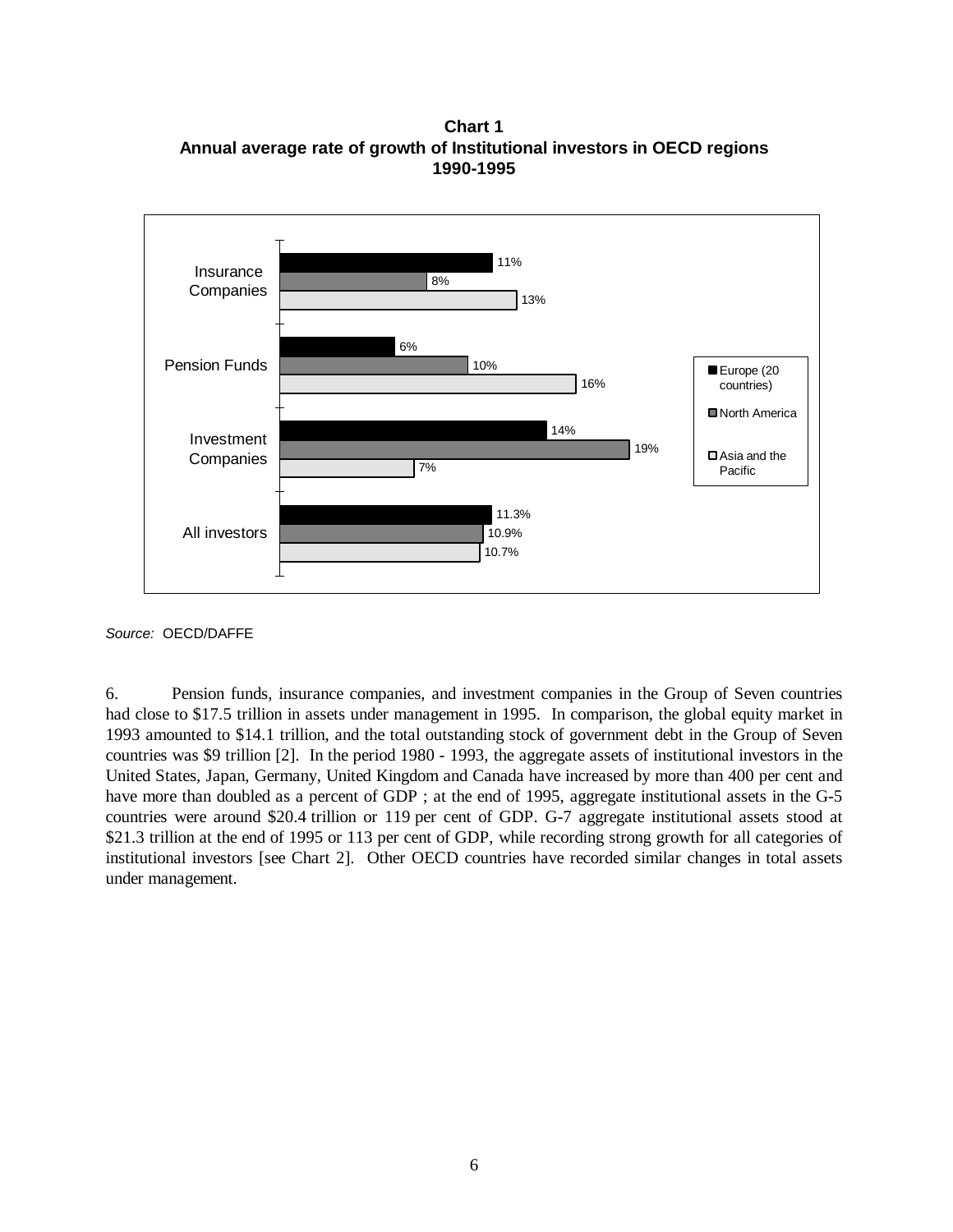**Chart 2 Annual average rate of growth of Institutional investors in G-7 countries 1990-1995**



*Source:* OECD/DAFFE

7. Pension funds and insurance companies have traditionally been the most important institutional investors in OECD capital markets. Although they still control very sizeable (and still growing) asset portfolios, the asset growth of investment companies has been even more spectacular. It is estimated that mutual funds alone accounted for about \$3.3 trillion in 1994 [3]. Investment companies assets have increased at a much faster pace than have the assets of other institutional investors. Assets of investment funds amounted to \$5.2 trillion in 1995, a growth of 19 per cent over the 1990-1995 period; the total share of assets under management of investment funds increased from 18 per cent in 1990 to 22 per cent in 1995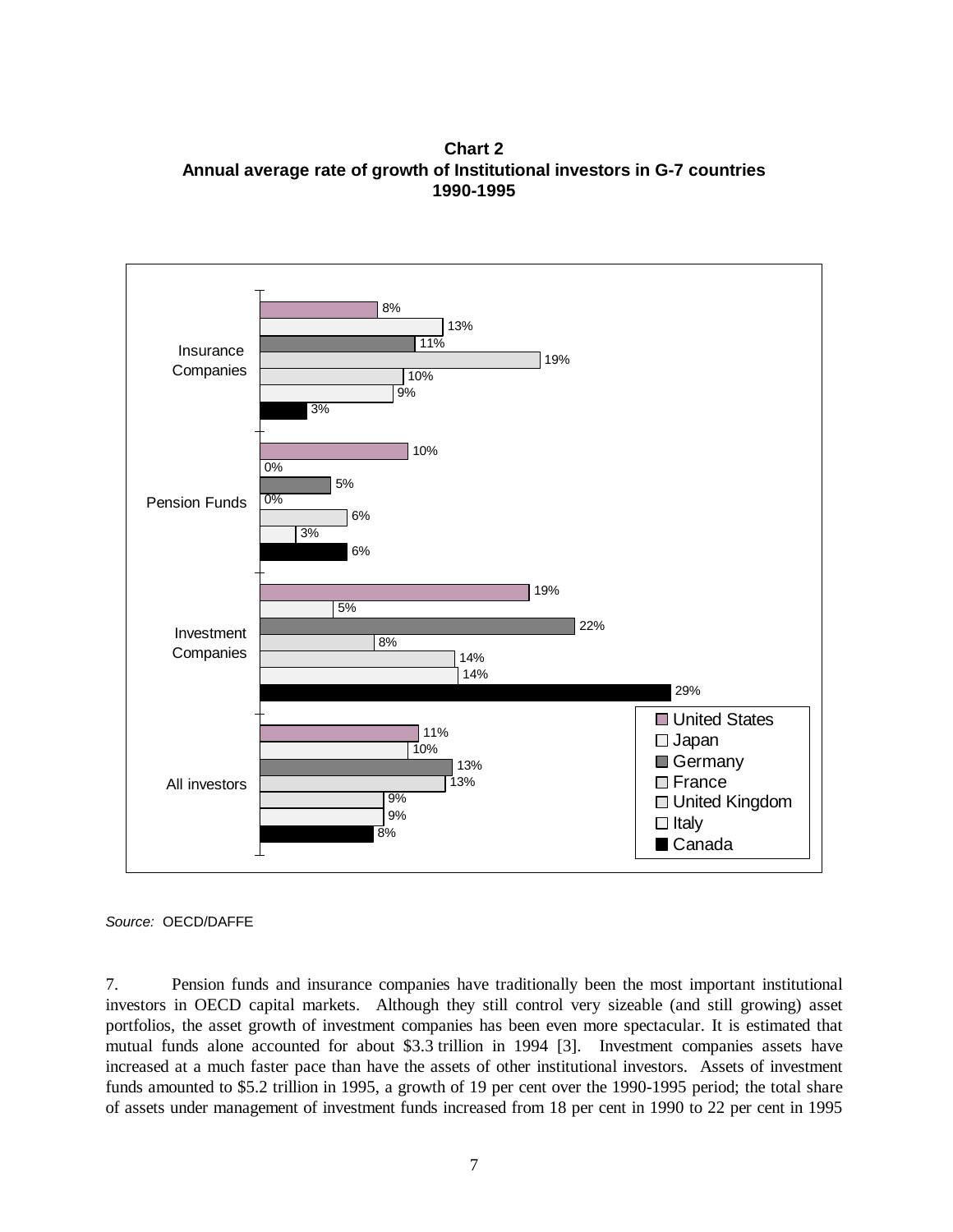[see Chart 3]. Total assets under management of hedge funds stood at an estimated \$75-100 billion in 1994, a doubling since 1991 [4], and have further grown to an estimated \$236 billion in 1995.



**Chart 3 Change in asset holdings by the different types of Institutional investors 1990-1995**

### *Source:* OECD/DAFFE

8. Another noteworthy trend is the changes in the share of foreign securities in the portfolios of institutional investors. There is a gradual but clear trend toward internationally diversified portfolios of pension funds. The behaviour of life insurance companies and investment companies is less clear. In fact, their international diversification shows some decrease in the 1990s. The portfolios of insurance companies are less diversified than those of pension funds. There are important differences in the share of foreign securities in the portfolio of OECD investment companies: (a) the portfolios of mutual funds in Canada, Germany and the United Kingdom are more internationally diversified than in the United States and Japan; (b) possibly related to the previous point, US mutual funds show a clear trend toward increased international diversification, while in other countries this trend has levelled off or even declined somewhat; (c) mutual funds in the larger OECD countries are significantly more diversified than insurance companies and pension funds.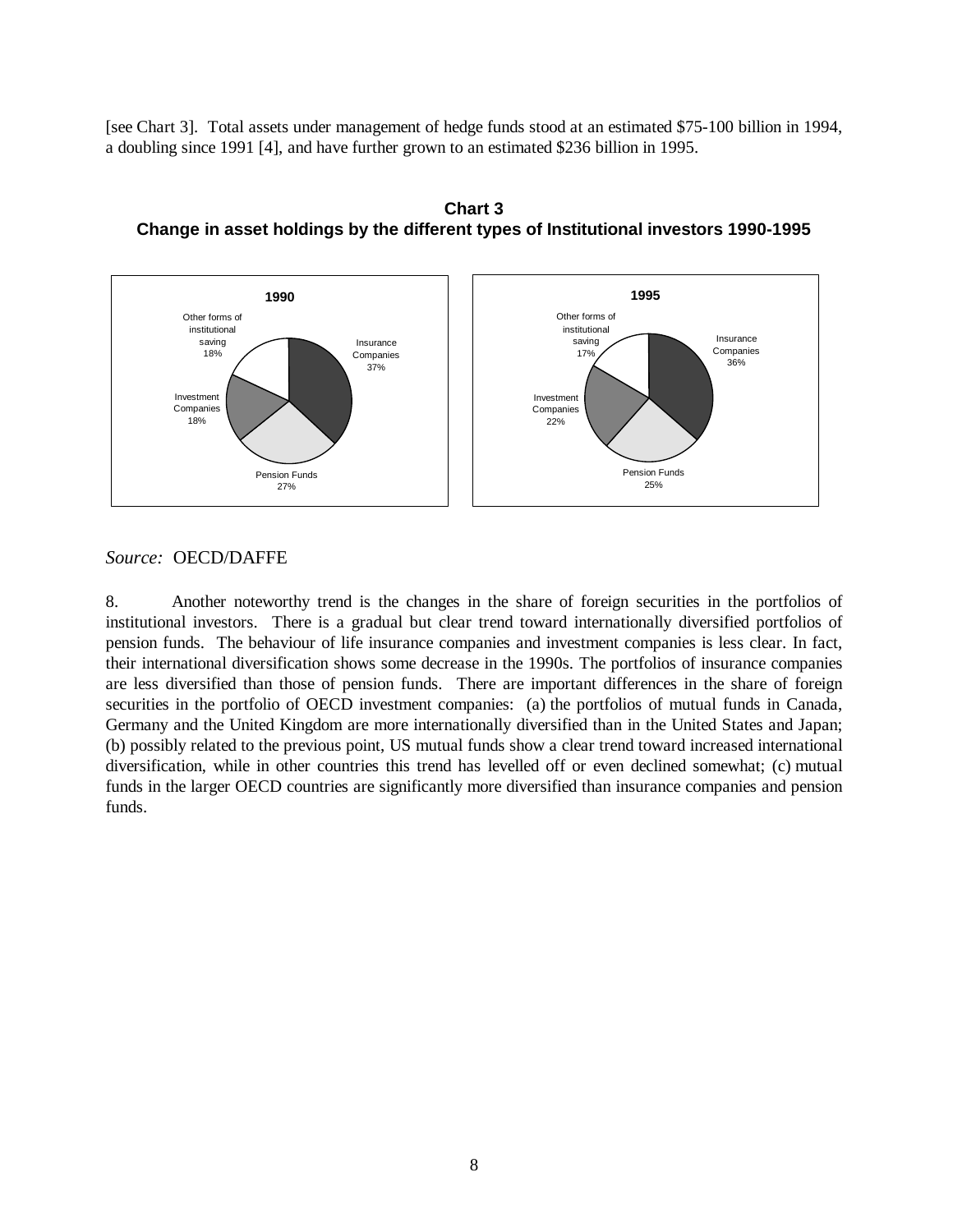#### **Table 1: Institutional Investor's Holdings of securities issued by non-residents**

( in percent of total assets)

|                          | 1980      | 1988          | 1990      | 1991      | 1992      | 1993          | 1994          | 1995          |
|--------------------------|-----------|---------------|-----------|-----------|-----------|---------------|---------------|---------------|
| <b>Pension funds</b>     |           |               |           |           |           |               |               |               |
| Canada <sup>(1)</sup>    | 4.6       | 5.9           | 6.4       | 8.6       | 10.2      | 11.6          | 12.9          | 13.4          |
| Germany <sup>(2)</sup>   | $\cdot$ . | 3.8           | 4.5       | 4.5       | 4.3       | 4.5           | $5.0^{(3)}$   | $\cdot$ .     |
| Japan <sup>(2)</sup>     | 0.5       | 6.3           | 7.2       | 8.4       | 8.4       | 9.0           | $\sim$ $\sim$ | $\sim$ $\sim$ |
| United Kingdom           | 7.9       | 16.3          | 17.8      | 20.6      | 19.5      | 20.0          | 19.8          | 19.8          |
| $USA^{(2)}$              | 0.7       | 2.7           | 4.2       | 4.1       | 4.6       | 5.7           |               | $\cdot$ .     |
| Life insurance companies |           |               |           |           |           |               |               |               |
| Canada <sup>(1)</sup>    | 0.3       | 1.5           | 1.1       | 1.2       | 0.7       | 0.5           | 0.5           | 0.3           |
| Germany <sup>(2)</sup>   | 0.6       | 0.6           | 1.0       | 1.0       | $\cdot$ . | $\sim$        | $\cdots$      | $\sim$        |
| Japan <sup>(4)</sup>     | $\sim$    | $\sim$ $\sim$ | 13.5      | 12.5      | 11.4      | 9.0           | 6.7           | 6.9           |
| United Kingdom           | 4.1       | 9.4           | 10.7      | 12.2      | 12.4      | 13.3          | 13.5          | 14.2          |
| USA <sup>(2)</sup>       | 4.1       | 3.6           | 3.6       | 3.6       | 3.7       | $\cdot$ .     |               | $\cdot$ .     |
| <b>Mutual funds</b>      |           |               |           |           |           |               |               |               |
| Canada <sup>(1)</sup>    | 19.9      | 19.4          | 17.5      | 16.1      | 17.0      | 20.4          | 23.6          | 23.4          |
| Germany                  |           | $\sim$ $\sim$ | $\ddotsc$ | $\ddotsc$ | $\cdot$ . | 24.8          | 20.3          | 20.2          |
| Japan $^{(2)}$ $^{(5)}$  |           | 9.1           | 7.9       | 13.0      | 9.9       | $\sim$ $\sim$ | $\cdot$ .     | $\cdots$      |
| United Kingdom           | 17.9      | 33.0          | 31.0      | 34.3      | 35.2      | 35.8          | 36.4          | 34.5          |
| $USA^{(2)}$              |           | $\sim$        | 6.6       |           | 10.1      | $\cdot$ .     |               | $\cdot$ .     |

(1) Non-resident investment

(2) Source: International Capital Markets, IMF, Washington D.C. 1995

(3) Source: EFRP

(4) Only bills & bonds

(5) Investment trusts

Sources: Statistics Canada, Deutsche Bundesbank, Bank of Japan, Office for National Statistics, and OECD staff estimates.

### *Increasing institutional and functional overlaps*

9. The analysis of these general trends and developments is complicated by the fact that increasingly there are a number of institutional and functional overlaps between the different categories of institutional investors. World-wide deregulation in the financial sector industry and revolutionary technological developments have eroded the statutory and physical barriers between banks, other financial intermediaries and the securities industry. The same forces that are contributing to financial sector integration are also increasingly affecting institutional investors. The process of integrating institutional investor operations into the more "traditional" financial sector activities is being strengthened by the growing influence of the professional fund managers<sup>2</sup>.

10. Firstly, the links between banks and institutional investors have grown stronger over time. Banks have moved on a wide scale into the investment fund business, also in OECD countries with non-universal banking systems. Secondly, deregulation and the liberalisation of the rules governing the operation of financial institutions have encouraged the formation of financial conglomerates in which banks and insurance companies offer the widest possible array of services [5]. This integrated financial activity is often called *bancassurance*. Not all OECD countries allow such integration. For example, in the United States' and Japan's regulations, separating banks from insurance companies is still intact, although bank sales of insurance products have expanded rapidly in recent years in the United States. Thirdly, larger insurance companies that can afford the services of large professional asset management teams are increasingly moving into the investment fund business, either by developing "unit-linked" insurance products or by launching investment fund companies that offer financial products also to clients that are not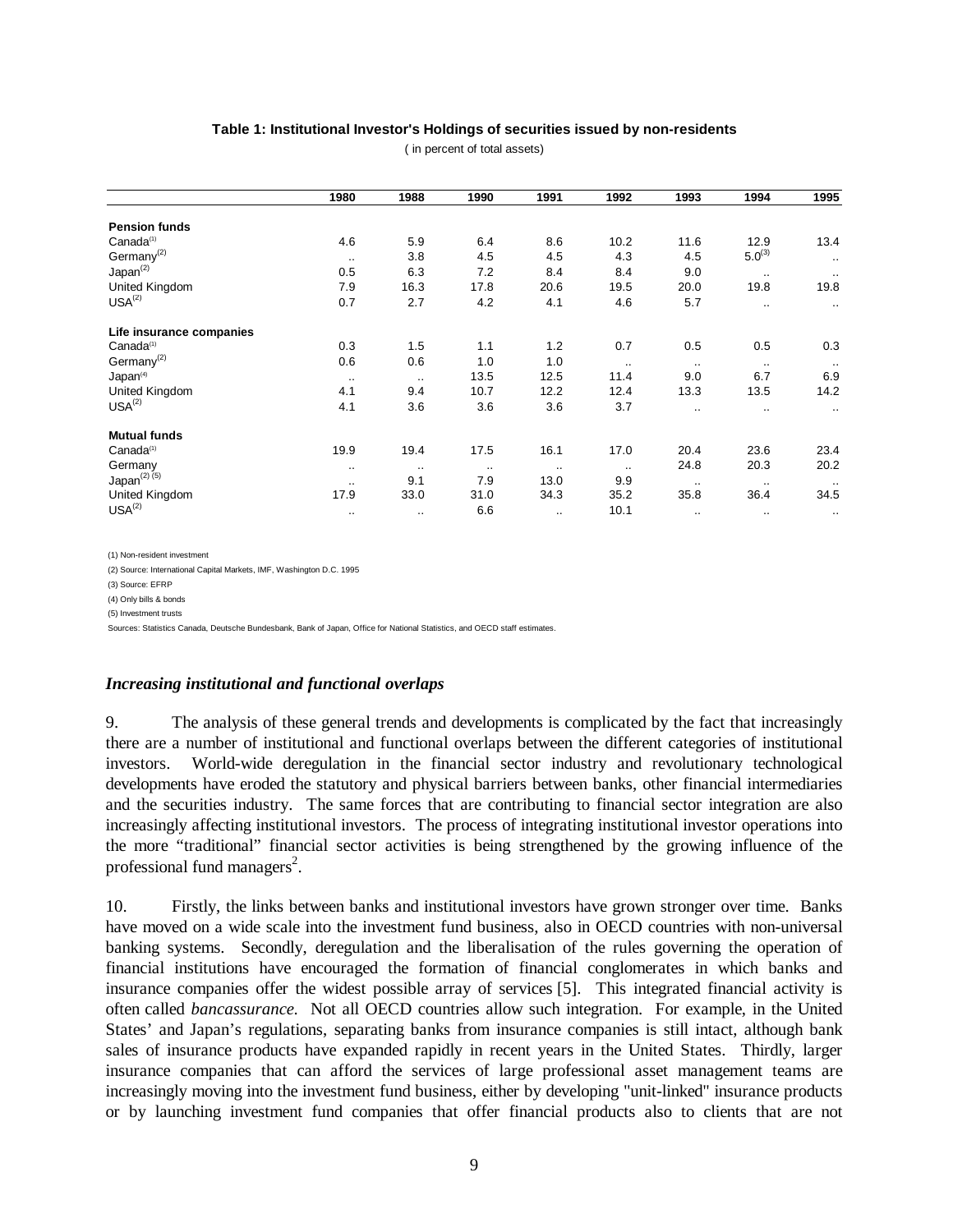necessarily insurance policy holders. Another development is the so-called alternative risk transfer market, where insurance risk is transferred on investment instruments such as catastrophe futures. Fourthly, even insurance companies and pension funds that cannot afford a full-fledged professional asset management team have usually strong links to the financial sector because they are employing outside teams to invest and manage their assets.

#### **3. Role of the Institutional Sector in Emerging Securities Markets**

11. Securities markets in emerging market economies are developing at a rapid pace. It is estimated by the International Finance Corporation (IFC) that in 1996 over 60 developing countries have stock markets, compared with half that number in 1985.<sup>3</sup> The combined stock market capitalisation of these countries has increased more than ten-fold over the past decade, from US\$ 171 billion in 1985 to US\$ 1.9 trillion in 1995. The 18 major emerging market economies that constituted the IFC Emerging Markets Index (IFCI) had a combined market capitalisation in 1996 of US\$ 1.4 trillion, 14 times higher than it was in 1985, while the average market capitalisation rose from 7 to 40 per cent of GDP.

### *The role of foreign institutional investors*

12. Foreign institutional investors have had a major impact on the development of securities markets<sup>4</sup>, notably stock markets. There has been a dramatic increase of portfolio flows from institutional investors into emerging markets, with professionally managed investment funds taking the lead. However, this is a relatively recent phenomenon. It has only been since the mid- 1980s that closed-end investment funds (including country funds) began to invest in emerging stock markets. In 1986, there were only 19 emerging market country funds and 9 regional or global emerging market funds. By 1995, the picture has changed dramatically with 505 country funds and 773 regional and global emerging market funds, of which around 50 per cent open-ended. The combined assets of all closed- and open-end emerging market funds increased from US\$ 1.0 billion in 1986 to US\$ 132 billion in mid-1996 5.

13. Pension fund investment in emerging financial markets is an even more recent phenomenon. Total holdings of emerging securities markets assets by OECD institutional investors is relatively low. Surveys suggest that US pension funds and mutual funds currently have about 2 per cent of their assets invested in emerging markets. Emerging market exposure of UK pension funds and mutual funds is somewhat higher (3-4 per cent) but Japanese and continental European institutional investors have negligible emerging market assets in their portfolios. All the evidence points to the fact that all types of institutional investors are much less internationally diversified than the world market portfolio. Several reasons for this home bias have been identified in the literature<sup>6</sup>. Some of them are rational (e.g. additional risk) or policy-determined (e.g. prudential regulations) but -- on balance -- there seems to considerable scope for increasing the share of emerging securities market assets in the portfolios of OECD institutional investors. In addition it should be noted that the international investment behaviour of pension funds, insurance companies and investment funds differs because of the different structure of their liabilities (this is in large part reflected in the regulatory structure; see ANNEX I for an overview).

14. Foreign institutional investors have played an important catalyst role in the improvement of the institutional infrastructure of emerging market economies. This has undoubtedly contributed to the most recent development in which **domestic** institutional investors are starting to play an increasingly important role. However, their role is as yet fairly modest and, therefore, there is considerable scope for an expansion of both the domestic institutional sector and the domestic securities market. In order to get a better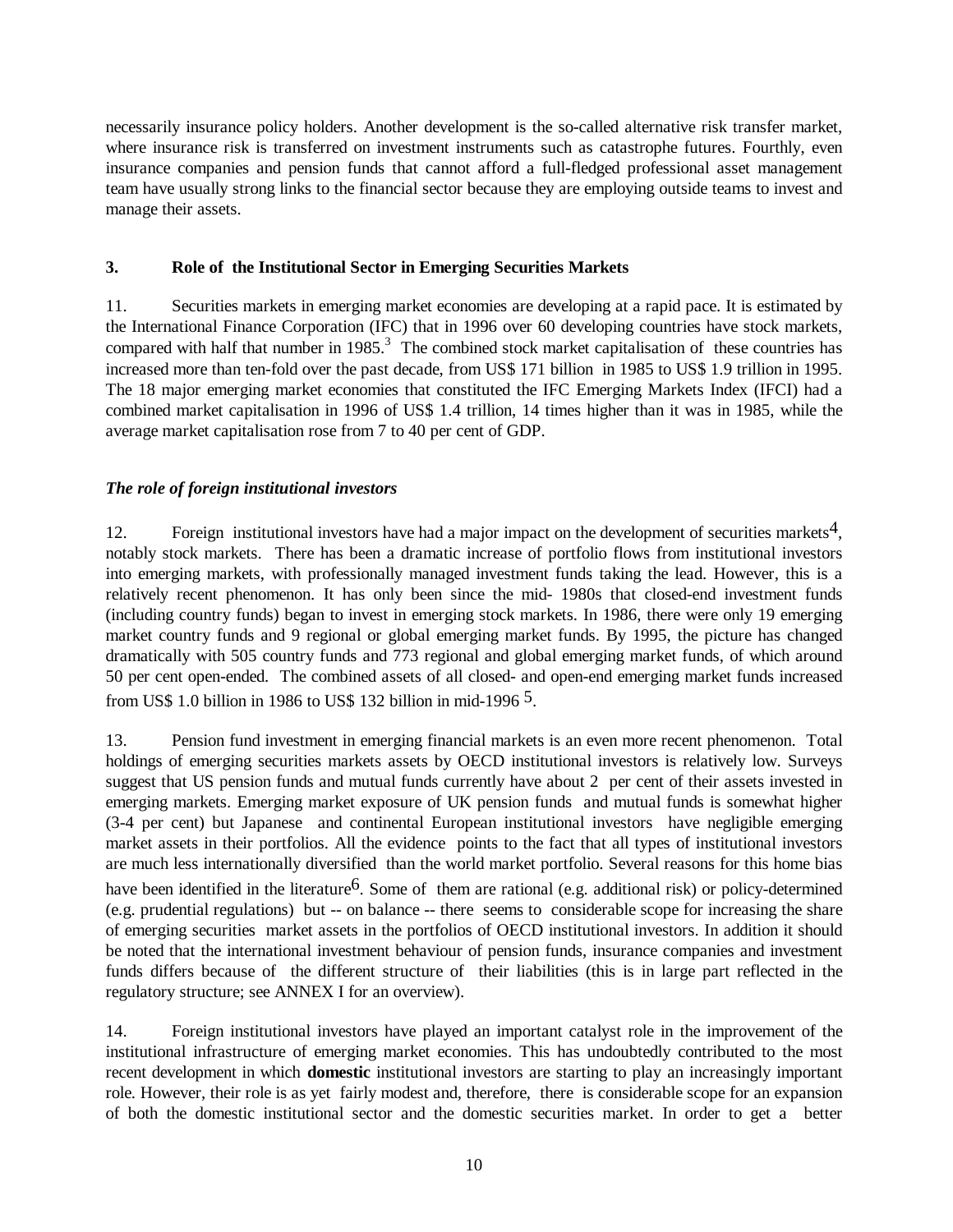understanding of the scope for expansion and policies to promote them, a two-pronged approach will be followed. In the remainder of this section the OECD experience will be analysed in order to identify the main factors driving the growth of the domestic institutional sector in the OECD area. This should be helpful to get a first idea about the scope for expansion as well as required policy actions to promote the domestic institutional sector. Against this backdrop, the second step is to examine in the next section the main obstacles to the expansion of the domestic institutional sector.

#### *Forces shaping the role, structure and modus operandi of OECD institutional investors*

15. The overview in the previous section shows very clearly that OECD institutional investors as a group have vastly expanded their economic sphere of influence. Yet, institutional investors are by no means a monolithic group, since they have different investment objectives and fiduciary mandates, operate under different regulatory and tax regimes (see ANNEX I), and have a different tolerance to risk. The nature of the liabilities of the different types of institutional investors is a key determinant of their behaviour, including their investment activities (ANNEX I). Nonetheless, it is possible to identify a number of major structural factors driving the growth of institutional investors as a group:

### *Deregulation of the financial sector*

16. Deregulation of the banking and securities industries since the beginning 1980s has heightened competition between and among banks and other financial institutions<sup>7</sup>. Abolishment of cross-border capital flow restrictions has further increased competition. New capital standards for banks were introduced in the same period. In response to these pressures, banks have massively expanded, or moved into, the insurance and investment fund business in search of new activities that generate earnings in the form of commissions and fees, while they do not necessarily absorb additional capital.

### *Liberalisation of the institutional sector*

17. Liberalisation of the activities of institutional investors, both in terms of the production and distribution of their respective products and the investment of their assets. An important aspect of the liberalisation process is the relaxation of regulatory constraints on cross-border activities and investments.

### *Demography, pension systems reform and financial markets*

18. The rising needs for retirement benefits of a rapidly ageing population in conjunction with more sophisticated and wealthier private investors have had a significant impact on the growth of demand by private households for retirement benefit offered by the different types of financial institutions -- banks, insurance companies, and investment products funds.

### *Advances in communications and information technology*

19. Spectacular technological advances in communications and information technology enhanced the capacity of the financial sector, the professional fund managers, and the institutional investor community to use the opportunities offered by the liberalised environment. Advances in technology have enabled funds to be managed at lower costs. More reliable and efficient clearing and settlements systems for securities and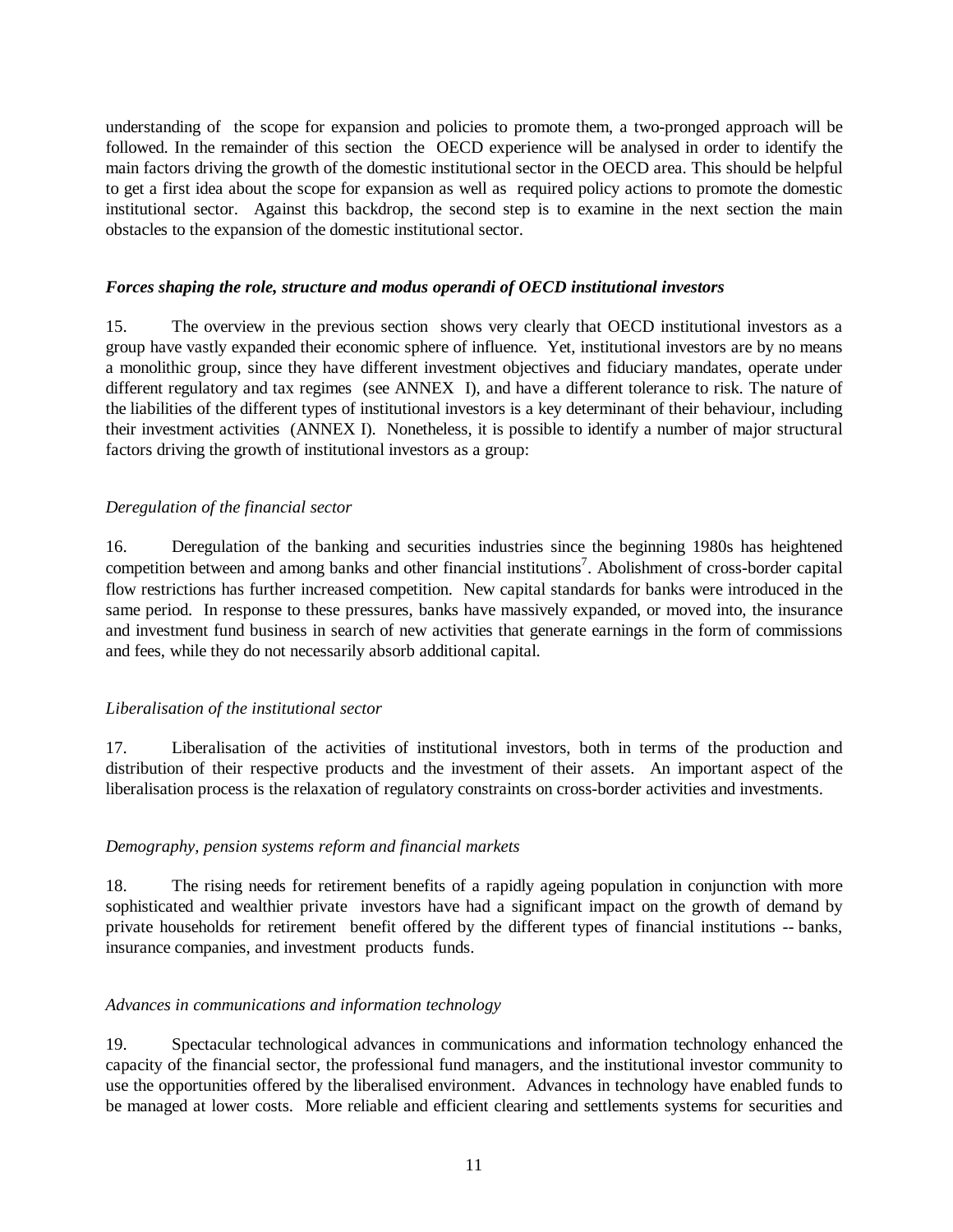payments, the creation and use of complex new financial products for risk management purposes, and the integration of capital markets have been important factors underpinning the spectacular growth of the managed assets of institutional investors, in particular, mutual fund assets.

### *The role of the fund management industry*

20. The increasingly active role of the fund or money management profession has made important contributions to the transformation and dramatic expansion of the institutional investor industry. The management of funds by these professionals has common, technical features on the operational side, but the exact strategy and specific objectives are adapted to the specific institutional set-up.

21. When discussing the forces shaping the investment behaviour of institutional investors it is conceptually important to make a distinction between the legal and economic definition of the different types of "institutional investors", on the one hand, and the professional fund managers who develop asset allocation strategies and take investment decisions, on the other. The fund management profession is an important driving force behind the increasing sophistication of the investment strategies of institutional investors. Individual and institutional investors have increasingly delegated the management of their portfolios to professional fund managers. The role of the fund management profession is therefore a key factor in analysing the relationship between institutional investors and financial markets<sup>8</sup>.

### *Financial integration*

22. Financial integration is proceeding at a rapid pace fuelled by financial market liberalisation and modernisation, advances in information and communication technology, and the increase in international diversification of portfolios of the OECD institutional sector. In addition, there are important recent policy initiatives such as NAFTA and EMU that have given a major push to financial integration, first at the regional level and subsequently at the global level There is a dynamic two-way process in which the expansion of the institutional sector is fostering financial integration while at the same time financial integration is having a profound impact on the investment behaviour of the institutional sector.

### *Scope for the development of a domestic institutional investor base in emerging securities markets*

23. The structural factors behind the growth of institutional assets in the OECD area have hardly started to play a role in emerging markets. Hence, the scope for the development of the institutional sector and the domestic capital market is enormous.

### *Deregulation and modernisation of the financial sector*

24. Deregulation and modernisation of the financial sector are relatively recent phenomena in emerging markets. The **Latin American** banking landscape has been shaped to a large measure by frequent banking crises<sup>9</sup>. Latin American financial markets are highly volatile. Institutional investors have reacted to financial fragility and volatility by holding short-term assets. Depository institutions, banks and savings institutions issuing deposit-like liabilities, are the major investment vehicles for Latin American **domestic** institutional savings. Chile is the exception, with pension and insurance funds accounting for around 44 per cent of institutional savings. Moreover, only in Chile are capital-market instruments (including fixed-income securities) a substantial source of funds for the private sector  $10$ .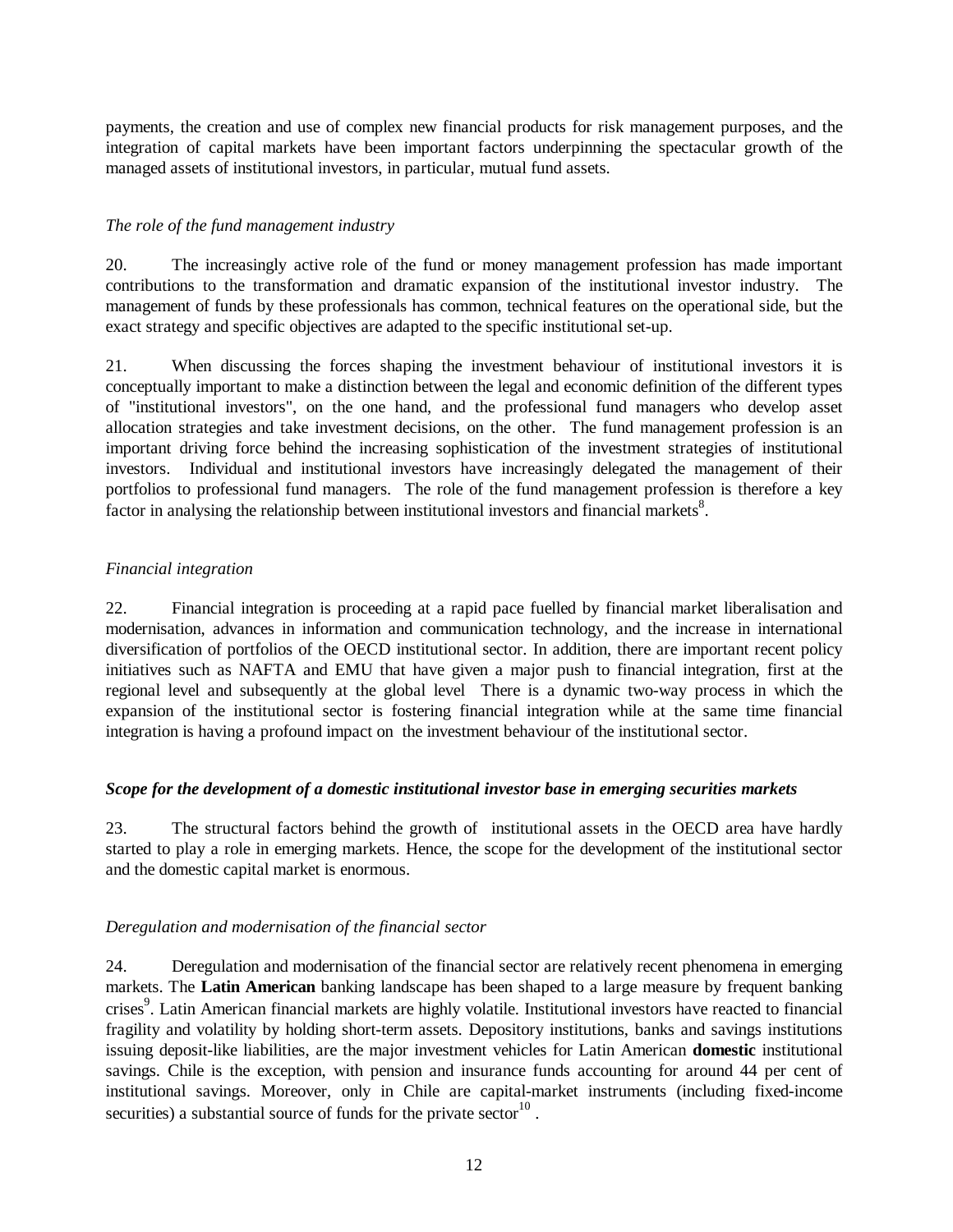25. **Central and Eastern Europe and the former USSR** are special cases because of their unique initial conditions (chief among them the complete absence in 1989 of both market-based financial institutions and an institutional investor base). Although the transformation of the financial sector is in full swing, many problems remain $11$ . It can therefore be expected that continued progress in the restructuring and modernisation of the banking sector (as well as a reduction in macro-economic volatility) will significantly contribute to the involvement of banks in institutional sector activities, including money management services. Moreover, the transformation of the banking sector in transition economies and elsewhere is a *sine qua non* for the emergence of capital markets as important intermediaries of liquid longterm funds to the private sector<sup>12</sup>. Indeed, Latin American experiences provide evidence that building confidence in institutional savings is closely related to building confidence in the banking system<sup>13</sup>. Thus, the further development of a domestic institutional investor base is in large part dependent on success in establishing sound banking systems.

26. The deregulation and modernisation of the financial sector in emerging **Asian** market economies is in many respects further advanced than in other emerging market areas. Equity and bond markets are relatively well-developed [see Table 2] and have grown strongly in the last decade. For example, in Malaysia and Thailand the share of equity markets in the stock of financial savings increased, respectively, from 49 per cent and 9 per cent at the end of 1985 to 79 per cent and 56 per cent at the end of  $1994<sup>14</sup>$ . Asian bond markets have been growing strongly in large measure in response to the huge infrastructure investment requirements<sup>15</sup>. The increasing supply of long-term capital market instruments is supporting the development of a domestic institutional investor base in emerging Asian economies. Moreover, increased competition among banks have encouraged them moving into capital market activities (including fund management services) to boost fee income. However, turmoil in Asian financial markets in 1997 has demonstrated a number of structural weaknesses in the financial sector, chief among them bank fragility. The recent cyclical downturn in several Asian countries has exposed structural weaknesses in their banking systems $^{16}$ .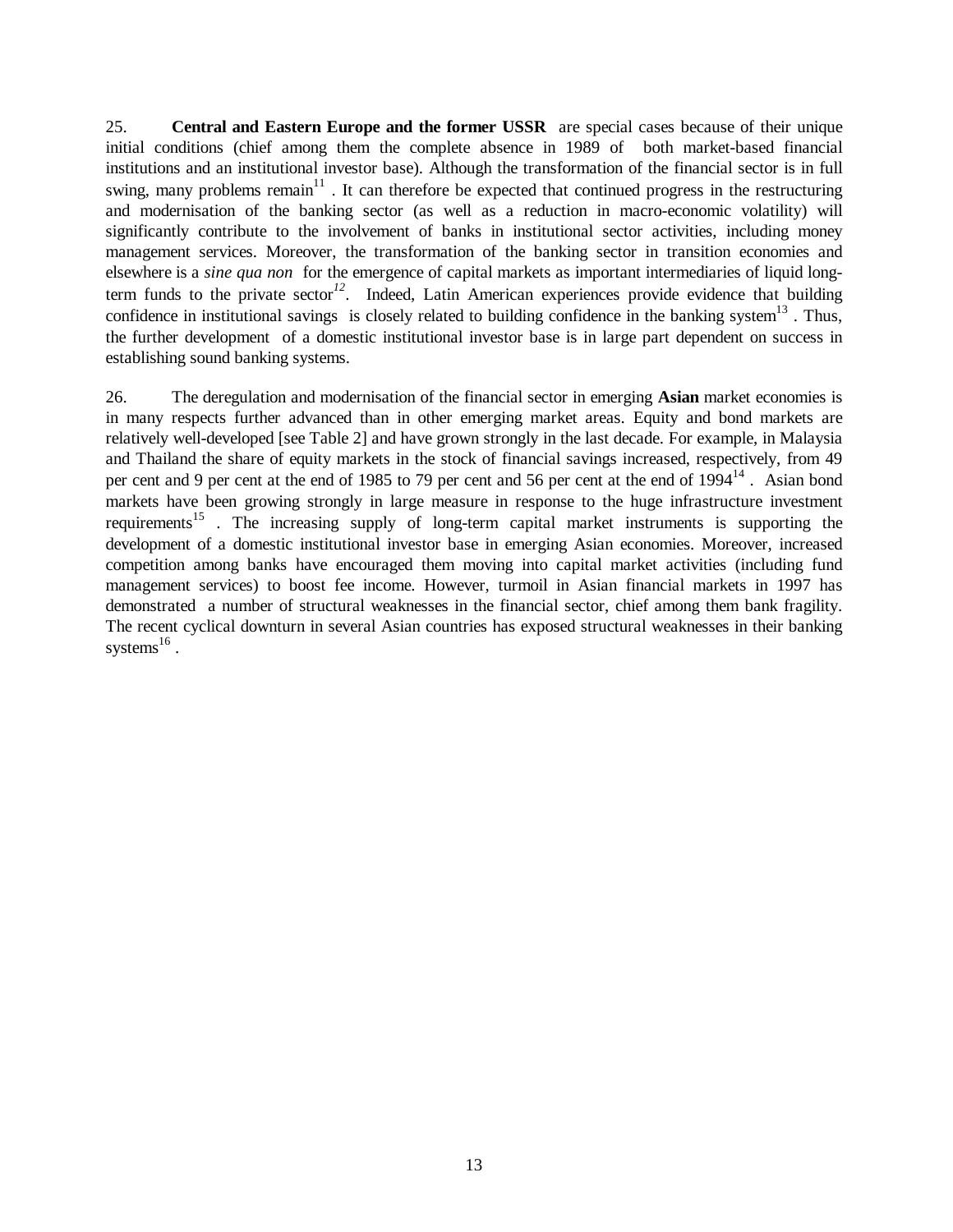| As a percentage of GDP unless otherwise stated                                                                             |                          |                   |                 |       |                                 |                   |                  |                   |                     |
|----------------------------------------------------------------------------------------------------------------------------|--------------------------|-------------------|-----------------|-------|---------------------------------|-------------------|------------------|-------------------|---------------------|
|                                                                                                                            | <b>Securities</b>        |                   | <b>Equities</b> |       |                                 | <b>Bonds</b>      |                  |                   |                     |
|                                                                                                                            | outstanding <sup>1</sup> |                   |                 |       |                                 |                   |                  |                   |                     |
|                                                                                                                            | 1990                     | 1994              | Capitalisation  |       | Trading                         | Turn-             | Capitalisation   |                   | Turn-               |
|                                                                                                                            |                          |                   | 1990            | 1995  | concen-<br>tration <sup>2</sup> | over <sup>3</sup> | 1990             | 1994              | over <sup>3</sup>   |
| India                                                                                                                      | 35.0                     | 93.4              | 12.6            | 56.9  | 6.2                             | 24.1              | 18.5             | 22.4              | 57.5                |
| East Asia                                                                                                                  |                          |                   |                 |       |                                 |                   |                  |                   |                     |
| Indonesia                                                                                                                  | 13.5                     | 32.6              | 7.6             | 33.9  | 35.4                            | 29.4              | 1.6              | 6.0               | 10.0                |
| Korea                                                                                                                      | 91.4                     | 105.4             | 44.0            | 40.2  | 12.8                            | 171.6             | 19.7             | 24.1 $4$          | 43.0                |
| Malaysia                                                                                                                   | 196.5                    | 352.6             | 113.8           | 265.0 | 13.6                            | 62.3              | 59.9             | 51.2              | 32.6                |
| Taiwan                                                                                                                     | 83.2                     | 134.7             | 62.3            | 74.0  | 23.4                            | 353.5             | 5.6              | 13.6              | 1840.0              |
| Thailand                                                                                                                   | 37.8                     | 113.8             | 27.9            | 85.4  | 28.0                            | 60.9              | 9.8 <sup>5</sup> | 7.0 <sup>5</sup>  | 4.0                 |
| Latin America                                                                                                              |                          |                   |                 |       |                                 |                   |                  |                   |                     |
| Argentina                                                                                                                  | 9.4                      | 30.4 <sup>6</sup> | 2.4             | 13.4  | 47.7                            | 28.1              | 7.0              | 18.3 <sup>6</sup> | 600.0 <sup>6</sup>  |
| <b>Brazil</b>                                                                                                              | 11.9                     | 66.6              | 3.7             | 26.2  | 77.6                            | 83.4              |                  |                   |                     |
| Chile                                                                                                                      | 54.5                     | 155.8             | 44.9            | 109.4 | 57.7                            | 9.5               | 9.6              | 18.4              | 275.4               |
| Colombia                                                                                                                   | 22.8                     | 34.4              | 3.5             | 23.9  | 52.5                            | 17.8              | 1.6              | 4.9               |                     |
| Mexico                                                                                                                     | 44.6                     | 73.9              | 14.1            | 36.3  | 56.4                            | 46.5              | 8.7              | 2.9               | 32.9                |
| Venezuela                                                                                                                  | 22.4                     | 18.2              | 17.2            | 4.9   | 80.7                            | 20.2              | 5.2              | 11.1              |                     |
| <b>United States</b>                                                                                                       | 203.7                    | 244.5             | 56.3            | 94.7  | 7.4                             | 69.7              | 108.3            | 123.4             | 1460.0 <sup>5</sup> |
| Japan                                                                                                                      | 189.5                    | 178.2             | 99.5            | 72.1  | 13.2                            | 32.4              | 78.0             | 88.4              | 250.0 <sup>5</sup>  |
| Germany                                                                                                                    | 88.9                     | 132.7             | 21.6            | 23.9  | 61.9                            | 97.8              | 70.1             | 85.6              | 2 120.0 $^5$        |
| $1$ Where available, including short-term money market instruments, government bonds, corporate bonds                      |                          |                   |                 |       |                                 |                   |                  |                   |                     |
| $ $ and equities at market value. <sup>2</sup> Percentage share of the ten most active stocks in the total value traded in |                          |                   |                 |       |                                 |                   |                  |                   |                     |
| 1994. For the United States and Japan, share of total volume traded. <sup>3</sup> Total value traded as a percentage       |                          |                   |                 |       |                                 |                   |                  |                   |                     |
| of average market capitalisation in 1994. <sup>4</sup> 1995. <sup>5</sup> Government bonds only.<br>$ 6$ 1993.             |                          |                   |                 |       |                                 |                   |                  |                   |                     |
| Source: Bank for International Settlements, 66th Annual Report, June 1996, BIS.                                            |                          |                   |                 |       |                                 |                   |                  |                   |                     |

## **Table 2. Securities Markets**

### *Liberalisation of the institutional sector*

27. Liberalisation of the activities (production, distribution, investment of assets) of the domestic institutional sector has hardly begun in emerging markets. The agenda for liberalisation will be reviewed in section 4 by identifying major obstacles to the development of a domestic institutional investor base.

### *Demography and pension reform*

28. Demographic developments in conjunction with (the need for) pension reform are perhaps the most important determinants of the (future) growth of the domestic institutional sector in emerging market economies.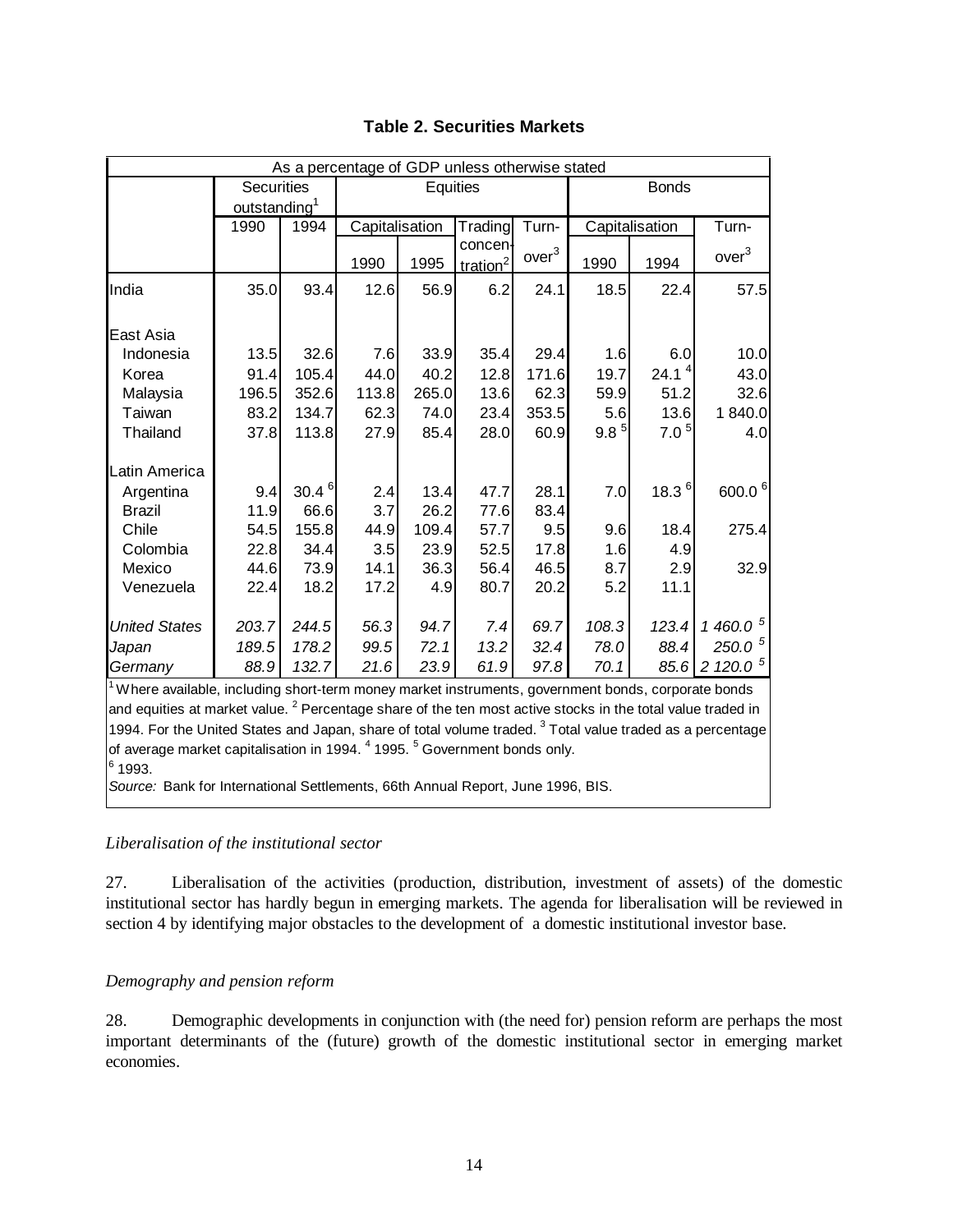29. During the debt crises of the 1980s, *Latin American* social securities systems experienced major problems: underfunding, falling real pensions, increasing evasion and large social security deficits. <sup>17</sup> In 1981 Chile took the lead in implementing a radical pension reform programme which replaced the PAYG system by a fully funded system based on individual capitalisation accounts. Encouraged by Chile's success, the movement to reform pension systems gained momentum in the region [see Table 3].

|                       | <b>Chile</b>      | Peru           | <b>Argentina</b> | Colombia     | <b>Uruguay</b>  | <b>Mexico</b>  |
|-----------------------|-------------------|----------------|------------------|--------------|-----------------|----------------|
| Participation         | Mandatory         | Mandatory      | Mandatory        | Mandatory    | Mandatory       | Mandatory      |
| 1st Pillar            | Public            | Public         | Public           | Public       | Public          | Public         |
| 2nd Pillar            | Private Only      | Pub/Priv.      | Pub/Priv.        | Pub/Priv.    | Pub/Priv.       | Private only   |
|                       |                   | Option         | Option           | Option       | Option          |                |
| <b>Financing</b>      |                   |                |                  |              |                 |                |
| ER payroll tax        | $0\%$             | 0%             | 0%               | 10%/7.5%     | na/0%           | 0%             |
| EE payroll tax        | 10%               | 11% or 10%     | $11\%$ both      | 3.5% or 2.5% | $na/0\% -7.5\%$ | 6.5%           |
| Gen'l Rev.            | Yes               | Yes            | Yes              | Yes          | Yes             | Yes            |
| <b>Benefits</b>       |                   |                |                  |              |                 |                |
| Ret. Age $(m/f)$      | 65/60             | 65             | 65/60            | 62/57        | 60              | 65             |
| 1st Pillar: %AvPay    | 25%               | na             | 28%              | 55%          | na              | 40%            |
| 2nd Pillar: Payout    | Lump-ProgWD-      | ProgWD-        | ProgWD-          | ProgWD-      | Annuity         | Annuity-ProgWD |
|                       | Annuity           | Annuity        | Annuity          | Annuity      |                 |                |
| <b>Reg. Structure</b> |                   |                |                  |              |                 |                |
| Commission Reg.       | Yes               | No             | No               | na           | No              | No             |
| Int'l Invst. OK       | Yes               | Yes            | Yes              | na           | N <sub>o</sub>  | Yes            |
| Minimum ROR           | Yes               | Yes            | Yes              | na           | Yes             | No             |
| <b>Transition</b>     |                   |                |                  |              |                 |                |
| % of GDP              | 100-80%           | 27%            | na               | 87%          | na              | 80%            |
| Recog. bond           | Yes               | Yes            | No               | Yes          | No              | No             |
| <b>System Perf.</b>   |                   |                |                  |              |                 |                |
| Fund $(US$)[*]$       | \$28B             | \$900M         | \$4.5B           | \$50M        | \$25.6M         | \$3.9B         |
| Fund $(\%GDP)$ [*]    | 41% ('94)         | $1.5\%$ ('96)  | $0.7\%$ ('95)    | na           | na              | na             |
| <b>Recent ROR</b>     | $12.5\%$ ('82-95) | 15.5% ('94-95) | 19.9% ('95-96)   | 15.5% ('96)  | na              | na             |
| No. $AFPs[*]$         | 15                | 6              | 21               | 9            | 6               | 25             |
| No. Affil's $[*]$     | 5.5M              | 1.5M           | 5.5M             | 2.1M         | 0.5M            | 11.2M          |

**Table 3: A Summary of Latin American Pension System Reforms**

Source: All data from Mitchell and Barreto (1997) except items with [\*] from Superintencia Admn. Privado de Fondos de Pensiones del Peru (1996).

30. Among other emerging markets, large funded pension systems exist in relatively few countries. In Asia the pension systems of Singapore and Malaysia are centrally managed by national provident funds. Indonesia and India have funded schemes that are mostly based on company plans. Korea and the Philippines have partially funded public pension systems. Except for Singapore and Malaysia, pension assets in terms of GDP are relatively low in Asia. For example, in Korea they stood at around 3.1 per cent in 1995.<sup>18</sup>

31. In the transition economies of Central and Eastern Europe and the former USSR, funded pension systems hardly exist. Only three countries in Eastern Europe have adopted legislation for regulating the activities of private pension funds.<sup>19</sup> Other countries have prepared drafts of new laws or simply have laws allowing the existence of private pension funds but *not* their regulation.<sup>20</sup>

#### **Table 4. Pension funds development, end 1996**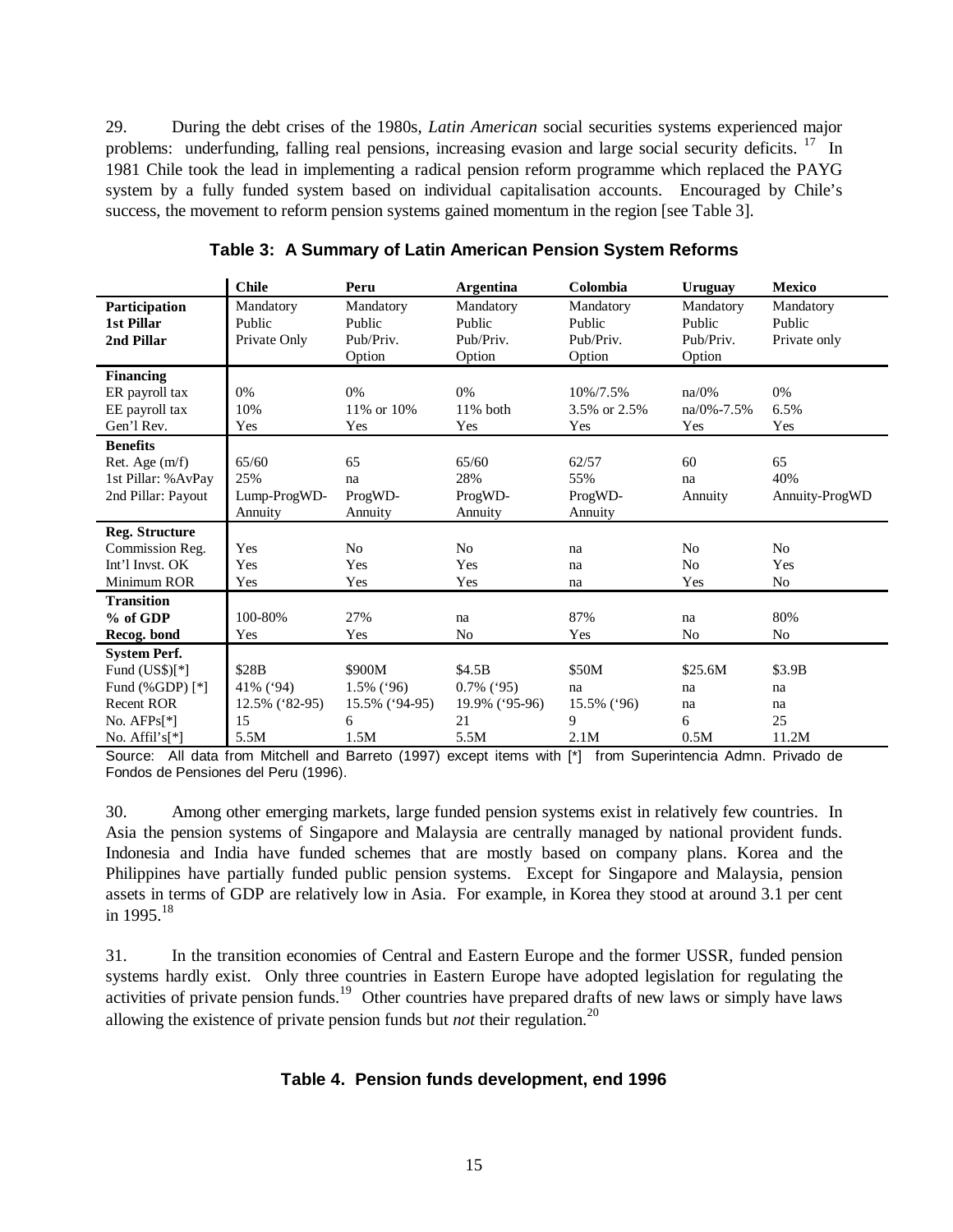|                 | <b>Number</b> | <b>Members</b> | Assets   |
|-----------------|---------------|----------------|----------|
| Country         | of funds      | (5000)         | % of GDP |
| Hungary         | 211           | 300            | 0.40     |
| Czech Republic  | 44            | 1 200          | 0.14     |
| Russia          | 1 000         | n.a.           | 0.05     |
| Slovak Republic |               | 0              | 0.00     |

Source: G. Impavido, Pension Funds and Stock Market Development in Eastern Europe: Is there A Link? EIB Report 97/03, Luxembourg.

32. The size of the pension sector in most emerging market economies is very small [see Tables 3 and 4]. This reflects differences in some regions (Asia, Latin America) between the demographic structure of these regions and the OECD area. However, transition economies have a demographic structure very similar to the OECD countries.<sup>21</sup> In sum, the relative small size of the pension sector in emerging markets provides a first indication of its scope for expansion through pension reform and the removal of obstacles in other areas (notably the financial sector)<sup>22</sup>. Advances in information and communication technology and the role of professional fund managers are key ingredients of a modern capital market infrastructure for supporting a dynamic domestic institutional sector. These factors will be discussed in Section 5.

#### *Financial Integration*

33. The pace of financial integration is still gathering speed. Net private capital flows to emerging markets exceeded \$265 billion in 1996, nearly six times greater than they were at the beginning of the decade. Private flows are now five times the size of official flows.<sup>23</sup> The driving force behind the portfolio flows of the 1990s has been OECD institutional investors. Among institutional investors, mutual funds led the rapid growth in investments in emerging market equities.<sup>24</sup> However, increasingly it is the expansion of the OECD pension sector that is the main financial muscle behind the continued flow of capital into emerging markets, investing through mutual funds or directly on their own account. Total international investments by pension funds (mostly in the form of portfolio equities) more than doubled from \$302 billion in 1989 to \$790 billion in 1994.<sup>25</sup>

34. Integration enhances the depth and efficiency of the domestic financial system, in particular the capital market. This in turn improves the conditions for an expansion of the domestic institutional sector. The pace of change will be especially rapid for emerging economies, given their more insulated financial markets. Structural reforms in emerging markets (privatisation, pension reform, modernisation of the banking sector, etc.), technological change and financial innovations, financial deregulation and major demographic shifts in OECD countries, are major reasons for expecting that rapid financial integration will continue. $^{26}$ 

#### *The size of the institutional sector and the development of the capital market*

35. The expansion of the institutional sector has an important impact on the development of the domestic capital market  $27$  The OECD experience demonstrates how the growth of the institutional sector has contributed to the modernisation of, and a stronger role for, capital markets. An expansion of the domestic institutional sector in emerging market economies will therefore give a similar impetus to the development of the domestic securities market. Important dimensions of this development are the following: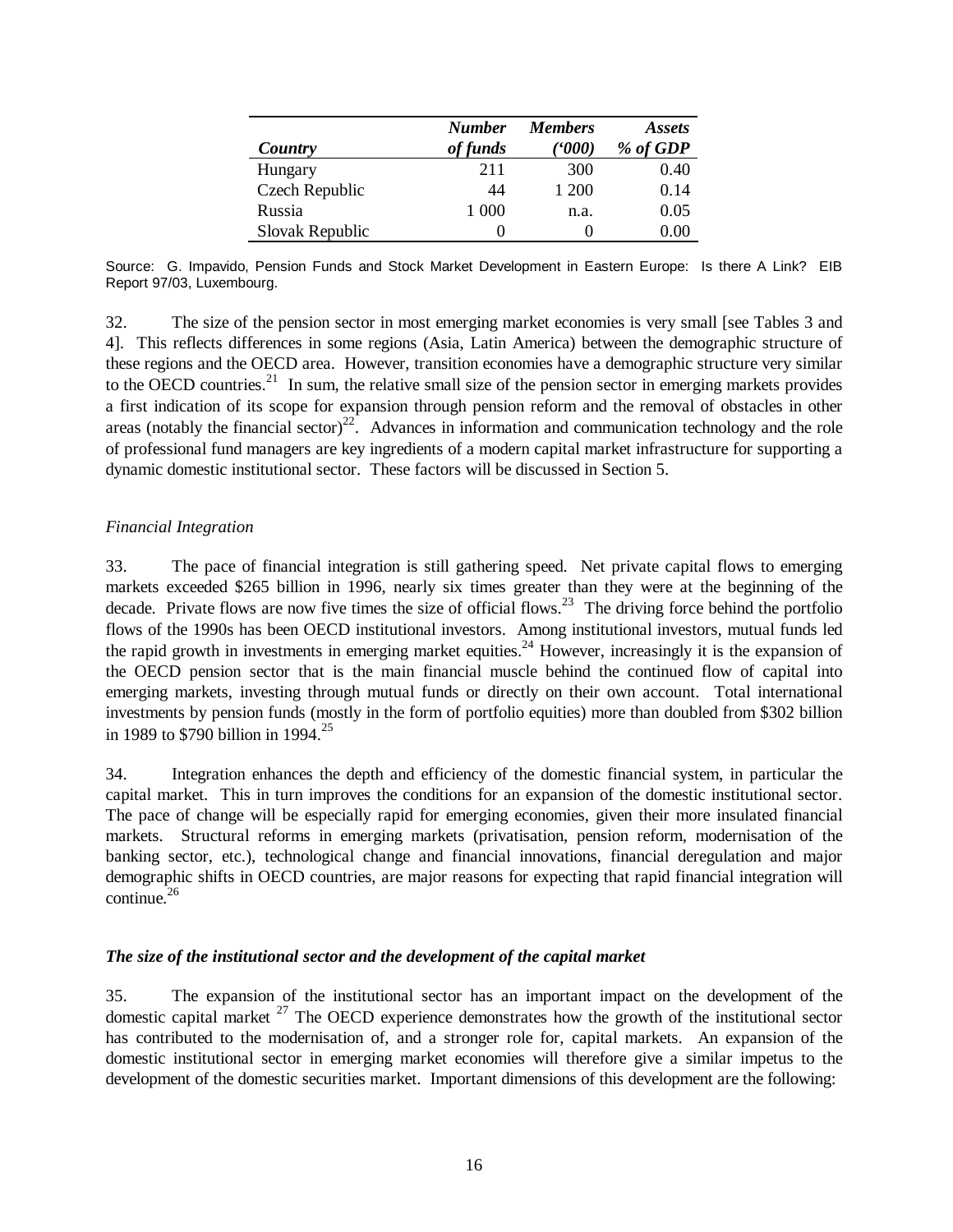## *Market Liquidity*

36. The growth of the institutional sector has had a profound effect on capital market structure and corporate finance behaviour in the OECD area<sup>28</sup>. Institutional investors are very much interested in market liquidity -- i.e. the ability to transact in large size without moving the price against them and at low transaction costs. They demand therefore a market infrastructure characterised by specialised wholesale markets which can process large transactions very rapidly and contribute to liquidity<sup>29</sup>. Market liquidity is a key requirement of the larger institutional investors. Institutional trading and investment strategies demand the existence of sophisticated and liquid financial markets. Consequently, the quest for liquidity has changed dramatically the micro-structure of financial markets. Four dimensions of liquidity can be distinguished:

− *width*, determined by the bid-ask spread for a given number of securities;

− *depth*, the amount of securities that can be traded at given bid and ask quotes;

− *immediacy*, the amount of time to carry out a transaction;

− *resiliency*, the time it takes before prices revert to former levels after a large order has been absorbed by the market.

37. Through sophisticated trading and investment strategies, institutional investors can create additional liquidity in the form of arbitrage activities and diversification of investor portfolios. Liquidity might also be aided by reduction in commissions and other transactions costs, that institutional investors are well placed to press for. Increases in market liquidity should in turn be beneficial more generally to the efficiency of financial markets, and lead to a reduction in the cost of capital.

38. Liquidity is a form of economy of scale and therefore the larger financial centres have a competitive edge, even with similar technology. Relative liquidity is reflected in transaction sizes [11]. In some countries, the growth of institutional investors -- in particular pension funds -- has encouraged the development of off-exchange "block trading". This in turn may entail a tiering of markets, with order-driven and heavily regulated domestic markets dedicated to retail investors and small company stocks. Institutional investors have more power than small investors to press for the lowest possible transaction costs, thereby boosting liquidity [12]. Total transaction costs consist of indirect trading costs (determined by the liquidity of the market: the higher market liquidity, the lower indirect trading costs) and direct trading costs (determined by the structure of transaction fees ). Institutional investors will seek to minimise total trading costs [13].

## *Financial system structure*

39. Institutional investors have also had an impact on the overall structure of financial markets. Countries with large funded pension schemes (e.g. United Kingdom, United States) tend to have highly developed securities markets, while capital markets are relatively underdeveloped (in particular the equity market) in countries with small pension-fund sectors (e.g. Germany, Italy). Given their focus on real returns, pension funds should be particularly beneficial to the development of equity markets [14]. Although pension funds could in principle also develop by providing loans and investments in real estate, their greatest comparative advantage is in the capital markets. Loans require monitoring, so the customer relationship probably gives banks a competitive edge. In contrast, trading and the pooling of risks are more efficiently undertaken in capital markets, where transactions costs are lower.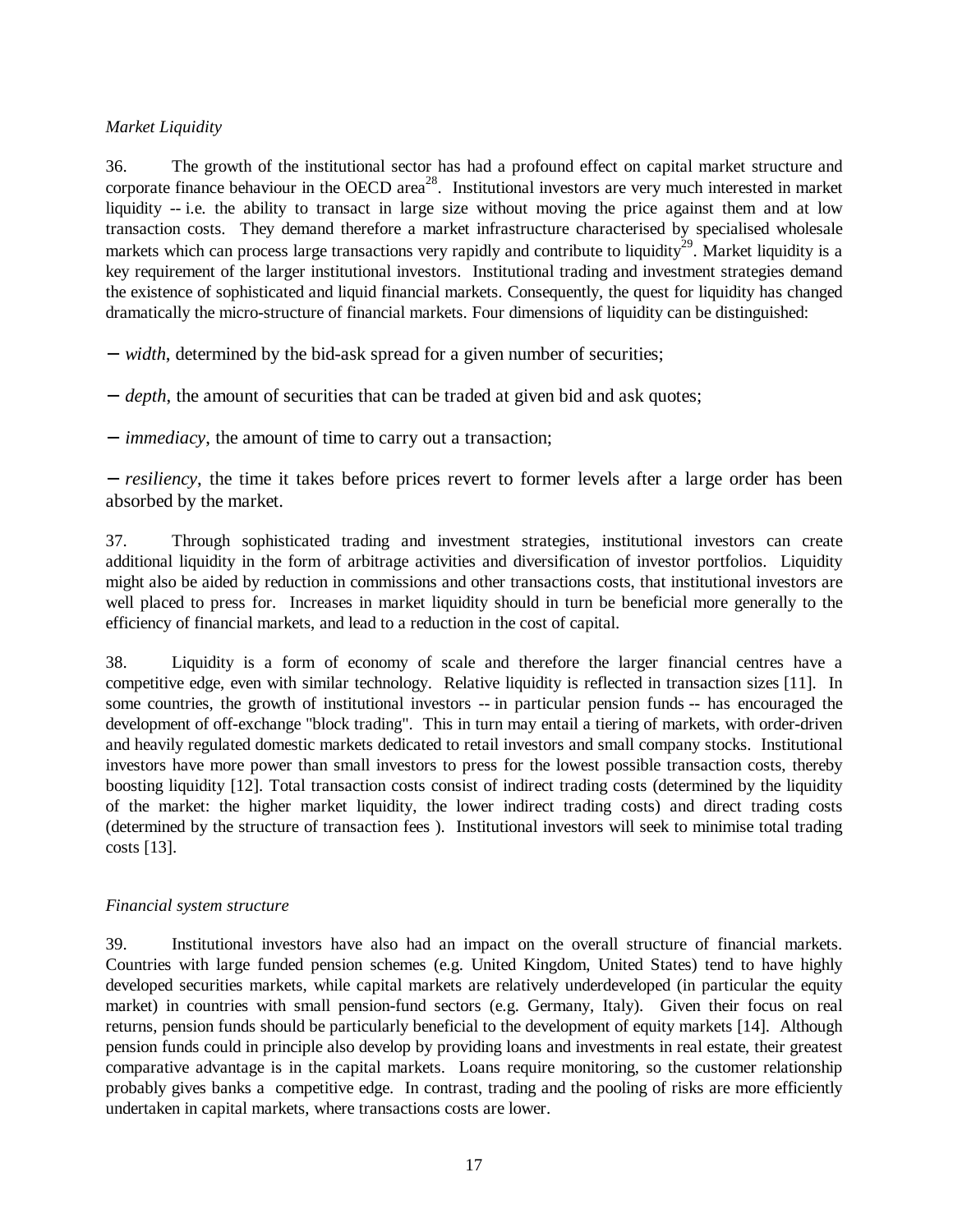40. The growth of a dynamic institutional sector may contribute to a stronger role of capital market intermediation in so-called bank-based financial systems (e.g. Germany, Japan, the Netherlands). In particular, pension funds that are investing significant parts of their portfolios in equities would pressure for changes in laws and regulations of companies that usually can be found in "bank dominated" financial systems. In addition to a modernisation of the capital market infrastructure, pension funds can be expected to push for a move to laws and practices that would better protect the interests of equity holders. These include take-over codes, insider information restrictions, limits on dual classes of shares which seek to protect minority shareholders, as well as equal treatment of creditors in bankruptcy to protect their holdings of corporate bonds.

41. The resulting modernisation of the capital market might further encourage the larger corporations to shift from bank financing to securities markets. However, similar access to capital markets is not available for the smaller enterprises. This in turn may re-enforce the development that bank lending is being increasingly concentrated in the smaller and medium-size enterprise sector, even in so-called bank dominated OECD countries.

### *Demand for capital market instruments and innovations*

42. Institutional investors can influence the demand for capital market instruments in several ways: (i) by increasing the total supply of saving, (ii) by influencing the personal sector's portfolio distribution between bank deposits and securities, and (iii) via the institutional sector's own portfolio choices.

43. Most studies indicate that institutionalisation has a small impact on total personal saving [15], although some studies suggest a larger effect [16]. Most authors have come to the conclusion that the growth of institutional investors increases the total supply of long term funds, and may reduce bank deposits, but that total savings do not increase or only marginally.

44. The personal sector tends to hold a much larger proportion of liquid assets than the institutional sector. Institutional investors hold a greater proportion of their assets in the form of long-term assets than households; also, the personal sector's foreign asset holdings are relatively minor. These differences can partly be explained by the following factors [17]:

a) Households have relatively short time horizons. Most institutional investors (in particular, pension funds and life insurance companies) have long-term liabilities. They tend therefore to concentrate portfolios on long-term assets such as equity and property yielding higher returns.

b) Institutional investors have a comparative advantage in compensating for the increased risk of holding domestic and foreign equities, by pooling across assets that are imperfectly correlated.

45. The institutionalisation of savings implies therefore a shift in composition of the portfolios of the household sector. The demand for capital market instruments by the institutional sector is the outcome of portfolio optimisation -- seeking an optimal risk/return profile -- taking into account the nature of its liabilities, tax factors and regulatory regimes. It has been suggested that in recent years the biggest impulse to the supply of long-term funds has come from pension funds (part of the growth of mutual funds is due to investments by pension funds and/or the growth of personal pension plans).

46. These shifts in portfolios imply that securities are increasingly held by large, informed investors. This in turn means that their behaviour should be strongly influenced by relative asset returns, particularly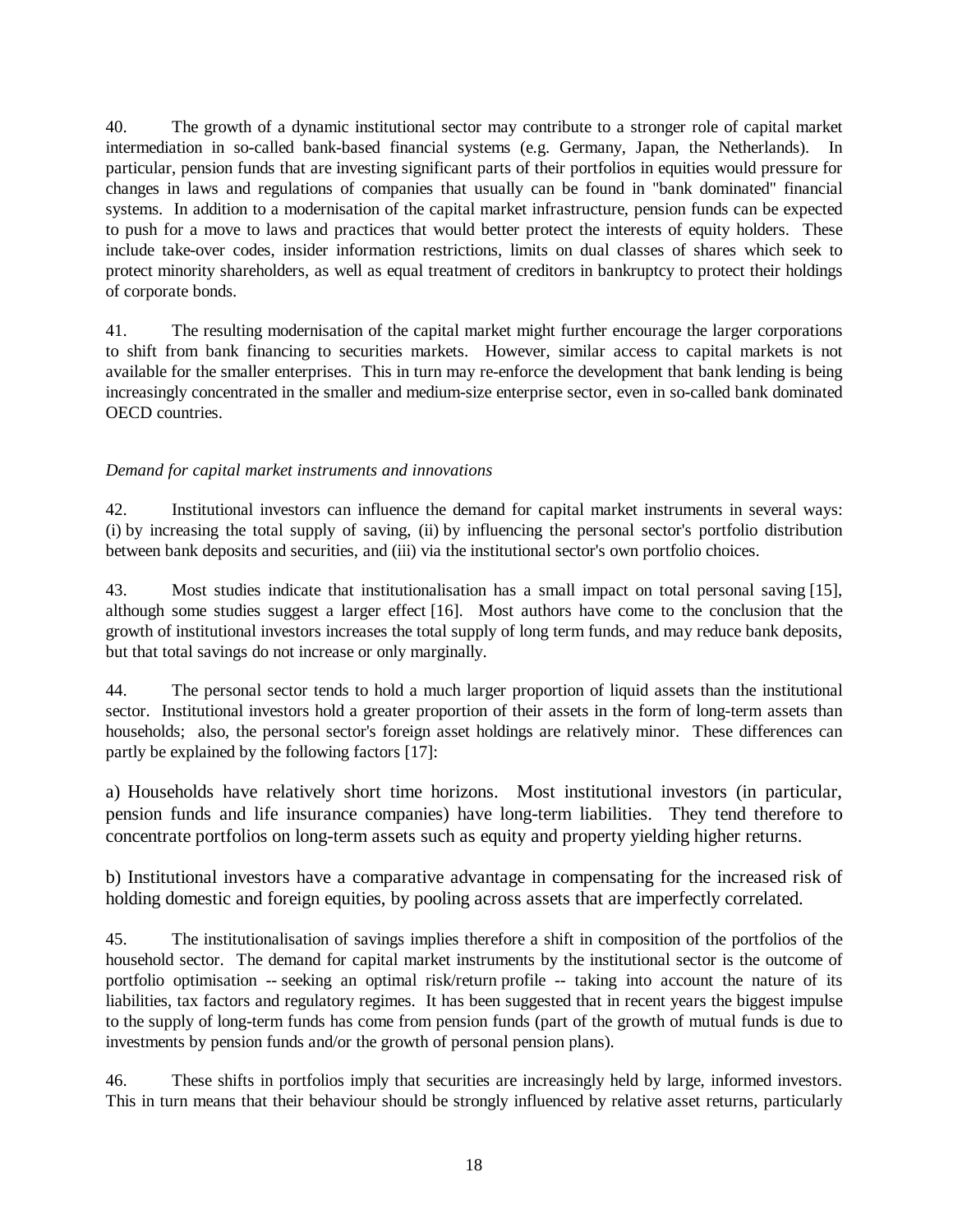when there are relatively few regulations governing portfolio investments and transaction costs are low. Adjustments to changes in relative returns are relatively rapid. This implies that capital markets are allocating funds more efficiently and are valuing securities more accurately and rapidly. Studies confirm that adjustments to a change in returns are rapid in countries with few regulations on portfolio allocation and somewhat slower in countries with higher transaction costs, more restrictions and poorer information disclosure [18]. Also, adjustments by households and non-financial companies tend to be slower due to higher transaction costs and poorer information [19].

47. Analysts have also argued that the increased supply of long-term capital market instruments, attributed mainly to the growth of pension funds and increased comfort with securities investing by individuals, may be leading to a compression of the yield differential between equities and bonds. It has been suggested that this may have a structural impact on the capital market by making the issuance of equities cheaper relative to bonds [20].

48. The process of financial innovation has been driven strongly by the growth of the institutional sector. Sophisticated trading arrangements and investment techniques have been developed in response to the needs of institutional investors. The growing importance of institutional investors is generating also an increasing demand for risk-transfer techniques, which enable the investor to choose the desired combinations of return and risk. Such techniques include both securitisation, which enables the investor to transfer the credit risk as well as the market risk, and derivatives, whereby market or price risk is reallocated among participants. A more recent development is credit derivatives, which enable market participants to transfer credit risk separately [21].

49. The demand for risk-transfer techniques has been strongly driven by the nature of the liabilities of the different types of institutional investors and regulatory requirements. For example, defined-benefit schemes and strict minimum-funding requirements have stimulated demand for hedging by pension funds. In order to minimise the costs of hedging, pension funds and life-insurance companies have an incentive to immunise their defined-benefit liabilities via an investment strategy of duration matching.

50. The requirement of a fixed duration for investment instruments has stimulated innovations such as zero coupon bonds, collateralised mortgage obligations, strips in government securities markets and guaranteed income contracts; immunisation strategies have also stimulated the development of markets for index options and futures. Fixed-duration instruments have also spurred the process of securitisation of mortgages in the case of collateralised mortgage obligations and of loans and private placements in the case of GICs (Guaranteed Income Contracts).

## **4. Obstacles in developing an institutional sector in emerging market economies**

51. It was argued in the previous section that there is considerable scope for promoting the growth of the domestic institutional sector. However, there are a number of major obstacles that are obstructing or delaying the development of a domestic institutional investor base in emerging markets.

52. Central to the development of an institutional sector is the *legal base* for institutional investor activities, including beneficial ownership, novation and trusts. The second key requirement is the adoption of *investment management legislation* that fosters confidence. This legislation should cover information about investment objectives and risk profiles, definition of prudential and fiduciary standards, regulation of self-dealing, fair valuation procedures, protection of the integrity of the fund's assets.<sup>30</sup>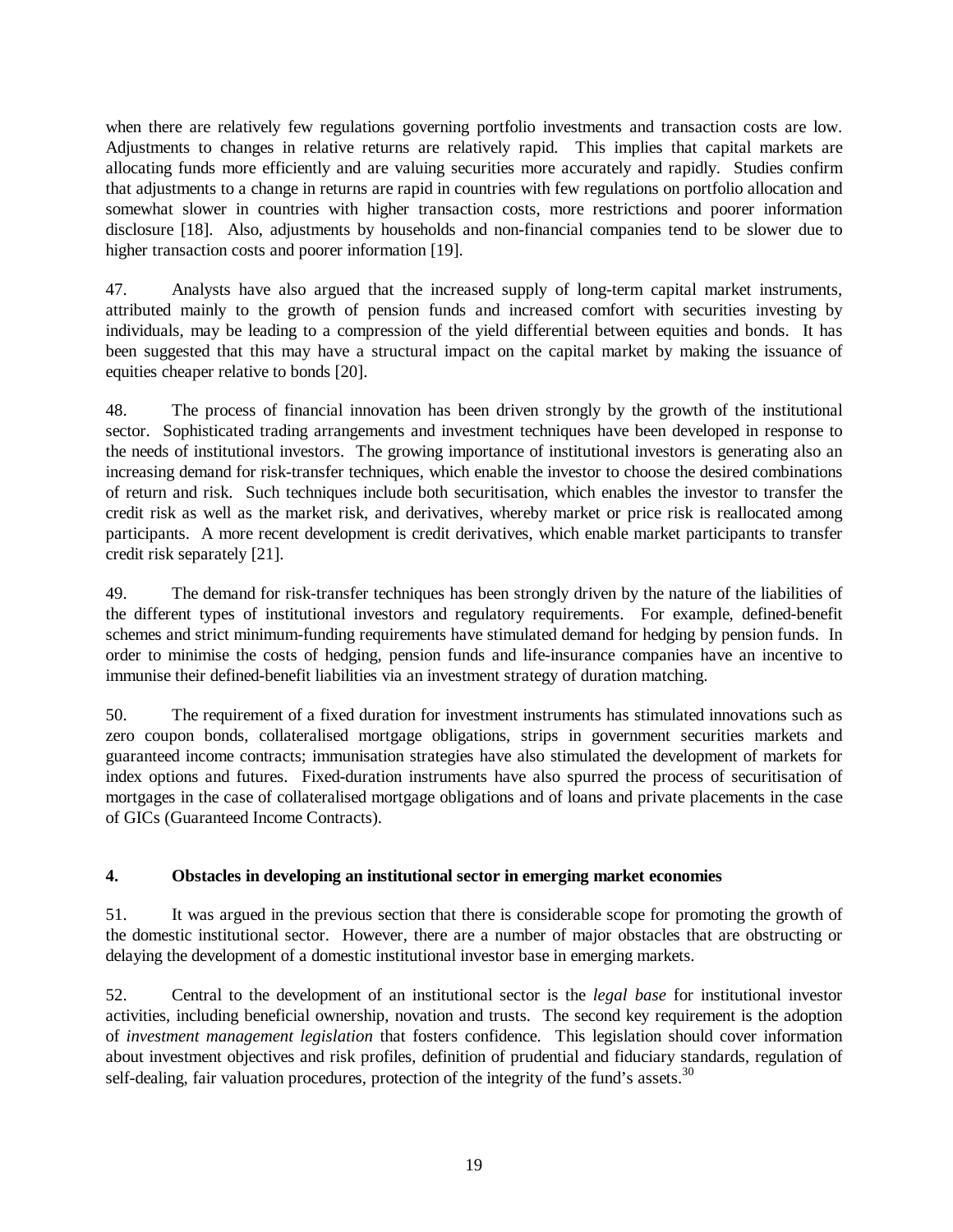53. Unfortunately, these two key building blocks of a domestic institutional sector are missing or only partially in place in most emerging markets. Against this backdrop, we shall briefly review a number of specific obstacles for each category of institutional investor.

### *Mutual funds*

54. Increased competition between and among banks and other financial institutions in the OECD area has encouraged banks to move en masse into the mutual fund industry. In contrast, the structure of the banking industry in most emerging markets has hampered the growth of mutual funds. Lack of competition has led to situations where banks redirected fund investors into deposits. Custodial arrangements tend to be costly, with only a few institutions, mainly banks, being allowed to act as custodians. A major barrier to the development of mutual funds is the design and prudential regulation of private pension funds.<sup>31</sup> In many OECD countries, mutual funds play an increasingly important role in managing pension fund assets. However, in many emerging markets mutual funds are excluded from the pension fund business.

### *Life insurance companies*

55. Emerging markets play a very small role in the life insurance business. In 1993, the world market share<sup>32</sup> of developing countries in the life insurance business stood at nearly 7 per cent, of which around 5 per cent Asian countries and Latin America less than 1 per cent. The growth of the insurance industry has been highest in East Asian countries, while the Latin American insurance sector has been expanding at a very low pace [see Table 5].

## **Table 5. Insurance Premium Development in Selected Regions, 1971-1990**

|               | 1971-1980 | 1981-1990 | 1971-1990 |
|---------------|-----------|-----------|-----------|
| East Asia     | 13.9      | 19.3      | 16.6      |
| Latin America | 9.3       | 3.9       | 6.6       |
| <b>DECD</b>   | 3.7       | 6.1       |           |

(Average annual real growth<sup>a</sup> in per cent)

a) 1985 prices and exchange rates.

Source: Schweizerische Rückversicherungs-Gesellschaft (1992).

56. Among emerging markets, South Korea and South Africa have the highest ratio of life insurance premium income to gross domestic product. The most rapid growth took place in Chile, South Korea and Taiwan, followed by Singapore, Thailand and Malaysia. Significant determinants of the expansion of the insurance industry are real income growth and level of development.<sup>33</sup> Table 6 provides *prima facie* evidence of the proposition that the level of development (and therefore, personal disposable income) is a major determinant of life insurance development. However, there are also policy-induced obstacles such as weak competition and limited product innovation. The growth of the life-insurance sector has also been hampered by an inadequate sectoral infrastructure, including inadequate financial disclosure on the performance and solvency of insurance companies. Very strict portfolio investment rules have resulted in a "debt bias" with most assets in the form of domestic government securities.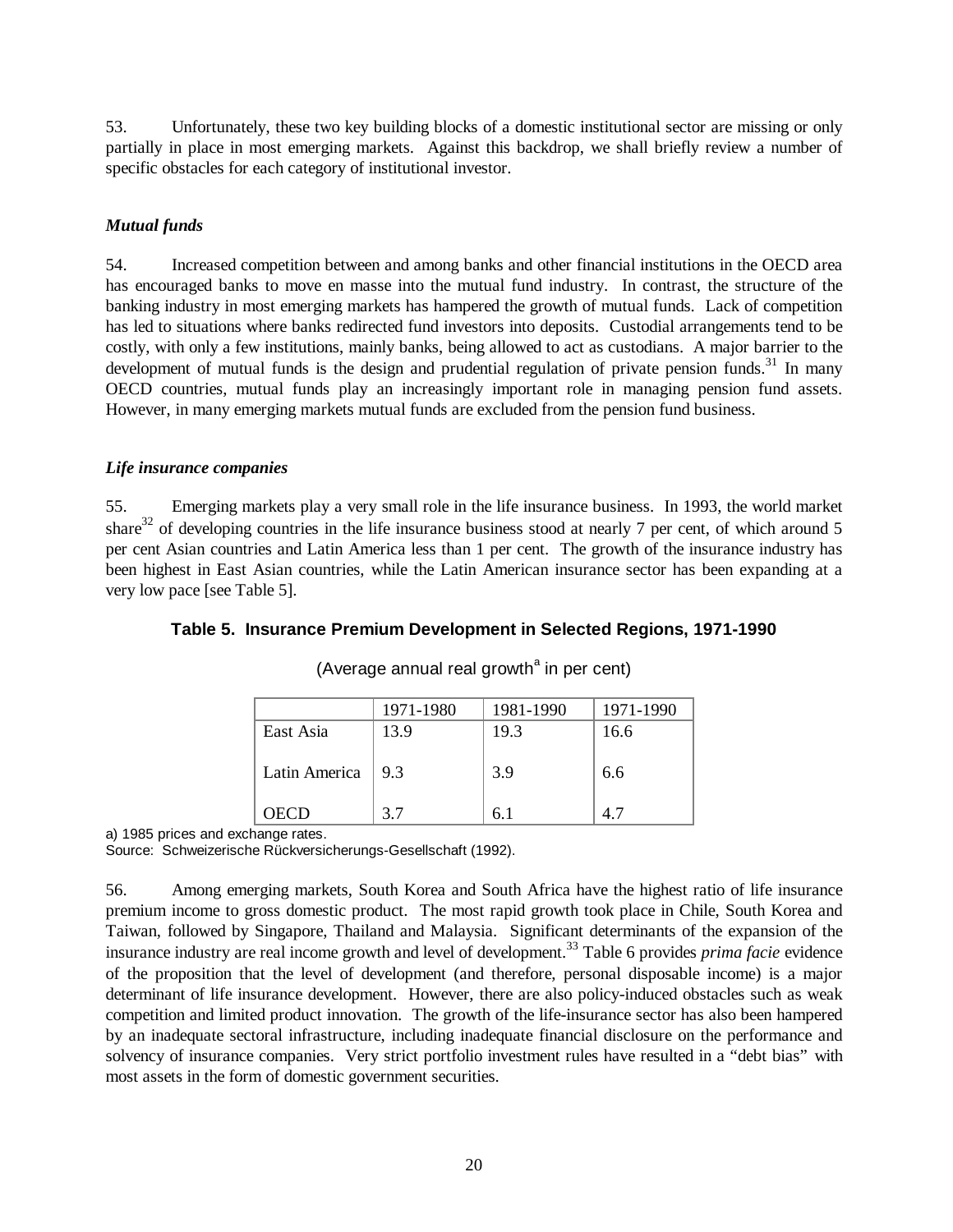# **Table 6. Life Insurance Diffusion<sup>a</sup> in Selected Emerging Economies; 1987 and 1994**

| Country              | 1987 | 1994  |
|----------------------|------|-------|
| South Africa         | 8.26 | 10.32 |
| South Korea          | 7.31 | 9.10  |
| Taiwan               | 2.34 | 3.64  |
| Malaysia             | 1.49 | 2.30  |
| Singapore            | 1.29 | 2.73  |
| Chile                | 1.13 | 1.95  |
| Philippines          | 1.06 | 0.63  |
| India                | 0.81 | 1.29  |
| Thailand             | 0.73 | 1.36  |
| Morocco              | 0.36 | 0.56  |
| Mexico               | 0.33 | 0.56  |
| Indonesia            | 0.21 | 0.43  |
| Argentina            | 0.14 | 0.33  |
| <b>Brazil</b>        | 0.13 | 0.27  |
| Colombia             | 0.28 | 0.24  |
| Venezuela            | 0.22 | 0.04  |
| Japan                | 6.43 | 10.10 |
| United Kingdom       | 5.25 | 7.31  |
| Switzerland          | 4.45 | 5.99  |
| <b>United States</b> | 3.69 | 3.63  |
| Germany              | 2.83 | 2.80  |

Source: Sigma (various) and B. Fischer (1997).

a) Share of life insurance premium income to gross domestic product.

### *Pension funds*

57. Pension funds are underdeveloped in emerging markets.<sup>34</sup> Important obstacles are the design and prudential regulation of private pension funds. In many countries, existing financial intermediaries are excluded from the management of retirement assets. Instead, pension funds must be new and specially licensed to manage mandated retirement funds and guarantee a certain return. In *Latin America*, minimum profitability guarantees are defined in relative terms. The *return guarantee* and regulation of fee structures tend to promote herding behaviour of pension funds (resulting in very similar portfolios), to limit competition among pension asset managers, and to lead to very high operational costs (marketing and fees). The introduction of greater competition is needed. First, by allowing other financial intermediaries (including mutual funds) to compete for the management of retirement savings. Second, by offering greater freedom to savers to choose among different portfolios of approved products. Third, by relaxing portfolio investment restrictions, including the freedom to invest in foreign securities. Minimum profitability guarantees and minimum capital rules (they can be used to restrict market access, thereby limiting competition in the pension fund management business<sup>35</sup>) may also need to be reviewed. Pension regulators in Latin America are already taking action I the areas of cost control and fee deregulation (see footnote 35).

58. Regulation of pension funds in transition countries varies greatly from country to country (Table 7).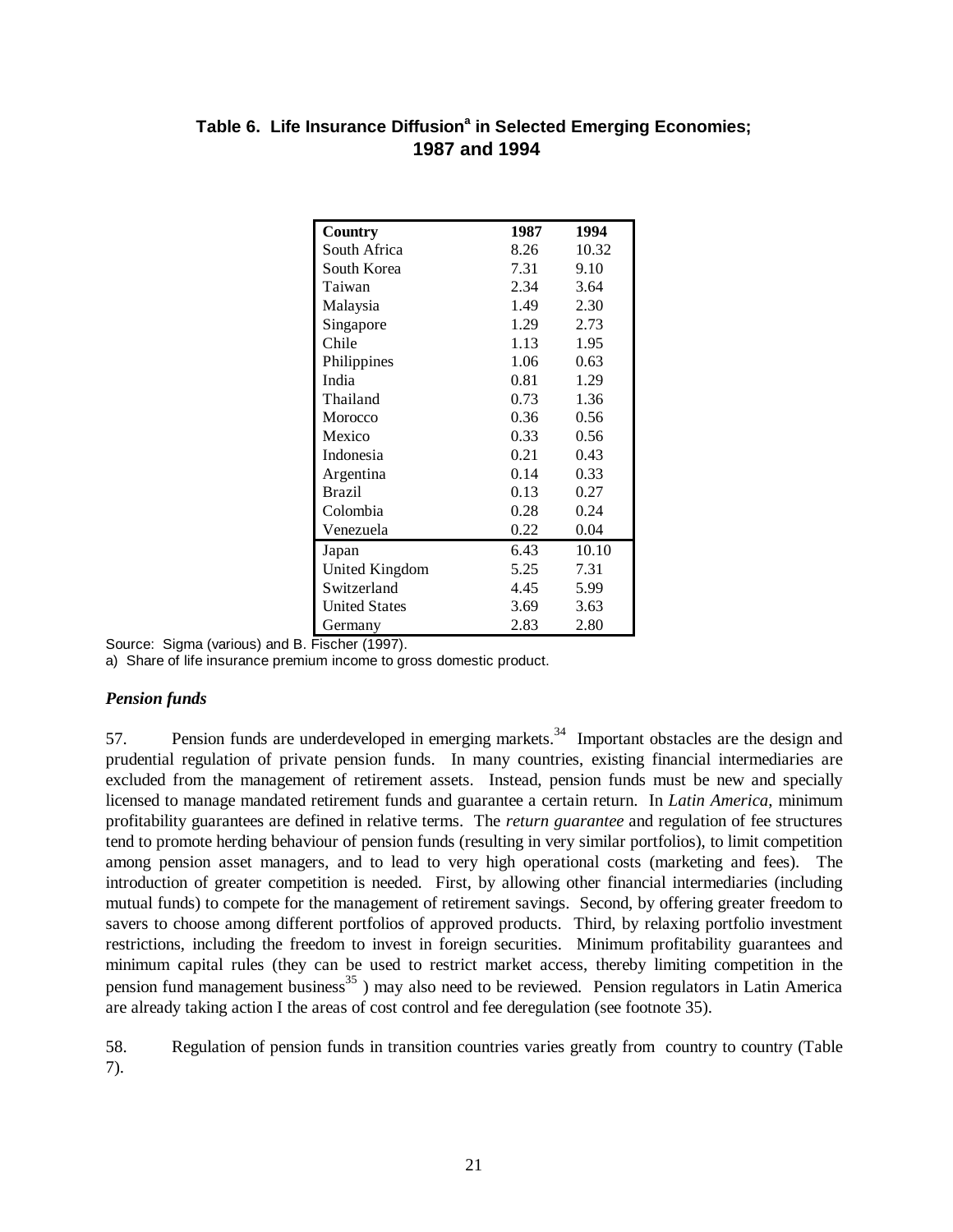|                        |                             |                          |                       |               | <b>Investment limits</b> (in percent of total assets) |                                                   |                                   |                          |  |
|------------------------|-----------------------------|--------------------------|-----------------------|---------------|-------------------------------------------------------|---------------------------------------------------|-----------------------------------|--------------------------|--|
| Country                | Min. capital<br>requirement | Foreign<br>participation | Taxation <sup>1</sup> | Portability   | <b>State</b><br><b>bonds</b><br>and<br>cash<br>(min.) | <b>Other</b><br>state<br>securitie<br>S<br>(max.) | <b>Listed</b><br>shares<br>(тах.) | Real<br>estate<br>(max.) |  |
| <b>Czech Republic</b>  | $CZK$ 20 $m$                | Unlimited                | $TTT^2$               | Full no fee   | free                                                  | free                                              | free                              | free                     |  |
| <b>Hungary</b>         | HUF 20m <sup>3</sup>        | Unlimited                | <b>EEE</b>            | Full with fee | 10                                                    | 30                                                | 60                                | 30                       |  |
| Lithuania              | <b>TBA</b>                  | <b>TBA</b>               | <b>EET</b>            | Full no fee   | <b>TBA</b>                                            | <b>TBA</b>                                        | <b>TBA</b>                        | <b>TBA</b>               |  |
| Poland                 | TBA                         | <b>TBA</b>               | <b>EET</b>            | Full no fee   | 10                                                    | 30                                                | 30                                | 10                       |  |
| <b>Russia</b>          | n.a.                        | n.a.                     | <b>TTT</b>            | Full no fee   | <b>TBA</b>                                            | <b>TBA</b>                                        | <b>TBA</b>                        | <b>TBA</b>               |  |
| <b>Slovak Republic</b> | SKK 30m                     | n.a.                     | <b>EET</b>            | Full no fee   | free                                                  | free                                              | na                                | 20                       |  |

## **Table 7. Pension funds legislation**

1. "T": taxed; "E": exempt. First position refers to contributions, second to investment income and third to benefits. 2. State subsidy for contributions instead of exemption. 3. The minimum capital requirement of HUF 20 million is required for funds established as legal entities separate from the sponsor. Source: EBRD 1996, Pension funds regulation.

59. In many transition economies, pension funds have to invest a minimum part of their assets in government securities. However, asset allocation rules differ significantly across countries. For example, Hungary and Poland have (different) quantitative limits on investments in equity, while the Czech Republic employs a "*prudent man rule*". Also *tax regimes* vary a great deal. For example, in Hungary strong incentives exist to stimulate the growth of funded systems, while in the Czech Republic pension contributions, pension investment income and pension benefits are taxed (see Table 7).

60. Transition countries, like other emerging markets, have obstacles to the development of funded pension schemes in the form of institutional weaknesses such as the shortage of a domestic asset management industry and other inadequacies in the financial market infrastructure,<sup>36</sup> lack of experienced regulators, and insufficient competition among financial intermediaries that can offer investment management services. In addition, there is only a very narrow range of long-term and liquid savings vehicles, while asset prices (equity, real estate) are very volatile. A final institutional obstacle in developing a funded pension systems in most emerging markets is the excessive size of the pay-as-you-go public pension system. Downsizing of the public pension system and rationalisation of benefits are not only needed on fiscal policy grounds but also to leave greater freedom for the creation and growth (and thus competition) of private pension funds.

61. Although emerging market economies face similar challenges in developing a funded pension sector, there are also key differences. Demographic and pension system dependency ratio differ significantly.<sup>37</sup>

# **Table 8. Average comparisons<sup>1</sup>**

*Expenditures on:*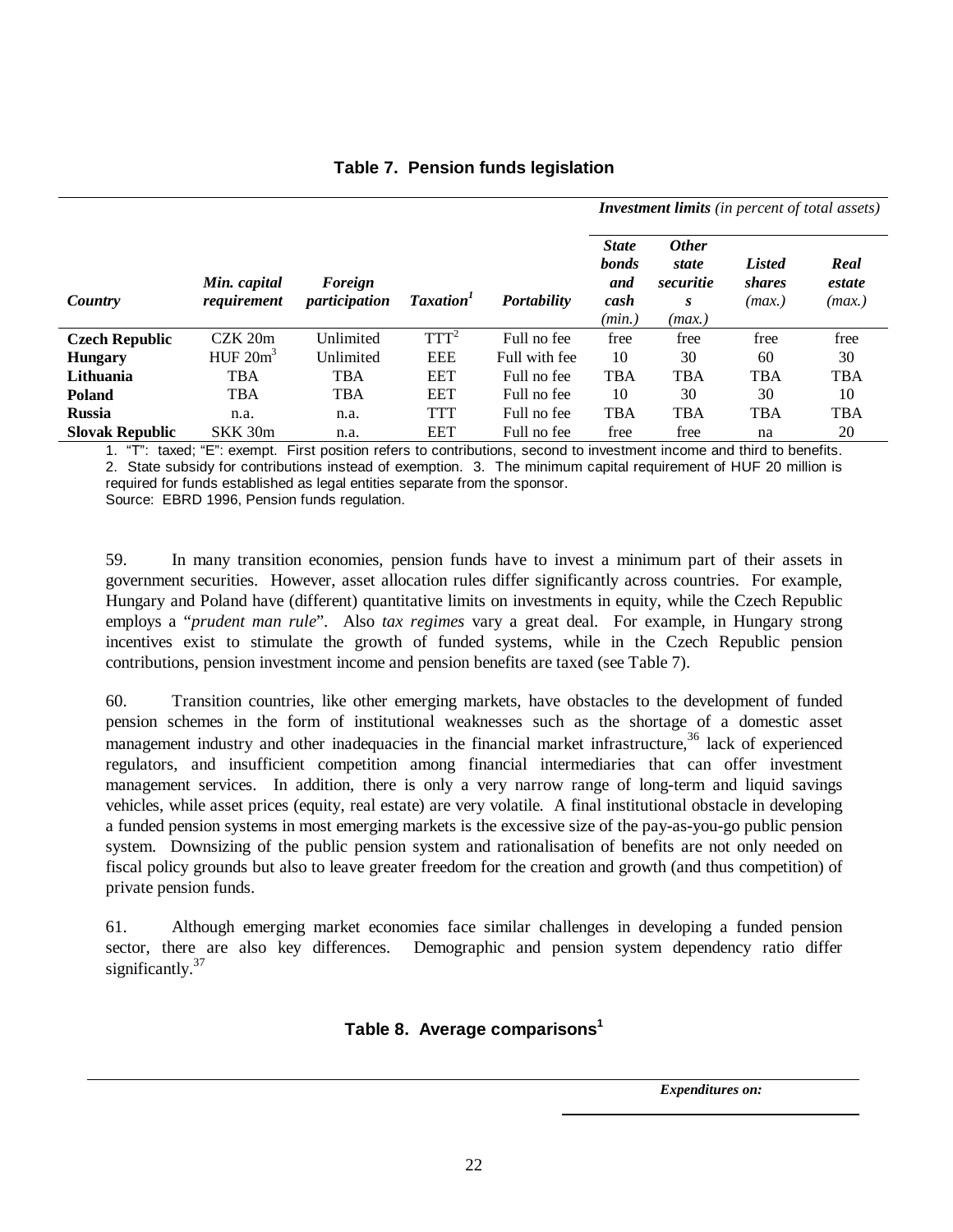| Developing<br><b>Countries</b> | Per<br>Capita<br><b>GDP</b><br>$(\$ppp)$ | Male<br>retire-<br>ment<br>age | Demographic<br>dependency<br>ratio<br>(per cent) | System<br>dependency<br>ratio<br>(per cent) | <b>Social</b><br>security<br>(per<br>cent<br>of GDP | <b>Education</b><br>(per cent<br>of GDP | <b>Health</b><br>(per<br>cent<br>of GDP | <b>Pensions</b><br>(per cent<br>of GDP |
|--------------------------------|------------------------------------------|--------------------------------|--------------------------------------------------|---------------------------------------------|-----------------------------------------------------|-----------------------------------------|-----------------------------------------|----------------------------------------|
| <b>South Asia</b>              | 260                                      | 55.2                           | 15.1                                             | 11.2                                        | 7.0                                                 | 3.4                                     | 1.4                                     | 1.8                                    |
| East Asia                      | 3 2 1 0                                  | 55.7                           | 15.5                                             | 11.6                                        | 3.4                                                 | 2.8                                     | 2.2                                     | 2.3                                    |
| <b>Eastern Europe,</b>         |                                          |                                |                                                  |                                             |                                                     |                                         |                                         |                                        |
| <b>Baltics and CIS</b>         | 5 2 1 0                                  | 60.0                           | 30.0                                             | 48.3                                        | 12.3                                                | 4.8                                     | 5.2                                     | 8.4                                    |
| <b>Latin America</b>           | 5 3 6 0                                  | 60.8                           | 14.9                                             | 21.0                                        | 3.4                                                 | 4.2                                     | 2.4                                     | 2.0                                    |
| <b>OECD Countries</b>          | 19 000                                   | 64.4                           | 32.9                                             | 39.2                                        | 16.3                                                | 4.9                                     | 5.9                                     | 9.2                                    |

1. Weighted averages except for the system dependency ration of Asia; Latin America and OECD. Source: EBRD 1996, Fox 1993, Sachs 1996, The world Bank 1994, IMF, OECD, Local Authorities.

62. In fact, the demographic structure of transition countries is very similar to OECD countries. Average pension expenditure (as a per cent of GDP) in transition economies is very close to the OECD average. Projections of demographic and system dependency ratios for a number of transition countries indicate that already large implicit government debt liabilities (given existing entitlement and contribution rates) will continue to grow.<sup>38</sup> Fiscal positions and/or tax systems are generally weaker than in OECD countries. This makes pension reform in transition countries even more urgent than in the OECD area.

### **5. Financial Market Infrastructure and Institutional Sector**

63. A well-functioning institutional sector requires a stable and efficient financial market infrastructure. The financial infrastructure consists of: the legal framework; the financial accounting system; the regulatory and supervisory framework; clearing and settlement systems; and the micro-structure for trading securities.

64. The role of *public policy* in supporting the infrastructure of the financial system is fundamental. It includes establishing and enforcing property rights and other laws affecting contracts as well as regulating financial markets and intermediaries. An important challenge for financial policy-makers is how to respond to financial product and financial infrastructure innovations. Government regulatory actions can do much to either mitigate or aggravate the dysfunctional aspects of financial innovations. For example, the government can promote adequate disclosure standards for OTC derivatives by demanding changes in the financial accounting system. Another important example is the role of regulators or supervisors in setting standards for risk management by institutional investors.

65. These public policy responses to financial innovations are likely to enhance financial stability without hampering the entrepreneurial activities of financial market participants. Likewise, the focus in this section is on the role of public policy in the development of an adequate infrastructure for the promotion of a dynamic institutional sector. The (expected) growth of the institutional sector is having a growing influence on the structure and *modus operandi* of financial markets and institutions. The design of the proper financial infrastructure to accommodate these structural changes and prospects is, therefore, a key policy issue $39$  In discussing the role of public policy in developing and promoting this infrastructure, we shall take a closer look at the regulation and supervision of the institutional sector (including the broader legal framework and accounting system) and the financial market micro-structure (including clearing and settlement systems and the organisation and mechanics of trading).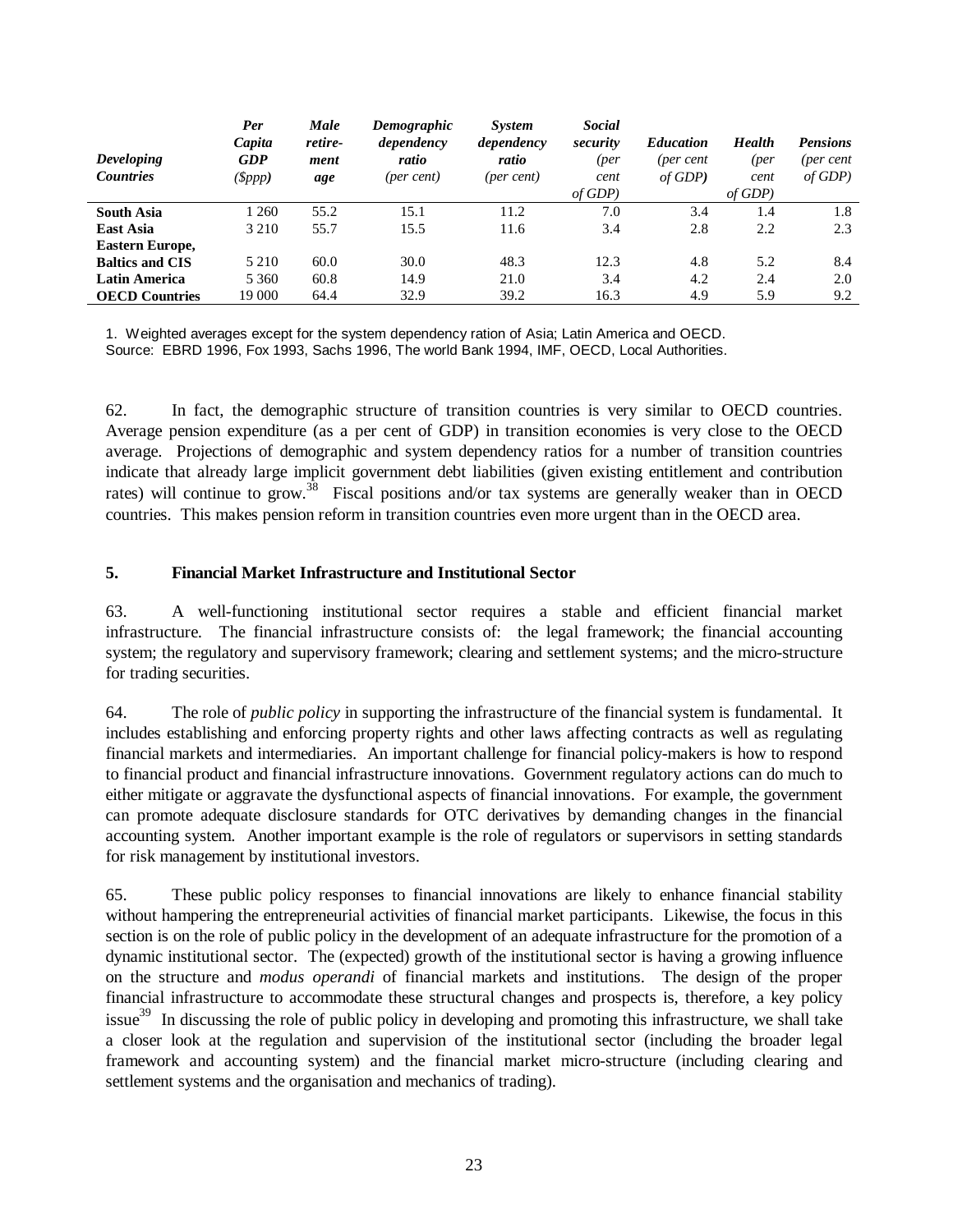## *Regulation and supervision*

66. Institutional investors are increasingly dominating the evolution of capital markets and corporate finance. At the same time, a dynamic institutional sector needs well-developed securities markets for the efficient execution of their investment strategies. Three functions of the regulatory framework are critical for well-functioning capital markets.

67. The *first function* is to ensure an *accurate disclosure* of all material information. Transparency in the market by mandatory public disclosure is an important requirement for institutional investors. Hence, institutional investors shun capital markets with weak disclosure. Differences in disclosure requirements among countries are significant, partly due to different legal systems. In emerging markets, the ability of regulators to monitor and enforce disclosure may be weaker than in more mature markets. For this reason, it seems sensible to be quite specific on disclosure and reporting requirements.

68. The international community has been working on the harmonisation of disclosure requirements. Both IOSCO and COSRA have published standards for full and fair disclosure. *Accounting standards* are key because disclosure will be effective only if the financial information provided by the company is based on solid accounting principles and practices. Common accounting standards are essential for institutional investors to be able to assess accurately the "value" of investments. In parallel, *auditing* standards and practices also need to be high enough to ensure the reliability of disclosed information.

69. The *second* critical function of the regulatory framework necessary to develop confidence among institutional investors is to adopt *insider trading* legislation. Emerging markets should not try to eliminate insider trading by relying solely on criminal prosecution. It is more effective to have the full range of sanctions (civil, administrative and criminal). $40$ 

70. A *third* function of the regulatory system is to ensure fair treatment of all shareholders, including minority shareholders, and the establishment of effective corporate governance mechanisms for shareholder approval of key corporate decisions. Different legal systems or traditions influence the extent to which investors are protected. Legal protections for shareholders and creditors are strongest in the English common law countries and weakest in legal systems based on France's Napoleonic Code. (France, Italy, Spain and most of Latin America). In between are countries with laws based on the German model (Germany, Japan, Korea and a handful of others) and the Scandinavian countries, which have their own legal tradition.<sup>41</sup>

71. Laws and regulations are one main component of an effective regulatory framework. The other component is *enforcement* by both official regulators and self-regulation. There are several obstacles in implementing OECD-style market-based regulatory models, based on disclosure and self-regulation, in emerging markets. Self-regulation and disclosure may, therefore, be problematic. The alternative is to rely more on excessive or draconian regulations by government agencies. However, this may hamper the development of both the capital market and the institutional sector. These considerations indicate that it is not easy for the authorities to strike the right balance. One regulatory "philosophy" is to impose a draconian regulatory regime in countries with a low degree of capital market development and to allow a gradual relaxation of "draconian" rules as the financial and institutional sectors develop. For example, draconian regulations have been justified in emerging markets with underdeveloped capital markets and where private pensions play a major role in the provision of retirement income.<sup>42</sup>

72. Most emerging markets have made considerable progress in the development of a solid regulatory and supervisory framework, although progress has been uneven.<sup>43</sup> Nonetheless, important weaknesses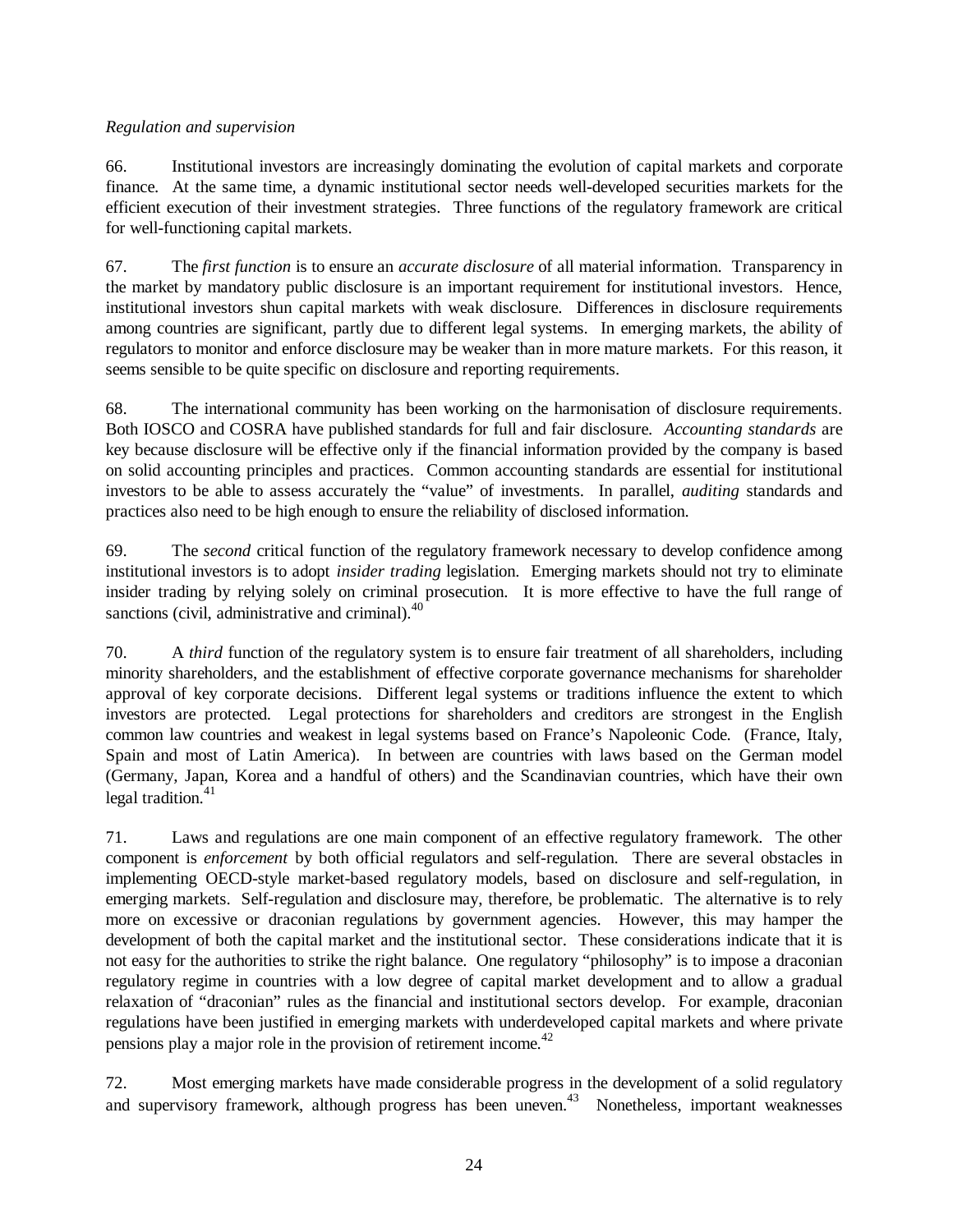remain. Many emerging markets have not established the legal and regulatory basis for dealing with compensation funds, take-overs, and insider trading. In addition, many emerging markets have not yet established the legal and regulatory basis for dealing with institutional investors. The *general* picture among emerging markets in the three regions is as follows:<sup>44</sup> in *Asian* countries there is the common problem of excessive regulations that inhibit capital market developments; in *Latin America* under-regulation or the lack of effective enforcement constitutes obstacles for the creation of confidence in financial systems; *Eastern Europe and the Former Soviet Union* need to make further progress in establishing the basic legal and regulatory framework for capital market development.

#### *Financial market micro-structure*

73. The financial market micro-structure has changed significantly in the OECD area as a result of the dramatic expansion of the OECD institutional sector and its impact on: i) capital market liquidity, ii) demand for capital market instruments and financial innovations, as well as iii) the growing influence of the asset management industry on investment strategies and techniques and trading arrangements. Similar structural changes in the financial market infrastructure will (or need to) take place in emerging markets when the domestic institutional investor base continues to expand. In fact, there is a two-way dynamic process whereby a dynamic institutional sector encourages the development of a modern capital market infrastructure, while at the same time the expansion of a market-oriented institutional investor base requires the existence of a sophisticated financial infrastructure.

### *The growing influence of asset management*

74. Professional fund or asset managers are an integral part of the financial market infrastructure. They have a growing influence on the structure and modus operandi of financial market institutions. The technical and operational demands, in conjunction with growing size, of the asset management industry has had, and is having, a major influence on how institutional investors are operating.

75. In its most simple form, fund or asset management can be seen as a service involving management of the investment portfolio on behalf of institutional investors. Asset management can be carried out internally or externally. Delegation to an external fund management service - e.g. a bank, insurance company, mutual fund or other independent money management company - raises principal-agent problems.<sup>45</sup> The asset management profession is an important driving force behind the growing sophistication of investment strategies of institutional investors as well as innovations in securities trading arrangements and investment techniques.

### *The impact of the institutional sector on trading arrangements and investment techniques*

76. First, sophisticated trading techniques, such as portfolio insurance, place heavy demands on the liquidity in the securities markets. Institutional investors have encouraged innovations in financial products and investment techniques to provide deposit-like characteristics to their liabilities. Institutional investors are able to offer bank - like deposits by following sometimes complicated strategies of holding and trading appropriate combination of assets, even when their asset composition is not itself substantially liquid. To the extent that such strategies can be carried out with transactions that are as low as bank operating costs, institutional investors apparently can provide perfect substitutes for bank deposits.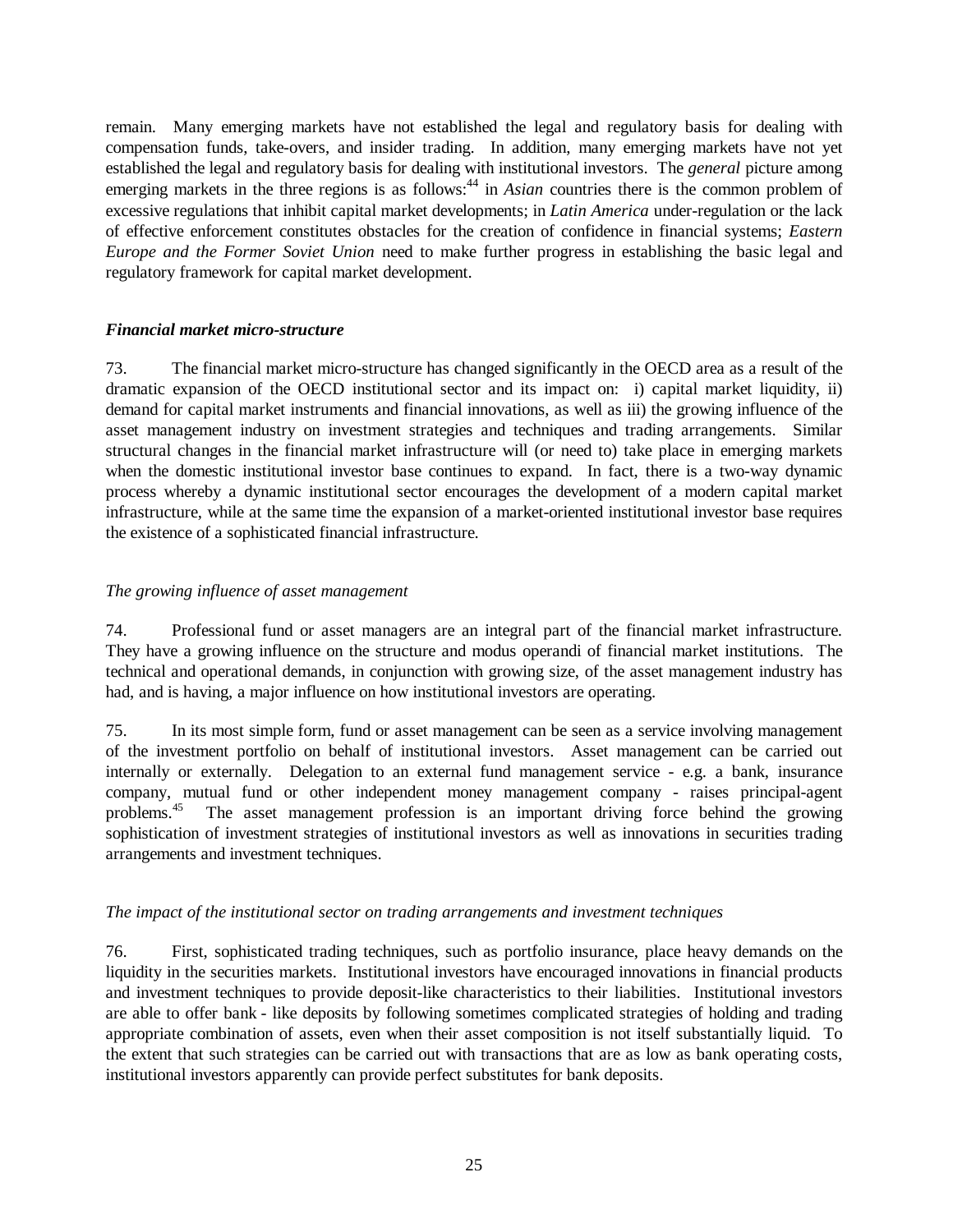77. If these techniques to bestow deposit-like characteristics to illiquid securities, which include derivatives, could create liquidity in securities markets without generating additional demands for bank credit lines, bank business would decline sharply. However, access to liquidity through the banking system is vital to the delivery of cash associated with the execution of the above mentioned sophisticated trading techniques. This is an important reason why a sound banking system is a *sine qua non* for the functioning of liquid capital markets with a dynamic institutional sector [28].

78. Second, with the increase in trading by institutional investors, trading arrangements more suitable to these investors had to be developed. This has resulted in the evolution of special arrangements for the execution of certain types of orders commonly sought by institutional investors: (i) orders requiring the execution of a trade of a large number of shares of a given stock (block trades), and (ii) orders requiring the execution of a large number of different stocks at as near the same time as possible (programme trades).

79. The operational arrangement that has evolved to accommodate these two types of institutional trades is the development of a network of trading desks of the major securities firms and institutional investors that communicate with each other by means of electronic display systems and telephones. This network is called the "upstairs market." This market plays an essential role in the well-functioning of capital markets by (a) providing liquidity to the market so that such institutional trades can be executed smoothly, and (b) by arbitraging activities that help to integrate fragmented stock markets, thereby further boosting liquidity.

80. Institutional investors' needs are also a driving force behind a switch from market maker systems with screen-based displays of quotes with all trading conducted over the telephone, to electronic order book systems which can automatically execute orders entered by or via exchange members. For example, the London Stock Exchange is planning to introduce an order book trading system for FT-SE 100 stocks, partly in response to institutional investors' demands.

81. Changes in the micro-structure of financial markets to improve the one or more dimensions of market liquidity have lowered indirect trading costs. The search for more efficient ways of trading is also fostering the growth of alternative or non-traditional trading systems -- in particular proprietary trading systems (PTSs). This has resulted in the bypassing of brokers by institutional investors from securities transactions (disintermediation) and pressure on transaction fees, thereby lowering direct transaction costs

82. Third, in practice, active asset management often lowers returns when transaction costs are taken into account. This is consistent with the so-called efficient markets hypothesis, that states that current securities prices incorporate all available information. Consequently, no net benefit can be expected from spending extra resources on active investment strategies in order to try to beat the "market index". Thus, portfolio indexing can be the optimal investment strategy in situations where securities markets are price-efficient. The amount of institutional funds managed using an indexing strategy has grown substantially. In particular the use of benchmarks tailored to individual pension funds' liabilities has increased. For example, the use of individual benchmarks for UK pension funds has grown from less than 5 per cent in 1990 to more than 30 per cent of the total in 1996. Typically, the benchmarks consist of guidelines for the proportions of a pension fund the manager can invest in particular asset classes. Yet, despite the growing body of evidence that fund managers are unable to outperform systematically the stock market, indexed funds still account for a relatively small part of total institutional stock investments.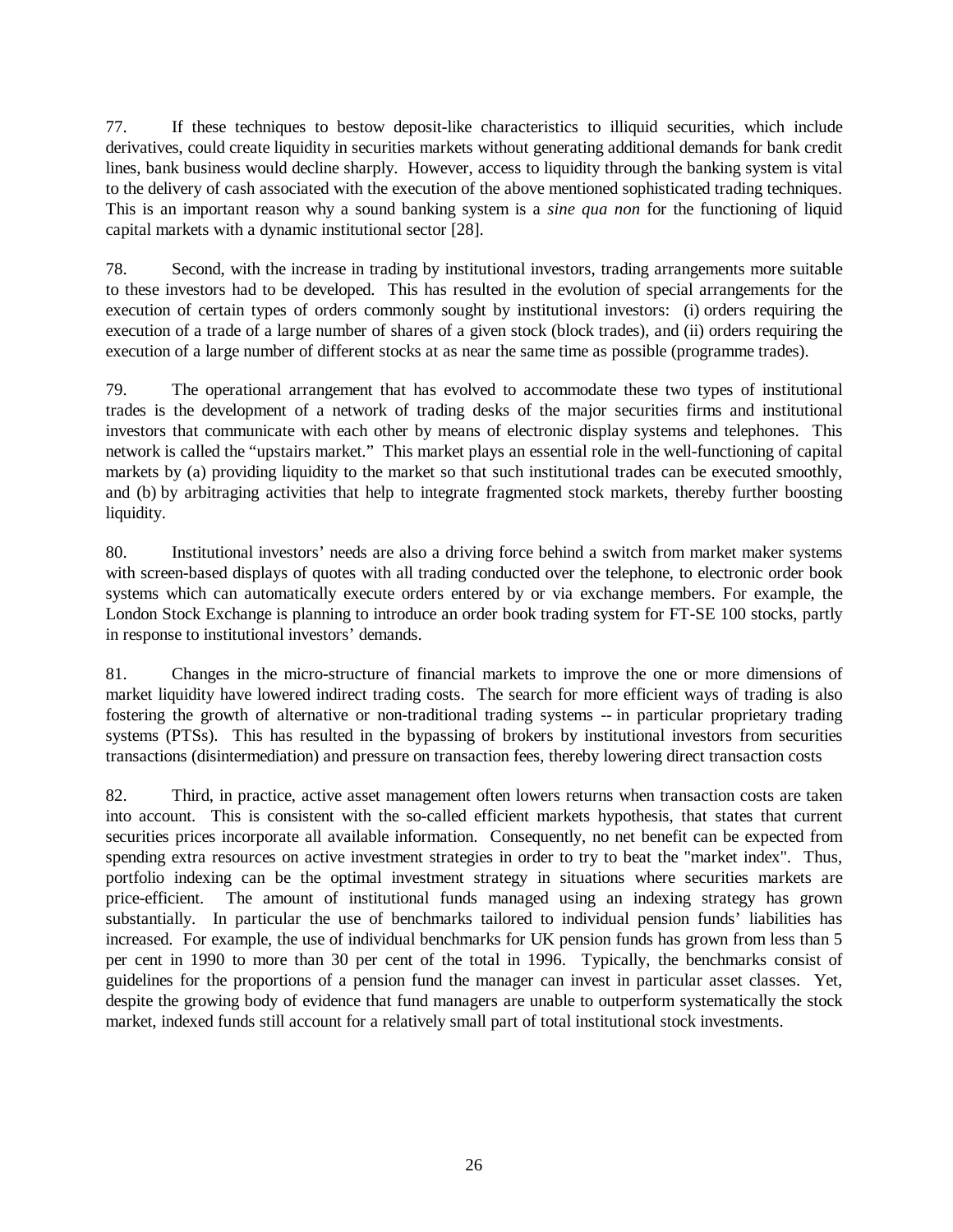#### *Assessment of progress in emerging markets*

83. A modern financial market micro-structure is an essential part of the development of a domestic institutional sector in emerging markets. As indicated earlier, there is a two-way dynamic process. This means that the implementation of policies that promote a domestic institutional investor base - e.g. via pension reform or via the elimination of other obstacles<sup>46</sup> - will stimulate the development of the capital market. Nonetheless, financial policies that promote the development of a modern financial market microstructure, are a key part of building a market-oriented domestic institutional investor base. Although progress has been made,<sup>47</sup> the policy agenda remains full.<sup>48</sup>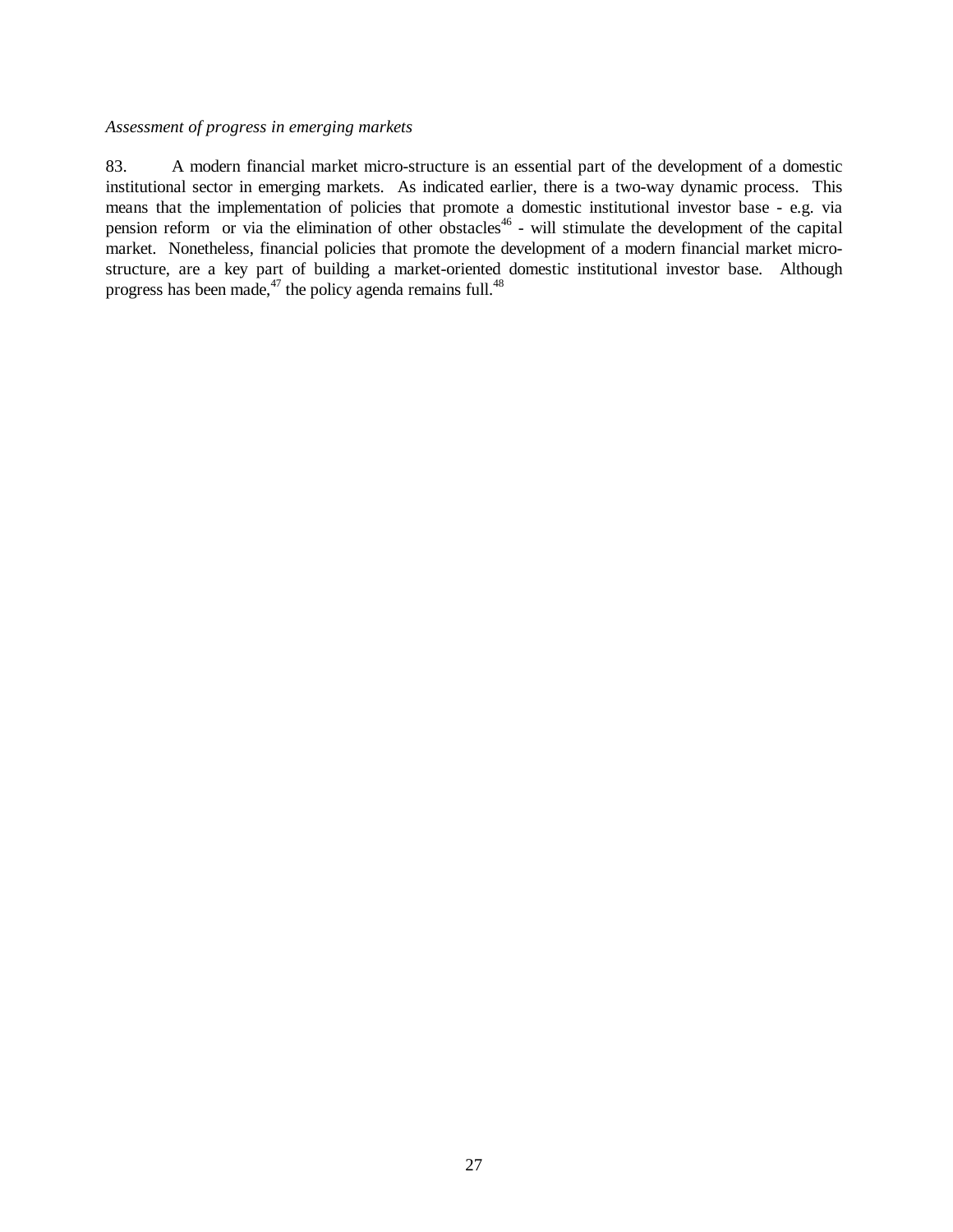| Country       | <b>Market</b><br>structure <sup>a</sup> | <b>Market</b><br><i>infrastructure</i> <sup>b</sup> | <i>Institutional</i><br>development<br>c | <i><b>Overall</b></i><br>index |
|---------------|-----------------------------------------|-----------------------------------------------------|------------------------------------------|--------------------------------|
| Argentina     | 4.0                                     | 8.7                                                 | 8.2                                      | 6.2                            |
| <b>Brazil</b> | 5.6                                     | 9.1                                                 | 7.5                                      | 6.9                            |
| Chile         | 8.4                                     | 10.0                                                | 6.6                                      | 8.3                            |
| China         | 4.1                                     | 7.6                                                 | 3.9                                      | 5.0                            |
| India         | 6.1                                     | 3.8                                                 | 5.2                                      | 5.3                            |
| Indonesia     | 5.9                                     | 8.1                                                 | 7.5                                      | 6.9                            |
| Korea         | 6.7                                     | 8.7                                                 | 7.7                                      | 7.5                            |
| Malaysia      | 8.7                                     | 8.6                                                 | 9.0                                      | 8.7                            |
| Mexico        | 6.4                                     | 8.4                                                 | 8.8                                      | 7.5                            |
| Pakistan      | 4.3                                     | 1.0                                                 | 7.8                                      | 4.1                            |
| Philippines   | 8.5                                     | 6.3                                                 | 6.2                                      | 7.4                            |
| Poland        | 4.7                                     | 7.5                                                 | 7.3                                      | 6.1                            |
| Sri Lanka     | 2.9                                     | 7.0                                                 | 8.2                                      | 5.3                            |
| Thailand      | 8.6                                     | 8.7                                                 | 7.1                                      | 8.3                            |
| Turkey        | 4.8                                     | 9.3                                                 | 8.0                                      | 6.7                            |

### **Table 9. Capital Market Development in Emerging Markets, 1995**

*Note:* The index ranges from 1 to 10 with higher numbers representing a higher level of marker development. See World Bank 1997, Private Capital Flows to Developing Countries, Oxford University Press.

a) Based on a weighted average of market characteristics, including market capitalisation, volatility, market concentration, and level of activity, relative to an industrial country benchmark.

b) Based on measures of efficiency in settlement and postsettlement actions.

c) Based on measures of the quality of financial reporting, protection of investor rights, and market openness.

Source: IFC, Emerging Market Factbook 1996; Global Securities Consulting Service, Review of Emerging Markets and Review of Major Markets.

#### **6. Policy conclusions**

84. A dynamic community of institutional investors is a pre-condition for the development of liquid securities market with sophisticated financial vehicles. There is a dynamic two-way process whereby the growth of a domestic institutional investor base encourages the development of a modern capital market, while the expansion of the institutional sector requires the existence of a sophisticated financial market infrastructure.

85. The paper discusses the main factors driving the growth of the institutional sector in the OECD area: financial deregulation, liberalisation of the activities of institutional investors, ageing populations and pension reform, technological advances, expansion of the asset management industry. It is concluded that in view of the OECD experience, the potential for the expansion of a domestic institutional investor base is enormous.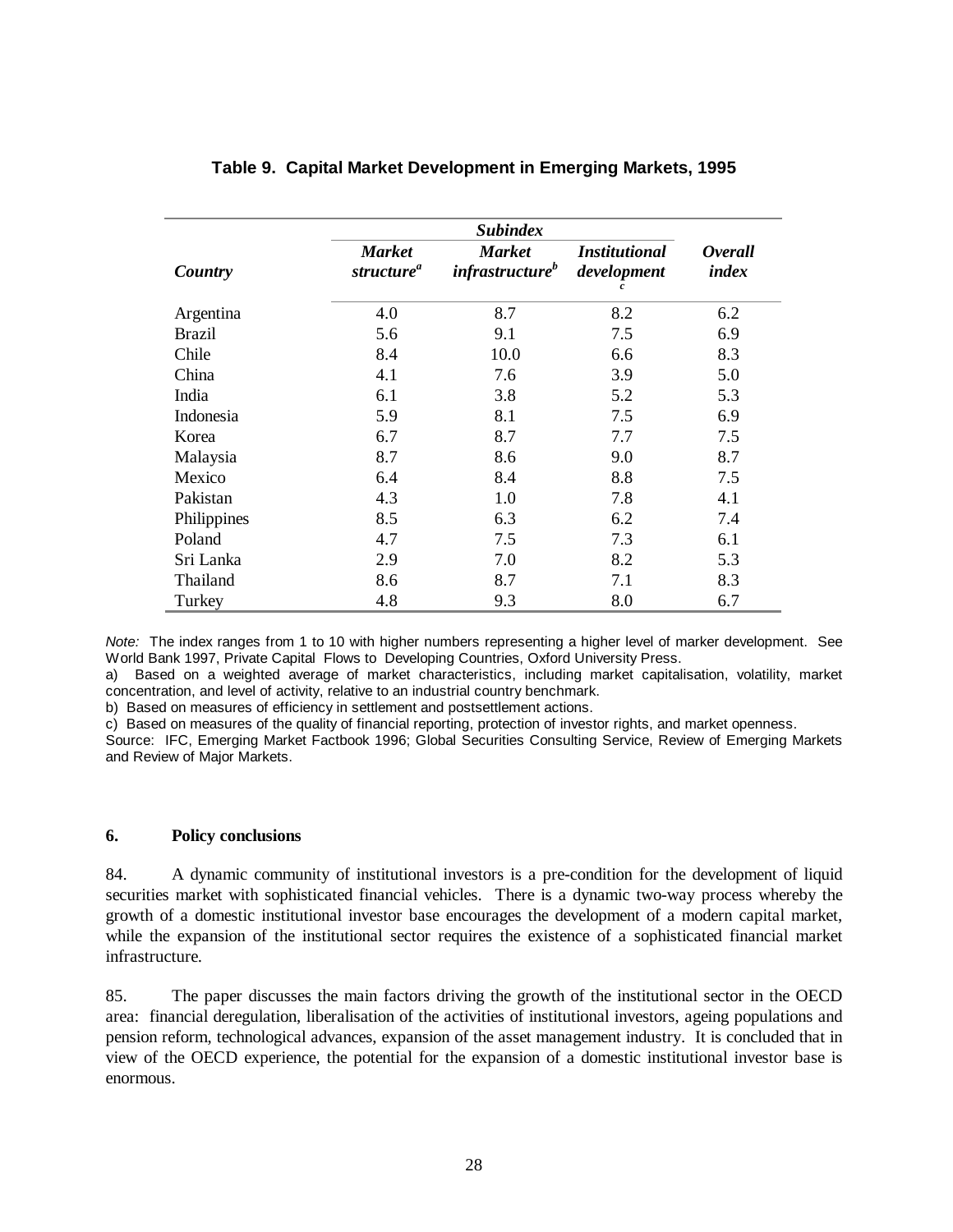86. Policymakers in emerging market economies need to follow a *two-pronged approach*: (i) the elimination of policy-induced or structural obstacles to the development of a domestic institutional investor base; (ii) preparing capital markets for a strong institutional investor community.

87. The paper identified major *obstacles* in developing a domestic institution sector, including an inadequate legal base and improper (or the absence of) legislation for asset or money management. More specific obstacles for each category of institutional investor have also been discussed:

- *mutual funds* (lack of competition; exclusion of mutual funds from the management of pension fund assets):

- *insurance companies* (overregulation; limited product innovation; inadequate disclosure of financial information on the solvency and financial performance of insurance companies; failure to establish an effective system of consumer and investor protection; excessive portfolio investment restrictions);

- *pension funds* (excessive size of public PAYG system; lack of legal framework for private pension funds; absence of professional asset management industry; excessive portfolio investment restrictions; too restrictive licensing policy, leading to cartelisation of the pension fund business; lack of freedom to savers to choose among different portfolios of approved retirement products; high and/or fixed fees of private pension funds).

88. The combination of the "natural" growth potential of the institutional sector (e.g., through a rise in living standards, the import of modern financial technology, etc.) and the removal of policy-induced obstacles would allow a major expansion of the activities of domestic institutional investors in emerging markets. Modernising the financial market infrastructure would give an additional push to this development.

89. Urgent action is needed in the following areas:

- 1. the *regulatory framework* (stricter financial disclosure standards and improved accounting rules; more effective enforcement of these standards and rules; implementation of insider trading rules and investor protection provisions; the "right balance between statutory regulations and self-regulatory arrangements, taking into account the capabilities of SROs and potential conflicts of interest);
- 2. *the legal system and property rights* (fair treatment of all shareholders; better accountability of management to shareholders; independent securities registries of ownership records in order to avoid manipulations or outright fraud by management and/or other insiders);
- 3. *the financial market infrastructure* (development of asset management industry; introduction of modern trading arrangements and sophisticated investment techniques; reliable and efficient clearance and settlement systems, including a well-functioning central depository; efficient and strong large-value interbank payment systems, including a robust and reliable operational infrastructure; a sound banking system).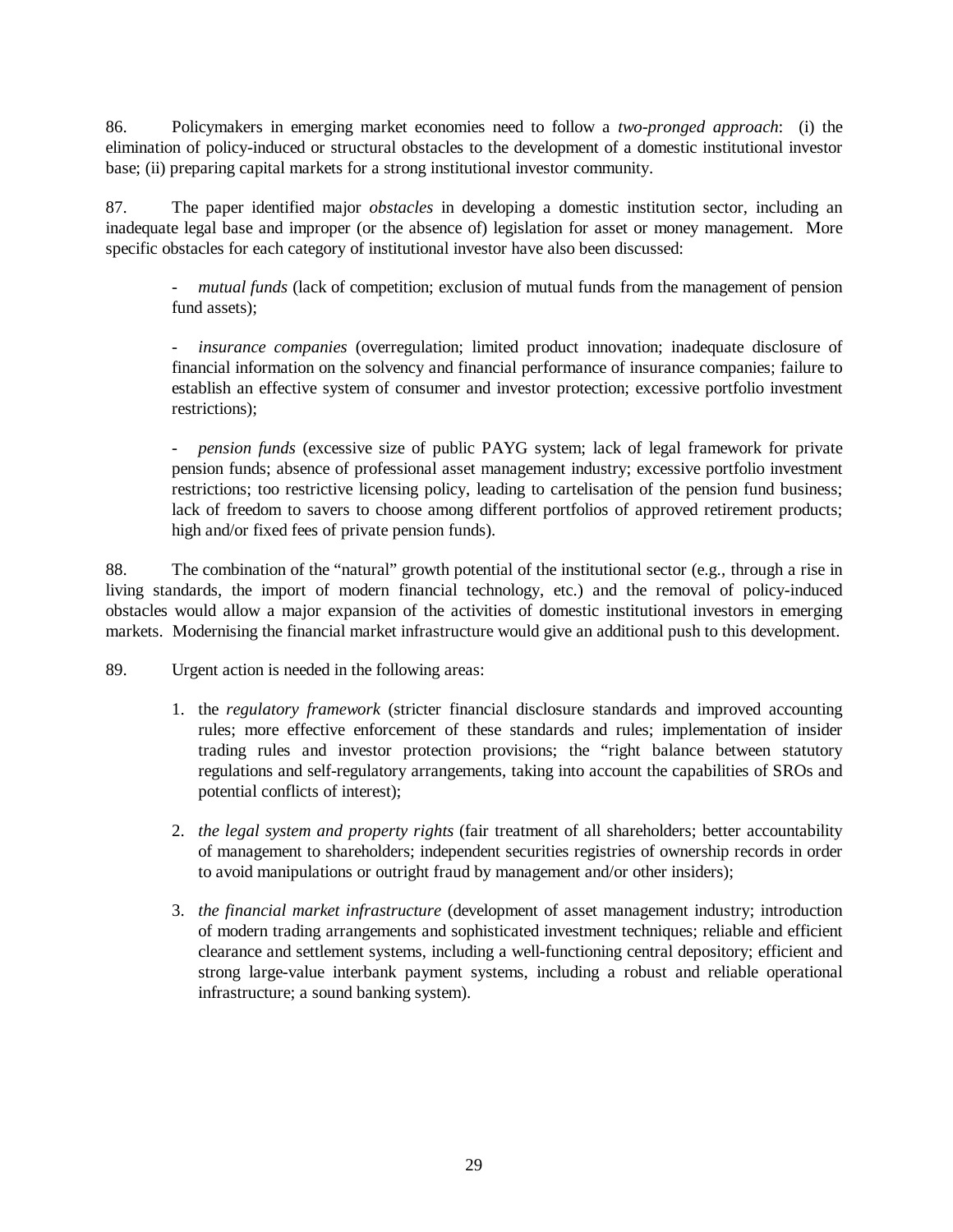## **ANNEX I: REGULATION AND SUPERVISION OF OECD INSTITUTIONAL INVESTORS [1]- [4]**

#### **Insurance Companies**

90. Insurance companies are financial intermediaries that undertake to make payments if a certain event occurs. Their principal activity is to bear and manage risk for a price (i.e., the insurance premium). Insurance activities provide protection against the future consequences of: (i) uncertain events that may or may not occur; (ii) certain, inevitable events whose date of occurrence is unknown. There are two basic types of insurance activities: life insurance activities and non-life (property and casualty) insurance activities.

91. The tax and regulatory aspects of insurance activities differ across OECD countries and even within individual countries (e.g. in the USA rules and regulations may vary from State to State). Harmonisation of a number of regulations has taken place within the European Union in the form of EU Directives.

### *Tax and regulatory aspects of life insurance activities*

92. All OECD countries provide some tax concessions for the purchase, maintenance or execution of life insurance policies [5]. In most countries, tax relief is provided for premiums paid. Policies that are primarily survivorship contracts (e.g., endowments and annuities) are more likely to enjoy tax preferences.

93. The regulatory regime concerning investments of technical provisions is another determinant that influences life insurance investment activities. Each OECD country has regulations with respect to (i) the types of securities that are eligible for investment, and (ii) the valuation of these securities for regulatory purposes. All OECD countries, and in the United States, the individual states, have approved lists of investments which insurance companies are allowed to hold. The rationale of these lists is to ensure that eligible investments possess acceptable levels of investment risk. Most OECD countries impose maximum limits on classes of investment: quoted and unquoted domestic shares, foreign securities, real estate, mortgage loans and other loans [Table A2]. The general purpose of these maximum levels is to restrict the default and liquidity risks of investments. Maxima are also applied to ensure that there is sufficient portfolio diversification of investment holdings. Although regulatory investment maxima vary widely across OECD countries, the actual investment portfolios of insurance companies do not appear very much constrained by these maxima. Apparently, in many instances the limits that have been set by the regulatory authorities have been higher than what most insurance companies would themselves view as prudent levels [6].

94. Another important area of investment regulation concerns the matching of assets and liabilities in terms of maturity and currency. Only 5 OECD countries (Greece, Mexico, Norway, Sweden and Ireland) have statutory requirement for maturity or duration matching. However, in most OECD countries the regulatory authorities review on an informal basis the time profiles of assets and liabilities as part of the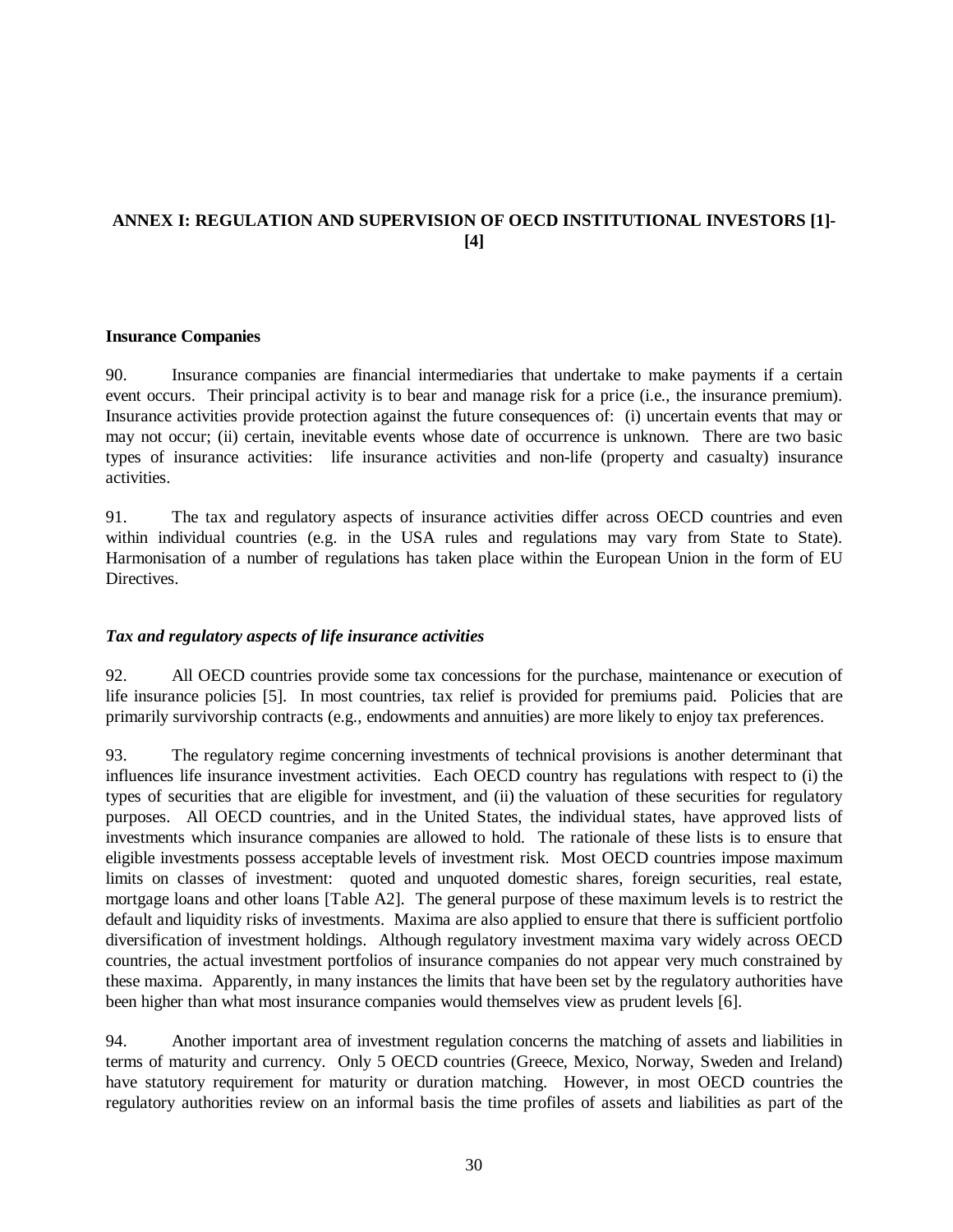wider assessment of the solvency of an insurance company. A serious mismatch of assets and liabilities would endanger the solvency of life insurance companies which tend to have longer-term liabilities with often implicit interest guarantees. Life insurance companies need therefore to ensure that the duration of their investments are broadly in line with their mainly long-term liabilities, in order to minimise the inherent interest rate risk. One of the main investment risks for a life insurance company is that with many short-term assets it would face a reinvestment risk in market situations with lower interest rates than warranted by the (often implicit) interest guarantees on its long-term liabilities. Moreover, for life contracts with a significant savings component, legal requirements and/or competitive pressures demand that the rates of returns on investment holdings maintain their value in real terms.

95. In nearly all OECD countries there are statutory requirements for some degree of currency matching. Currency matching requirements are separate from restrictions on foreign investments [Table A3]. The latter are based on default and liquidity risk considerations.

96. In all OECD countries insurance companies are free to use derivatives in connection with the investment of their capital funds. However, a number of countries restrict their use in the investment of technical (mathematical) reserves [Table A4]. In almost all OECD countries the use of derivatives is restricted to risk management purposes. In many countries the writing of options is only allowed when they are covered.

#### *Regulatory treatment of the non-life insurance business*

97. Competitive pressures have made the need for price regulation less desirable than in the past. Regulation of prices could even backfire when imposed prices lead to the withdrawal of insurers offering insurance. Regulations governing eligible investments have been imposed to reduce the likelihood of insolvency. In most OECD countries, the same maximum percentages in investment classes apply for non-life and life companies. Differences between life insurance and non-life insurance can be found in Canada, Ireland, Italy, Japan, Portugal, and some states (e.g., Delaware and New Jersey) for the United States [Table A2]. In view of the different nature of investment risks in the two sectors, this degree of uniformity is surprising. Practical problems regarding the enforceability of these rules seem to be the main reason why there are no bigger differences [8].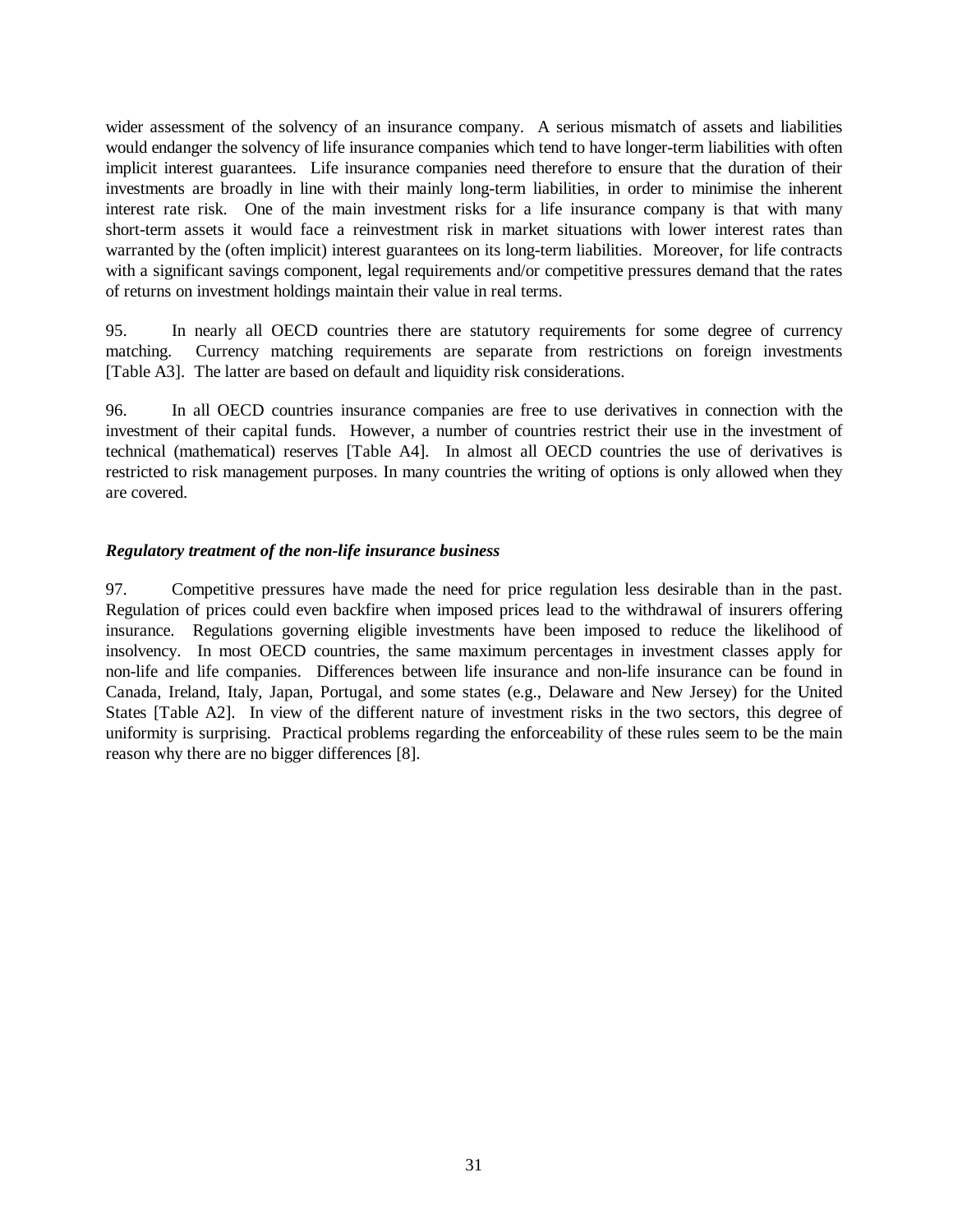98. For non-life companies maturity matching is relatively unimportant, because the duration of technical provisions is shorter than those of life companies and there are no interest guarantees. On the other hand, currency matching is even of greater importance for non-life companies since there is uncertainty about the timing of claim payments.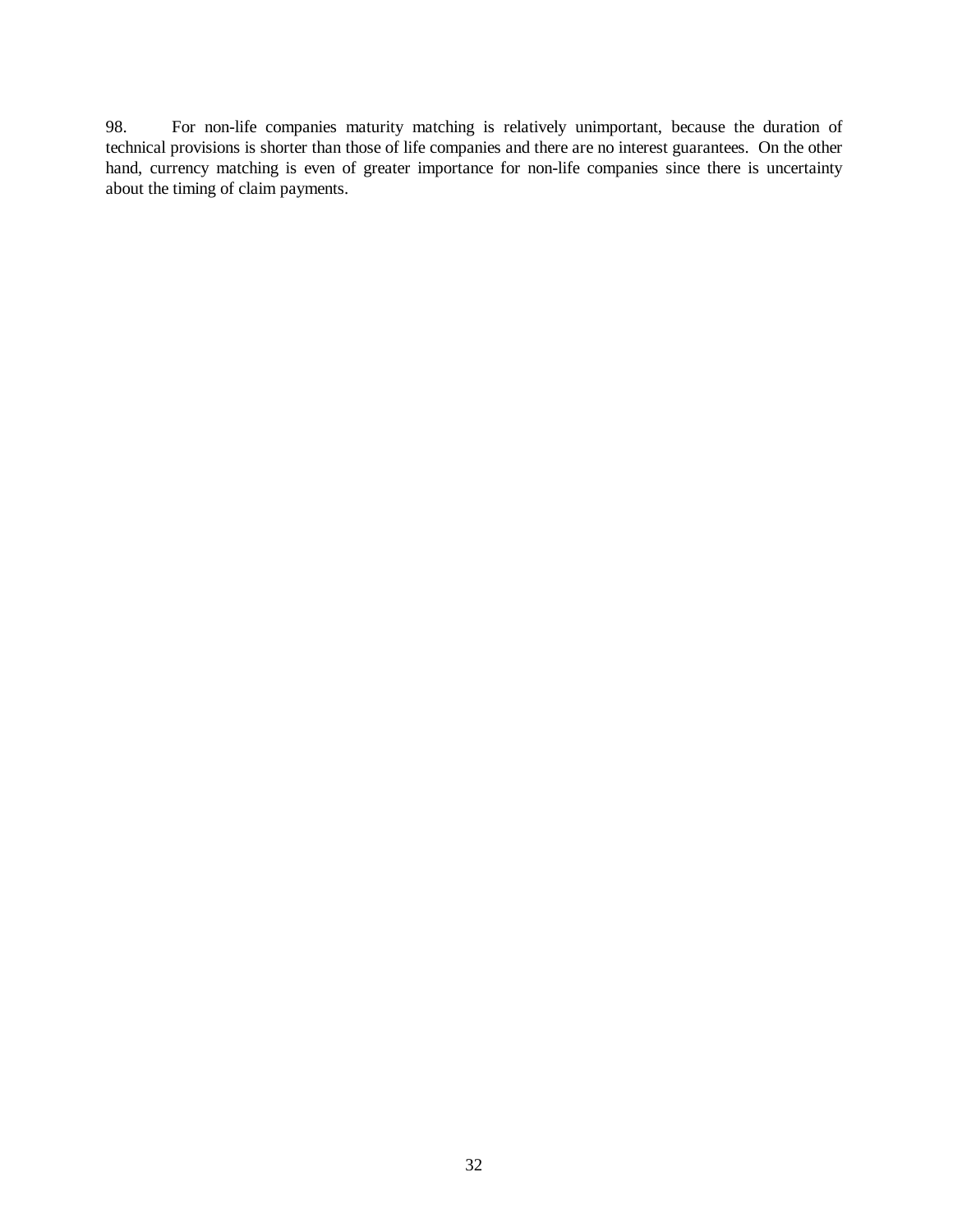|                 |          |                 | Domestic shares Domestic shares Foreign shares |                 |                 |                 | and             |                     | Foreign bondsReal Estate |                 | Loans           |                 | Loans           |                 |  |
|-----------------|----------|-----------------|------------------------------------------------|-----------------|-----------------|-----------------|-----------------|---------------------|--------------------------|-----------------|-----------------|-----------------|-----------------|-----------------|--|
|                 | (quoted) |                 | (unquoted)                                     |                 |                 |                 |                 | other<br>securities |                          |                 |                 | (mortgage)      |                 | (non-mortgage)  |  |
|                 | Non-life | Life            | Non-life Life                                  |                 | Non-life        | Life            | Non-life Life   |                     | Non-life                 | Life            | Non-life        | Life            | Non-life        | Life            |  |
| Australia       |          |                 |                                                |                 |                 |                 |                 |                     |                          |                 |                 |                 |                 |                 |  |
| Austria         | 30a      | 30 <sub>e</sub> |                                                | 5               | 30a             | 30 <sub>e</sub> |                 |                     | 30a                      | 30 <sub>e</sub> |                 |                 |                 |                 |  |
| Belgium         |          |                 | 10a                                            | 10 <sub>e</sub> | 10a(2)          | 10e(2)          | 10(3)           |                     | $10(3)$ $10(4)$          | 10(4)           |                 |                 | 5(5)            | 5(5)            |  |
| Canada          | 25a      | $5-25e$         | 25a                                            | $5-25e$         |                 | $5-25e$         |                 |                     | 10                       | $5-25e$         |                 |                 |                 |                 |  |
| Denmark         | 40a      | 40e             | 10                                             | 10              | 40a,d           | 40d,e           |                 |                     |                          |                 |                 |                 | 10              | 10              |  |
| Finland         | 20       | 20              |                                                |                 |                 |                 |                 |                     |                          |                 |                 |                 |                 |                 |  |
| France          | 65a      | 65e             | 65a                                            | 65e             | 65a             | 65e             |                 |                     | 40                       | 40              | 10 <sub>b</sub> | 10f             | 10 <sub>b</sub> | 10f             |  |
| Germany         | 30       | 30              | 10                                             | 10              | 6               | 6               |                 |                     | 25                       | 25              | 50a             | 50e             | 50a             | 50e             |  |
| Greece          | 30a      | 30e             | 30a                                            | 30e             | 30a             | 30 <sub>e</sub> |                 |                     | 40                       | 50              | 10 <sub>b</sub> | 10f             | 10 <sub>b</sub> | 10f             |  |
| Iceland         | 40a      | 40e             | 10 <sub>b</sub>                                | 10f             | 40a             | 40e             | 10 <sub>b</sub> | 10f                 |                          |                 |                 |                 | 10 <sub>b</sub> | 10f             |  |
| Ireland         | 50-60a   | 55e             | 20                                             | 2.5             | 50-60a          | 55e             |                 |                     | 60                       | 25              | $15 - 30h$      | 10              | $15-30b$        | 45              |  |
| Italy           | 20       | 20              | 20                                             | 20              | 10              | 20              | 30              | 50                  | 35                       | 50              | 20              | 50              |                 | 0               |  |
| Japan           | 30a      | 30 <sub>e</sub> | 30a                                            | 30 <sub>e</sub> | 30 <sub>b</sub> | 30f             | 30 <sub>b</sub> | 30f                 | 20                       | 20              | 55c             |                 | 55c             | 10              |  |
| Luxembourg      | 10       | 10              |                                                | 5               | 5               | 5               | 10              | 10                  | 40                       | 40              | 10a             | 10 <sub>e</sub> |                 |                 |  |
| Mexico          | 30       | 30              | 30                                             | 30              | 30              | 30              | 30              | 30                  | 40                       | 40              | 40              | 40              | 40              | 40              |  |
| Netherlands     |          |                 | 10                                             | 10              |                 |                 |                 |                     |                          |                 | 10              | 10              | 5j              | 8j              |  |
| Norway          | 20a      | 20e             | 20a                                            | 20e             | 20a             | 20e             | 30 <sub>b</sub> | 30f                 | 30 <sub>b</sub>          | 30f             | 30 <sub>b</sub> | 30f             | 30 <sub>b</sub> | 30f             |  |
| Portugal        | 25a      | 25e             | 10                                             | 10              | 25a             | 25e             | 60              | 60                  | 35                       | 45              | 10              | 25              | 10              | 25              |  |
| Spain           |          |                 |                                                |                 |                 |                 |                 |                     |                          |                 |                 |                 |                 |                 |  |
| Sweden          | 25a      | 25e             | 25a                                            | 25e             | 25a             | 25e             |                 |                     | 25 <sub>b</sub>          | 25f             | 25 <sub>b</sub> | 25e             | 10              | 10              |  |
| Switzerland     | 30a      | 30 <sub>e</sub> | 30a                                            | 30 <sub>e</sub> | 25 <sub>b</sub> | 25f             | 20 <sub>b</sub> | 20f                 |                          |                 |                 |                 |                 |                 |  |
| Turkey          |          |                 | 10                                             | 10              |                 |                 |                 |                     | 20                       | 20              | 20              | 20              | 20              | 20              |  |
| UK              |          |                 | 10a                                            | 10 <sub>e</sub> |                 |                 |                 |                     |                          |                 | 10a             | 10 <sub>e</sub> | 10a             | 10 <sub>e</sub> |  |
| USA(New Jersey) |          | 15e             |                                                | 15 <sub>e</sub> |                 |                 |                 |                     |                          | 10              | 40              | 60              |                 |                 |  |
| USA (Delaware)  | 40a      | (1)             | 40a                                            | (1)             |                 |                 |                 |                     | 25                       | 25              | 50              | 50              |                 |                 |  |

### **Table A2: Maximum percentage that can be invested in a given class of Investments**

a) maximum for these classes of investment combined (Non-life) 1. 250 per cent (at market value) of the capital and surplus

b) maximum for these classes of investment combined (Non-life) 2. unquoted shares only<br>c) maximum for these classes of investment combined (Non-life) 3. only State and enterprises bonds outside of area A (see the c) maximum for these classes of investment combined (Non-life)

Directive 89/647/EEC)

d) if unquoted then ten per cent 4. investments in a single real estate or in several real estate close to one another

5. five per cent with a maximum of one per cent for one single loan

e) maximum for these classes of investment combined (Life)which would constitute one single investment

f) maximum for these classes of investment combined (Life)

g) maximum for these classes of investment combined (Life); only for unqualified non-mortgage loans

h) investment must not exceed the value of outstanding policies in the foreign country

i) five per cent in the aggregate; two per cent in foreign countries, except for "qualified foreign investment" defined in the statute

j) unsecured loans.

Note: maxima in respect of foreign investments are separate from the currency matching requirements for foreign liabilities

*Source:* OECD Policy Issues in Insurance, Paris 1996, OECD submissions.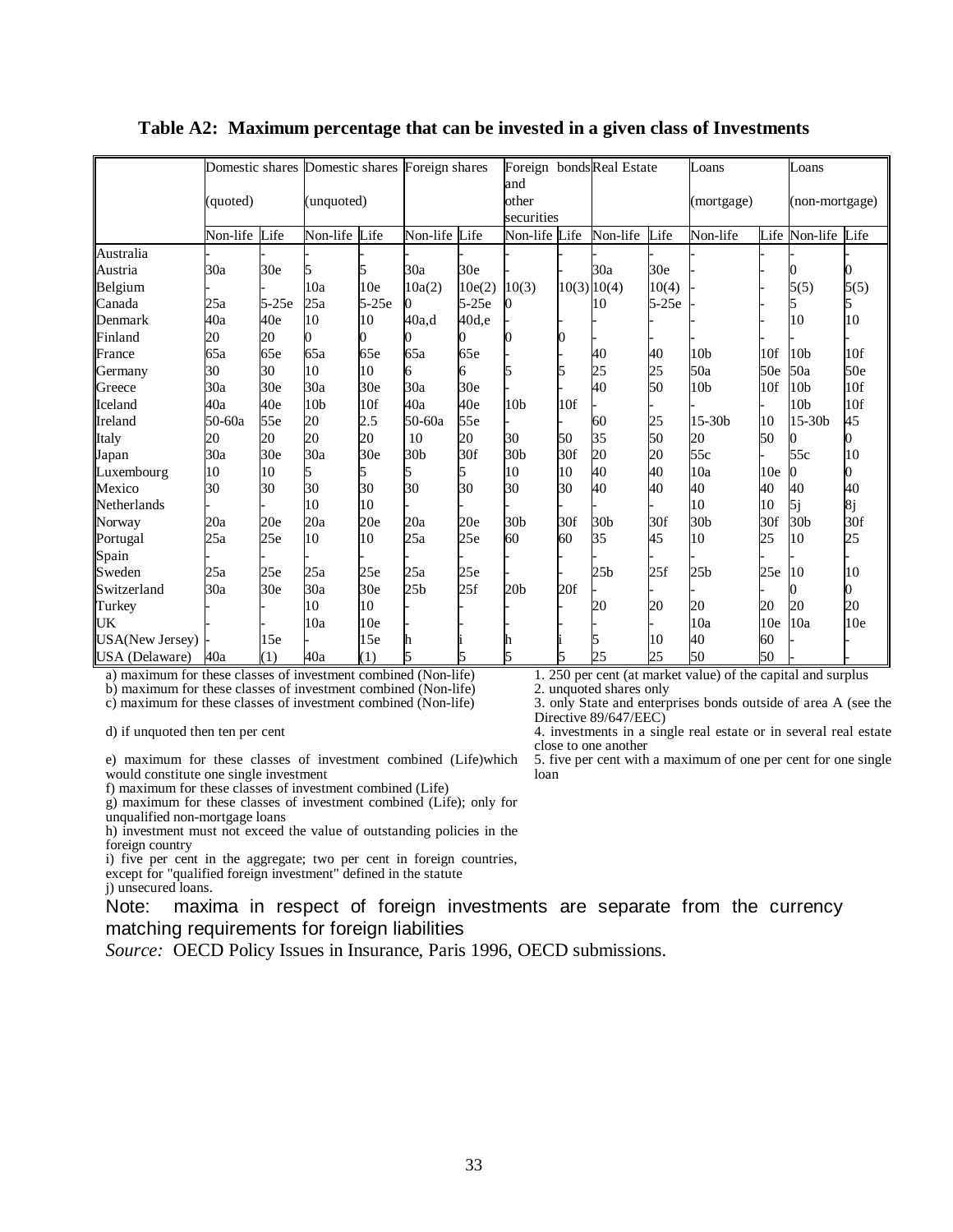|              | Required percentage  |                          | Does<br>currency |                | which<br>Extent<br>to    |                          |  |  |
|--------------|----------------------|--------------------------|------------------|----------------|--------------------------|--------------------------|--|--|
|              | of                   |                          | matching         |                | <b>ECU</b>               |                          |  |  |
|              | currency matching of |                          | extend           | to             | denominated              |                          |  |  |
|              | technical provision  |                          | equalisation     |                | securities               |                          |  |  |
|              |                      |                          | (claim           | fluctuation)   | be<br>for<br>used<br>can |                          |  |  |
|              |                      |                          | reserves?        |                | matching                 |                          |  |  |
|              | Non-lif              | Life                     | Non-lif          | Life           | Non-lif                  | Life                     |  |  |
|              | ${\rm e}$            |                          | e                |                | $\mathbf e$              |                          |  |  |
| Australia    |                      | $\overline{\phantom{0}}$ | n/a              | n/a            | n/a                      | n/a                      |  |  |
| Austria      | 80                   | 80                       | Yes              | n/a            | 100                      | 100                      |  |  |
| Belgium      | 80                   | 80                       | Yes              | n/a            | 100                      | 100                      |  |  |
| Canada       | 100                  | 100                      | n/a              | n/a            | n/a                      | n/a                      |  |  |
| Denmark      | 80                   | 80                       | Yes              | Yes            | 50                       | 50                       |  |  |
| Finland      | 100                  | 95                       | n/a              | n/a            | n/a                      | n/a                      |  |  |
| France       | 80                   | 80                       | Yes              | Yes            | $\overline{0}$           | $\overline{0}$           |  |  |
| Germany      | 80                   | 80                       | Yes              | n/a            | 50                       | 50                       |  |  |
| Greece       | 80                   | 80                       | n/a              | n/a            | 100                      | 100                      |  |  |
| Iceland      | 80                   | 80                       | Yes              | Yes            | 50                       | 50                       |  |  |
| Ireland      | 80                   | 80                       | Yes              | n/a            | 50                       | 50                       |  |  |
| Italy        | 80                   | 80                       | Yes              | n/a            | 100                      | 100                      |  |  |
| Japan        | N <sub>o</sub>       | N <sub>o</sub>           | N <sub>o</sub>   | N <sub>o</sub> | n/a                      | N <sub>o</sub>           |  |  |
| Luxembour    | 80                   | 80                       | n/a              | n/a            | $\overline{0}$           | $\overline{0}$           |  |  |
| g            |                      |                          |                  |                |                          |                          |  |  |
| Mexico       |                      |                          |                  |                | n/a                      | n/a                      |  |  |
| Netherland   | 80                   | 80                       | Yes              |                | 100                      | 100                      |  |  |
| S            |                      |                          |                  |                |                          |                          |  |  |
| Norway       | 80                   | 80                       | Yes              | Yes            | 80                       | 80                       |  |  |
| Portugal     | 80                   | 80                       | Yes              | Yes            | 50                       | 50                       |  |  |
| Spain        | 80                   | 80                       | Yes              | n/a            | $\overline{\phantom{0}}$ | $\overline{\phantom{0}}$ |  |  |
| Sweden       | 80                   | 80                       | n/a              | n/a            | $\boldsymbol{0}$         | $\overline{0}$           |  |  |
| Switzerlan   | 80                   | 80                       | n/a              | n/a            | 80                       | 80                       |  |  |
| <sub>d</sub> |                      |                          |                  |                |                          |                          |  |  |
| Turkey       | 100                  | 100                      | n/a              | n/a            | n/a                      | n/a                      |  |  |
| UK           | 80                   | 80                       | N <sub>o</sub>   | n/a            | $\boldsymbol{0}$         | $\mathbf{0}$             |  |  |
| USA(New      | 100                  | 100                      | n/a              | n/a            | n/a                      | n/a                      |  |  |
| Jersey)      |                      |                          |                  |                |                          |                          |  |  |
| <b>USA</b>   | 100                  | 100                      | n/a              | n/a            | n/a                      | n/a                      |  |  |
| (Delaware)   |                      |                          |                  |                |                          |                          |  |  |

**Table A3: Currency matching requirements**

*Source: Table A2*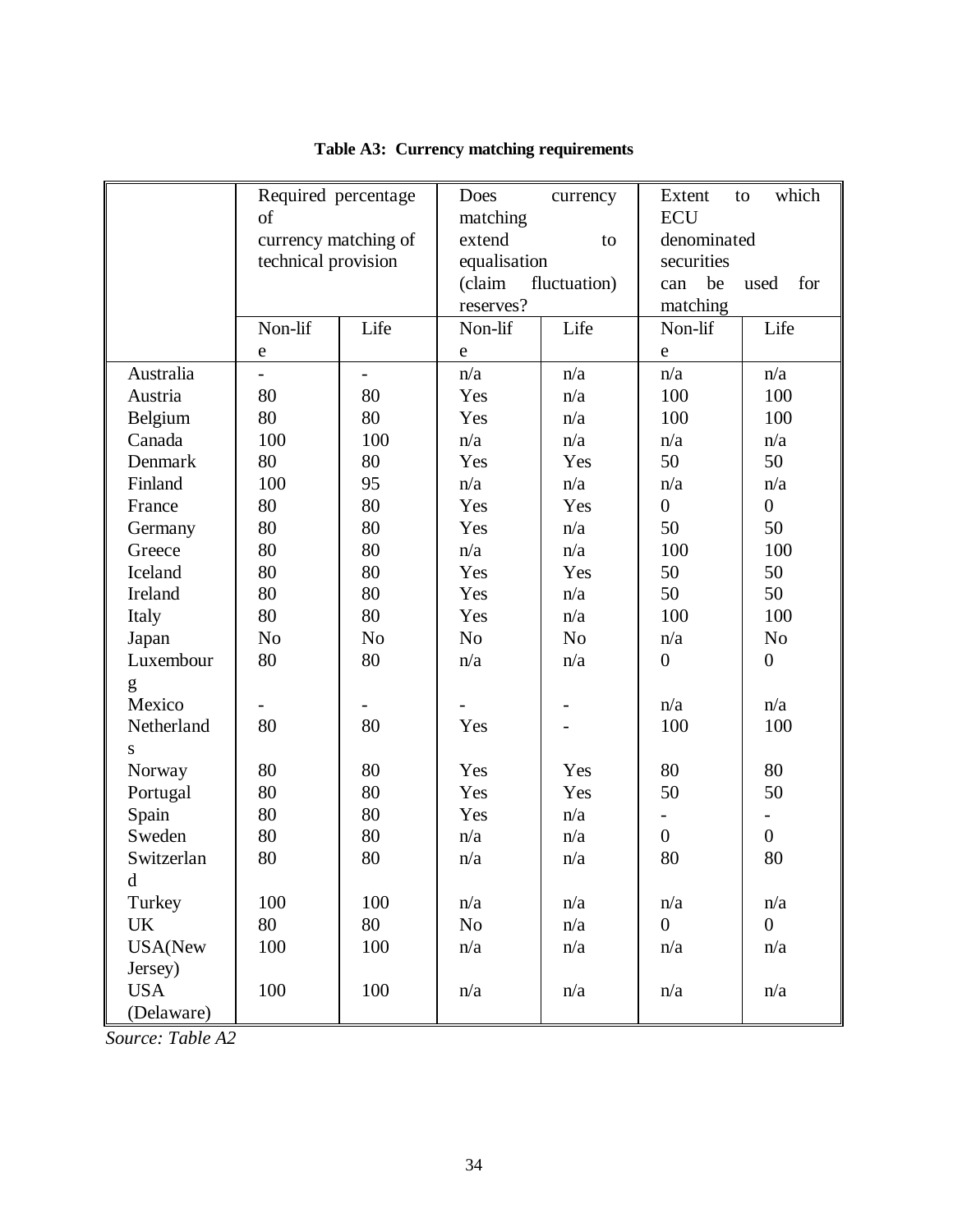|                 | Can they be used        |                        | Can they be used  |                |                  | Purpose for which |  |
|-----------------|-------------------------|------------------------|-------------------|----------------|------------------|-------------------|--|
|                 | in respect of the       |                        | in respect of the |                | they can be used |                   |  |
|                 | investment of technical |                        | investment of     |                |                  |                   |  |
|                 | provisions?             |                        |                   | capital funds? |                  |                   |  |
|                 | Non-life                | Life                   | Non-life          | Life           | Non-life         | Life              |  |
| Australia       | Yes                     | Yes                    | Yes               | Yes            | Hedging*         | Hedging*          |  |
| Austria         | Yes                     | Yes                    | Yes               | Yes            | Hedging*         | Hedging*          |  |
| Belgium         | Yes                     | Yes                    | Yes               | Yes            | Hedging*         | Hedging*          |  |
| Canada          | Yes                     | Yes                    | Yes               | Yes            | Hedging*         | Hedging*          |  |
| Denmark         | Yes                     | Yes                    | Yes               | Yes            | Hedging*         | Hedging*          |  |
| Finland         | Yes                     | Yes                    | Yes               | Yes            | Hedging*         | Hedging*          |  |
| France          | $\overline{N}$          | No                     | Yes               | Yes            | Hedging*         | Hedging*          |  |
| Germany         | Yes                     | Yes                    | Yes               | Yes            | Hedging*         | Hedging*          |  |
| Greece          |                         |                        |                   |                |                  |                   |  |
| Iceland         | Yes                     | Yes                    | Yes               | Yes            | Hedging          | Hedging           |  |
| Ireland         | Yes                     | Yes                    | Yes               | Yes            | Hedging          | Hedging*          |  |
| Italy           | Yes                     | Yes                    | Yes               | Yes            | Hedging          | Hedging           |  |
| Japan           | Yes                     | Yes                    | Yes               | Yes            | Hedging*         | Hedging*          |  |
| Luxembourg      | Yes                     | Yes                    | Yes               | Yes            | Hedging*         | Hedging*          |  |
| Mexico          | No                      | No                     | Yes               | Yes            | Hedging          | Hedging           |  |
| Netherlands     | Yes                     | Yes                    | Yes               | Yes            | Hedging*         | Hedging*          |  |
| Norway          | Yes                     | Yes                    | Yes               | Yes            | Hedging*         | Hedging*          |  |
| Portugal        | Yes                     | Yes                    | Yes               | Yes            | Hedging          | Hedging           |  |
| Spain           | No                      | $\overline{\text{No}}$ | Yes               | Yes            | Hedging          | Hedging           |  |
| Sweden          | Yes                     | Yes                    | Yes               | Yes            | Hedging*         | Hedging*          |  |
| Switzerland     | $\overline{N_{O}}$      | No                     | Yes               | Yes            | Hedging*         | Hedging*          |  |
| Turkey          | Yes                     | Yes                    | Yes               | Yes            | Hedging          | Hedging           |  |
| <b>UK</b>       | Yes                     | Yes                    | Yes               | Yes            | Hedging*         | Hedging*          |  |
| USA(New Jersey) | Yes                     | Yes                    | Yes               | Yes            | Hedging*         | Hedging*          |  |
| USA (Delaware)  | Yes                     | Yes                    | Yes               | Yes            | Hedging*         | Hedging*          |  |

# **Table A4: Use of financial derivatives**

\* Also allowed to write covered call options

*Source:* Table A2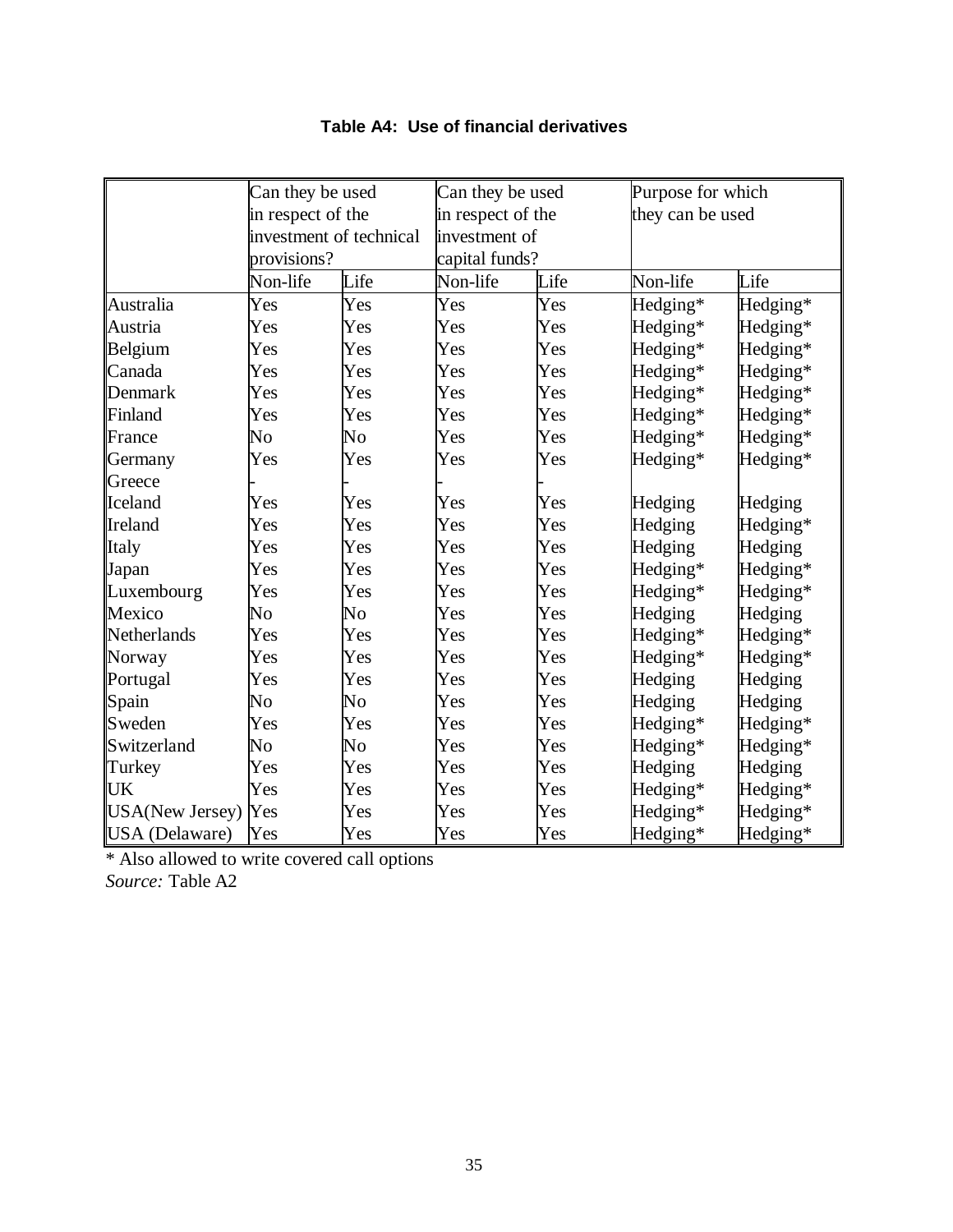## **Pension Funds**

99. In all OECD countries pension funds have become major institutional investors and important players in the capital markets due to the following factors:

− income and wealth have grown steadily since World War II, providing households with more funds for long-term savings;

− people are living longer and have larger financial needs during longer retirement periods;

− pension claims are tax free until after workers retire and income from employment ceases.

100. Pension fund schemes can be classified into the following three categories [Table B1]:

i. Public managed pension schemes with defined benefits and pay-as-you-go finance, usually based on a payroll tax. They are mandatory for covered workers. In most OECD countries coverage is (near) universal.

ii. Occupational pension funds that are privately managed and offered by employers to employees. Thanks to tax advantages not available to personal pension plans, coverage grew in most OECD countries. Currently more than one-third of the working age population (or more than 40 per cent of the labour force) is covered in OECD countries. Within this category of funds there is a trend in OECD countries from defined benefit and partially funded schemes toward defined contribution schemes.

iii. Personal pension plans in the form of saving and annuity schemes. These schemes are normally voluntary and based on fully funded defined contribution plans. In some non-OECD countries (e.g., Singapore and Malaysia) there exist publicly managed, mandatory schemes that are fully funded and based on defined contributions, known as provident funds. Tax incentives encourage the development of these plans, although at present their share of total income in old age is relatively small.

101. An overview of the structure of pension provisions in a sample of OECD countries is given in [Tables B2 and B3].

## *Tax treatment of pension schemes*

102. Unlike other types of institutional investors, pension funds in most OECD countries benefit from tax deferral: contributions and accumulated interest and capital gains are tax free; tax is paid on receipt of a pension after retirement. Reasons for the favourable tax treatment of pension schemes include: (i) the argument that there is a need to encourage people to save enough to maintain post retirement living standards; (ii) this in turn would mean that when people save enough it would reduce the cost to the state to provide means-tested social security benefits; and (iii) it is also hoped that the general level of saving would be raised. The tax treatment of pension schemes differ widely across OECD countries [Tables B2-B3].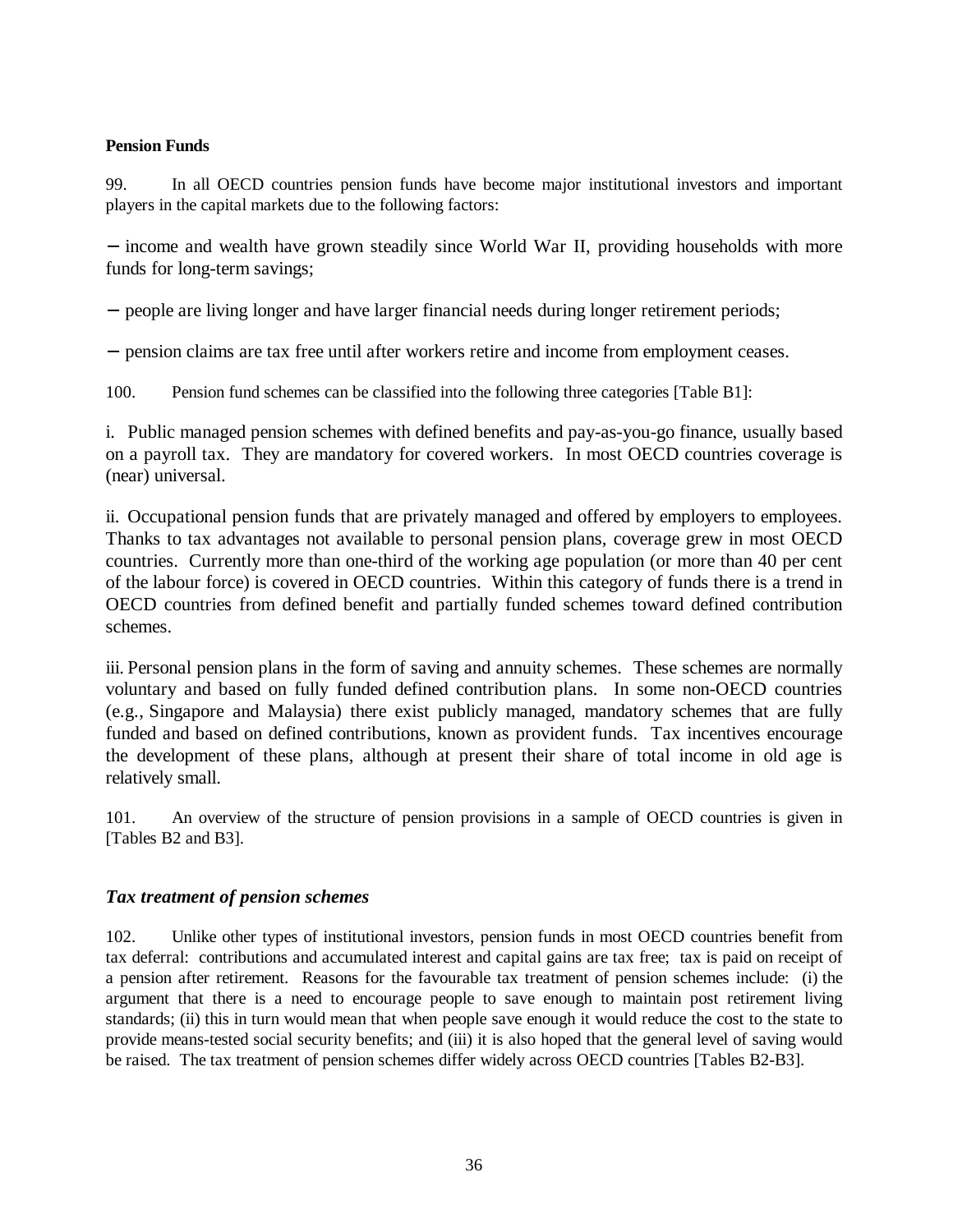## *Regulatory aspects of pension fund activities*

103. Quantitative regulation of portfolio holdings are in place in a number of OECD countries. Reasons include the protection of pension fund beneficiaries or benefit insurers and, in some countries, the creation of a steady demand for government securities [11]. Limits are often imposed on holdings with relatively volatile returns, such as equities, real estate and foreign assets, although their mean return might be higher (e.g. on equity) than on assets with so-called stable returns (e.g. government bonds with a fixed coupon). There are often also limits on self investment, to protect against the associated concentration of risk regarding insolvency of the plan sponsor.

104. A number of countries do not impose quantitative limits but impose guidelines such as the socalled "prudent man rule". Under the prudent man rule, fiduciaries, trustees, and bank trust departments are expected to behave as careful professionals in making investment decisions. In the United States the Employment Retirement Security Act (ERISA) stipulates that the fiduciary must be knowledgeable enough to act as a careful professional, experienced and educated in trust and financial matters. "Prudence" is a design standard, not a performance standard. This is reflected in the two most significant elements of the rule: (i) the requirement to diversify; (ii) the exhortation to favour "seasoned" situations that similarly-placed institutions find appropriate. In the United States, the application of this design standard to investment decisions has led to the overwhelming preponderance of pension equity money being invested in the limited number of listed securities of American corporations with large capitalisation. It may also account for the increase in the "index mode" of investments.

105. Prudential concerns are also often mentioned as the rationale for regulatory constraints on portfolio holdings of foreign securities [Table B9]. Other motives (for example, the "benchmark" orientation of fund managers) are, however, also mentioned in the literature (see section 6.1).

106. Funding rules are a key aspect of the regulation of defined benefit pension funds. A defined contribution is by definition always funded. However, with defined benefit schemes one needs to make a distinction between the pension plan (i.e. the contractual rights of the parties) and the pension fund (i.e. the pool of assets to provide cover for the promised benefits). Under/over funding is the situation when the fund is worth less/more than the present discounted value of the promised benefits. Minimum funding rules seek to protect the beneficiaries against default risk by the company. Since unfunded benefits are liabilities for the company, pensioners or pension insurers (see below) may have no better claim than other creditors. Other regulatory issues concern ownership of surpluses, portability, internal transfers, fraud, disclosure, and the structure and mechanics of supervision [see Tables B2-B3, for a summary].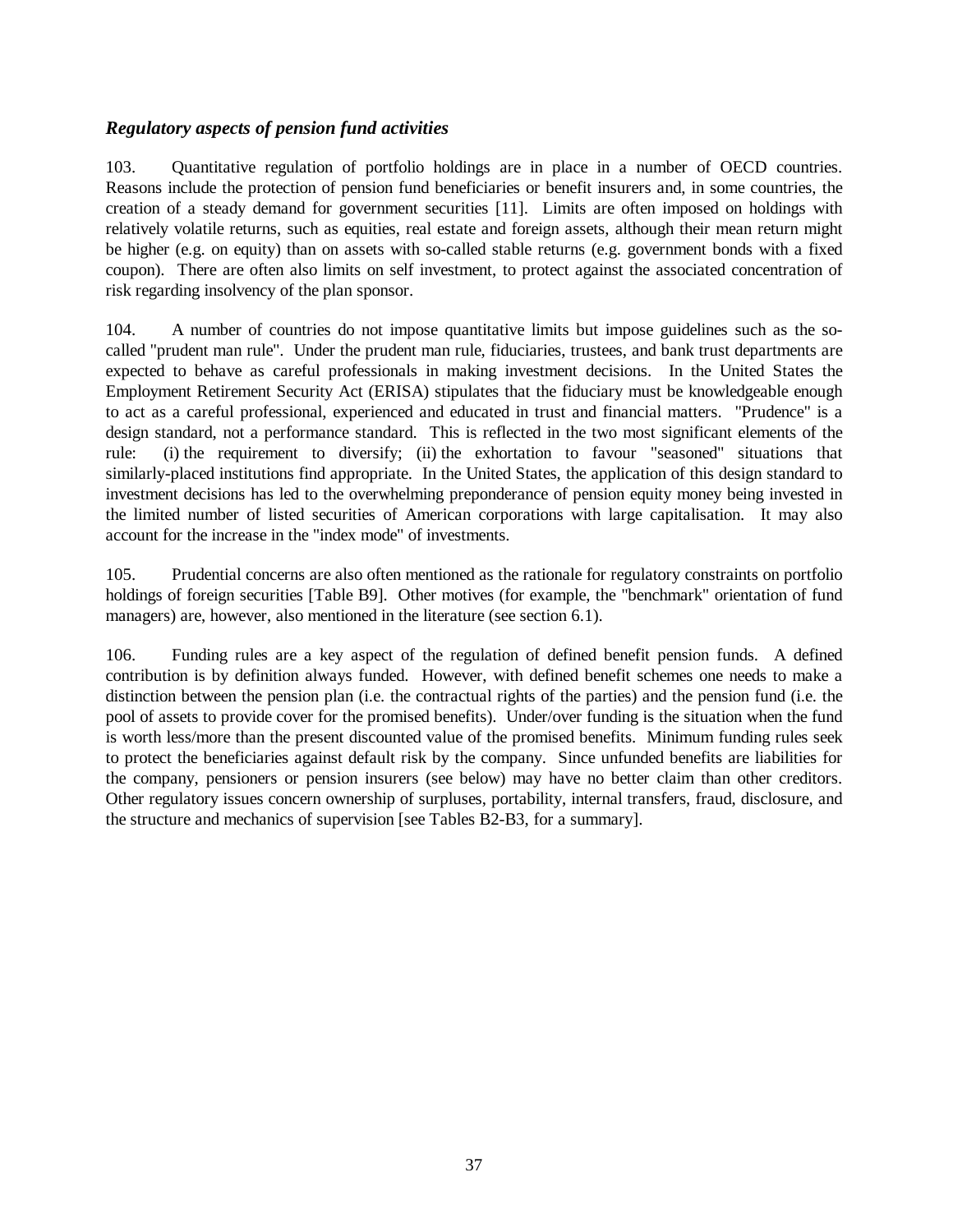|                | <b>Portfolio regulations</b>                                                                                                                                                                                                                                                                                      | <b>Regulation of funding (1)</b>                                                                                                                                                                                                                                                      |
|----------------|-------------------------------------------------------------------------------------------------------------------------------------------------------------------------------------------------------------------------------------------------------------------------------------------------------------------|---------------------------------------------------------------------------------------------------------------------------------------------------------------------------------------------------------------------------------------------------------------------------------------|
| United Kingdom | Prudent man concept; 5 per cent self<br>investment limit, concentration limit for<br>defined contribution plans.                                                                                                                                                                                                  | Maximum 5 per cent overfund of PBO or<br>IBO. Funding only obligatory for contracted<br>out part of social security.                                                                                                                                                                  |
| Germany        | maximum 30 per cent EU<br>Guidelines:<br>equity, 25 percent EU property, 6 Per cent<br>non-EU shares, 6 per cent non-EU bonds, 20<br>per cent overall foreign assets, 10 per cent<br>self investment limit.                                                                                                       | Funding obligatory up to PBO. Option of<br>book-reserve funding.                                                                                                                                                                                                                      |
| Netherlands    | Prudent man concept; 5 per cent self<br>investment limit, whereby free reserves can<br>be added up to a total limit of 10 per cent.                                                                                                                                                                               | Minimum funding requirement is present<br>value of ABO discounted at 4 per cent;<br>percentage of overfunding dependent on<br>composition of investment portfolio and<br>volatility of relevant investment returns;<br>maximum 15 per cent overfund of ABO,<br>minimum is ABO itself. |
| Sweden         | Majority to be in listed bonds, debentures and<br>retroverse loans to contributors.                                                                                                                                                                                                                               | For ATO, IBO is funded. Contribution rate<br>adjusted 5-yearly to balance fund.                                                                                                                                                                                                       |
| Denmark        | Property loans, shares and investment trust<br>holdings limited to 40 per cent, foreign assets<br>to 20 per cent; 60 per cent to be in domestic<br>debt. No self investment.                                                                                                                                      | Irrelevant as defined contribution; benefits<br>must be funded externally.                                                                                                                                                                                                            |
| France         | Assets<br>of<br>supplementary<br>funds<br>(ARRCO/AGIRC) to be invested 50 per cent<br>in EU government bonds and less than 33 per<br>cent in loans to sponsors. insured funds to be<br>at least 34 per cent state bonds, maximum 40<br>per cent property and 15 per cent Treasury<br>deposits. No foreign assets. | Funded company schemes forbidden: book<br>reserve funding subject to tax discrimination.                                                                                                                                                                                              |
| Italy          | No pension law for self<br>administered<br>Most schemes<br>schemes.<br>are insured<br>investments may be in state bonds (maximum<br>90 per cent), bank deposits, property,<br>mortgages, securities, investment funds.                                                                                            | No pension law for self administered<br>schemes; draft law proposes payments equal<br>to 7 per sent of salary. Insured plans must be<br>fully funded on a 15 year projection.                                                                                                         |
| Ireland        | Schemes must diversify prudently, any self<br>investment to be declared.                                                                                                                                                                                                                                          | Funding of ABO required; deferred rights<br>indexed.                                                                                                                                                                                                                                  |
| Belgium        | 15 per cent to be invested in government<br>bonds, no more than 15 per cent in sponsor,<br>40 per cent limit on real estate, 10 per cent<br>deposits.                                                                                                                                                             | Funding obligatory of ABO based on current<br>salary, interest rate 7 per cent.                                                                                                                                                                                                       |
| Spain          | 90 per cent in stocks, bonds, mortgages,<br>property, deposits.                                                                                                                                                                                                                                                   | Funding obligatory of ABO plus 4 per cent<br>margin; maximum interest rate 6 per cent.                                                                                                                                                                                                |
| Portugal       | 30 per cent to be invested in government<br>bonds, maxima of 50 per cent real estate, 15<br>per cent self investment, 40 per cent equities<br>and bonds not listed in Portugal.                                                                                                                                   | Funding obligatory of ABO.                                                                                                                                                                                                                                                            |
| Norway         | Maximum 20 per cent in shares; maximum<br>30 per cent in loans that are not issued or<br>guaranteed<br>by:<br>the<br>government<br><b>or</b><br>municipalities; financial institutions or EU<br>credit institutions; and investment in other<br>real estate than negotiable property.                             | Funds should, at least, cover the difference<br><b>PBO</b><br><b>NPV</b><br>of<br>between<br>and<br>future<br>contributions, based on an interest rate of 3<br>per cent.                                                                                                              |

**Table B2: Summary of Pension Asset Regulations**

(1) ABO refers to the accrued benefit obligation; PBO the projected benefit obligation

Source: Davis (1995), EFRP, OECD.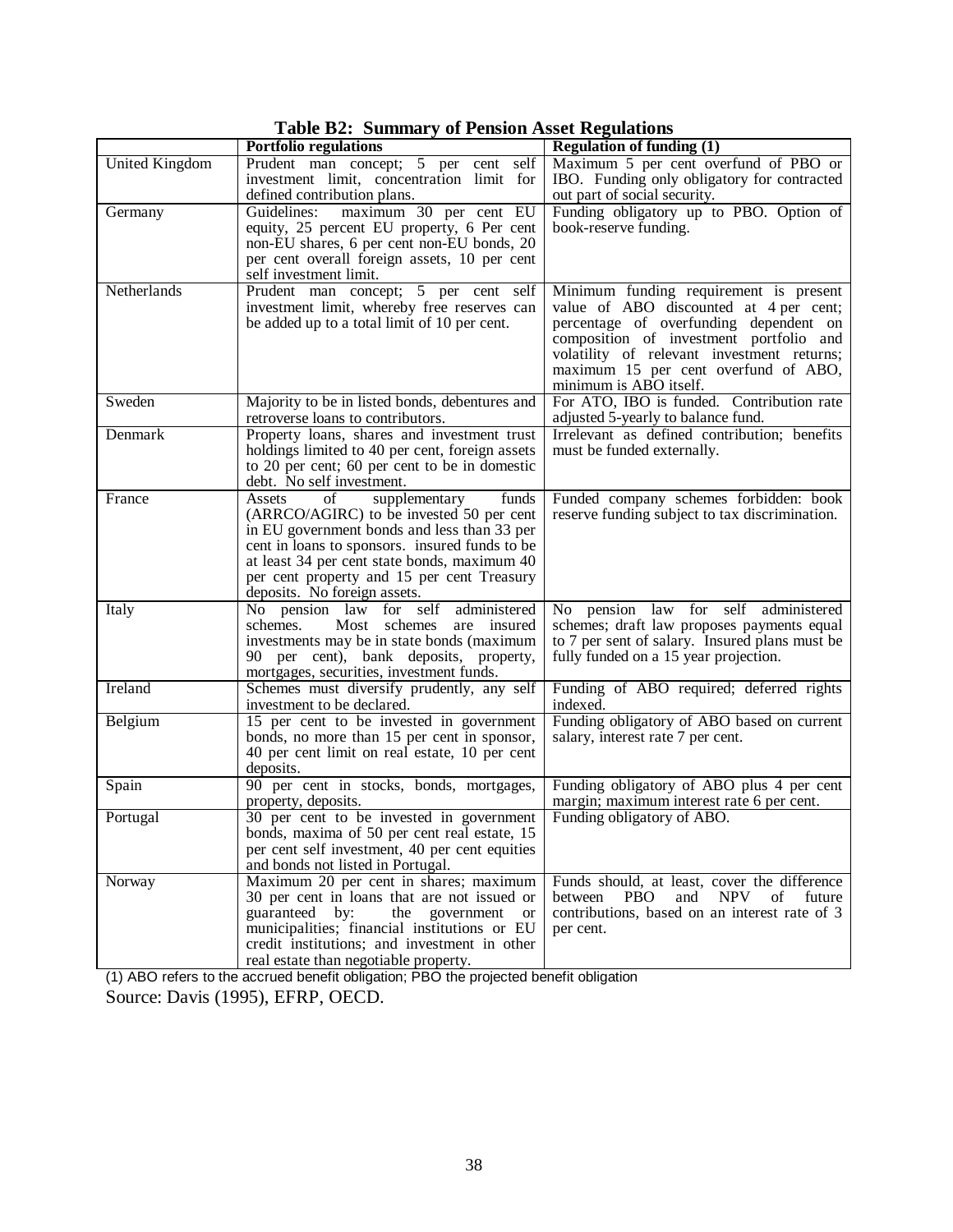|                                                    | Table Do. Teatures of Funded Fension systems<br><b>US</b>                                                                                                   |                                                                                                                                          |                                                                                                                                                                       |  |  |  |
|----------------------------------------------------|-------------------------------------------------------------------------------------------------------------------------------------------------------------|------------------------------------------------------------------------------------------------------------------------------------------|-----------------------------------------------------------------------------------------------------------------------------------------------------------------------|--|--|--|
|                                                    | UK                                                                                                                                                          |                                                                                                                                          | Germany                                                                                                                                                               |  |  |  |
| <b>Nature of</b><br>benefits for<br>average member | Largely defined benefit based<br>on final salary.                                                                                                           | Primary cover largely defined<br>benefit based on final salary.<br>Supplementary<br>defined<br>contribution<br>plans<br>widespread.      | Largely defined benefit with<br>flat rate benefit based on<br>vears of service.                                                                                       |  |  |  |
| <b>Taxation of</b><br>funded schemes               | Contributions<br>and<br>asset<br><b>Benefits</b><br>returns tax free.<br>taxed, except tax free lump<br>sum.                                                | asset<br>Contributions<br>and<br><b>Benefits</b><br>returns tax free.<br>taxed.                                                          | Employers'<br>contributions<br>taxed as wages; employee<br>contributions<br>and<br>asset<br>returns tax free.<br><b>Benefits</b><br>taxed at low rate.                |  |  |  |
| <b>Social Security</b>                             | Low replacement<br>ratio.<br>Scheme members<br>can<br>contract out of earnings<br>related social security.                                                  | Low replacement ratio.                                                                                                                   | High replacement ratio.                                                                                                                                               |  |  |  |
| <b>Regulation of</b><br>portfolios                 | Prudent man concept; 5 per<br>cent self investment limit;<br>concentration<br>limit<br>for<br>defined contribution plans.                                   | Prudent man concept; 10 per<br>cent limit on self investment<br>for defined benefit plans.                                               | Guidelines; maximum 20 per<br>equity,<br>5 per cent<br>cent<br>property, 4 per cent foreign;<br>10 per cent self investment<br>limit.                                 |  |  |  |
| <b>Regulation of</b><br>funding                    | $\overline{\text{Maximum}}$ 5 per<br>cent<br>overfund of IBO or PBO.<br>Funding only obligatory for<br>contracted out part of social<br>security.           | $Maximum \quad 50$ per<br>cent<br>overfund of ABO. Higher<br>insurance<br>if<br>premia<br>underfunded.                                   | Funding obligatory for<br>pension funds.<br>(Pensionskassen), albeit only<br>up to PBO. Option of<br>booking<br>(tax<br>exempt-<br>pensions taxed at normal<br>rate). |  |  |  |
| <b>Maturity of funds</b>                           | Mature.                                                                                                                                                     | Mature.                                                                                                                                  | Immature.                                                                                                                                                             |  |  |  |
| <b>Coverage of</b>                                 | 50<br>per<br>(company<br>cent                                                                                                                               | 46 per cent.                                                                                                                             | 42 per cent.                                                                                                                                                          |  |  |  |
| workforce                                          | schemes)<br>20<br>per<br>cent                                                                                                                               |                                                                                                                                          |                                                                                                                                                                       |  |  |  |
| (approx.)                                          | (personal pensions).                                                                                                                                        |                                                                                                                                          |                                                                                                                                                                       |  |  |  |
| <b>Insurance of</b><br><b>benefits</b>             | $\overline{\text{No}}$<br>(although)<br>state<br>of<br>guarantees<br>payment<br>minimum pension if fund<br>defaults).                                       | Yes (special<br>guarantee<br>corporation).                                                                                               | Yes<br>(via<br>insurance<br>supervisors).<br><b>Booked</b><br>benefits insured by Pension<br>Guarantee Association.                                                   |  |  |  |
| <b>Portability</b><br>features                     | $\overline{\text{in}}$<br>$\overline{2}$<br>Vesting<br>years.<br>Indexation<br>of<br>accrued<br>benefits. Transfers must be<br>made to other pension funds. | Vesting in $5$ years. No<br>indexation<br>$\sigma$ f<br>accrued<br>benefits. Lump<br>sum<br>distribution<br>permitted<br>on<br>transfer. | Vesting in<br>10<br>years.<br>Indexation<br>of<br>accrued<br>benefits.                                                                                                |  |  |  |
| <b>Indexation</b>                                  | Discretionary (to date) but<br>total or partial indexation<br>common in practice (75 per<br>cent).                                                          | Full indexation rare (5 per<br>cent<br>of<br>schemes).<br>Discretionary cost-of-living<br>increases common.                              | Mandatory.                                                                                                                                                            |  |  |  |

Source: Davis (1995) and OECD.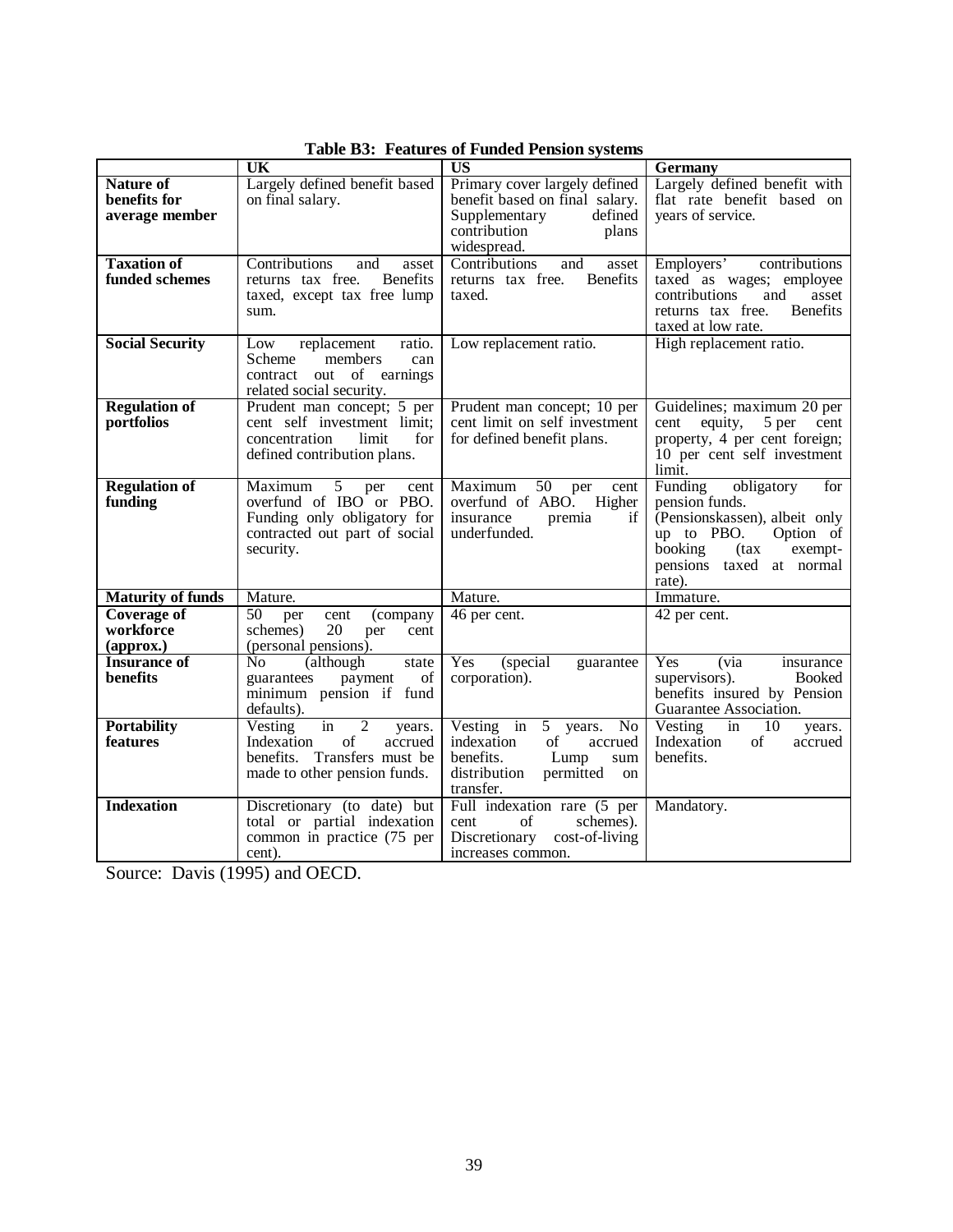|                                                                                          | <b>Denmark</b>                                                                                                                                                                                  | $Sweden$ $(ATP)$                                                                                              | <b>Switzerland</b>                                                                                                                                                                                                                                         |
|------------------------------------------------------------------------------------------|-------------------------------------------------------------------------------------------------------------------------------------------------------------------------------------------------|---------------------------------------------------------------------------------------------------------------|------------------------------------------------------------------------------------------------------------------------------------------------------------------------------------------------------------------------------------------------------------|
| <b>Nature of benefits for</b><br>average member<br><b>Taxation of funded</b><br>schemes. | Largely defined contribution.<br>Contributions tax deductible.<br>Fund may be taxed, including                                                                                                  | Defined benefit based on<br>best income years.<br>Contributions<br>free.<br>tax<br>Tax<br>asset returns<br>on | Majority of schemes (60<br>per cent)<br>defined<br>contribution<br>with<br>but<br>targets of 60 per cent<br>replacement rate which<br>contributions adjusted). 40<br>per cent defined benefit.<br>Contributions and<br>asset<br>returns tax free, benefits |
|                                                                                          | 40 per cent of lump sum.                                                                                                                                                                        | (1991) benefits taxed at<br>low rate.                                                                         | taxed.                                                                                                                                                                                                                                                     |
| <b>Social security</b>                                                                   | High replacement ratio.                                                                                                                                                                         | Low replacement ratio;<br>only for basic needs.                                                               | Low replacement<br>ratio; designed to be<br>supplemented by<br>mandatory private scheme.                                                                                                                                                                   |
| <b>Regulation of portfolios</b>                                                          | Real estate, investment trusts,<br>shares limited to 40 per cent.<br>60 per cent in domestic debt.<br>No self investment.<br>Only<br>"small<br>proportion" can be invested in<br>ternationally. | Majority to be in listed<br>bonds.<br>debentures<br>and<br>retroverse<br>loans<br>to<br>contributors.         | 30<br>per cent limit<br>on<br>domestic shares; 50 per<br>cent domestic real estate;<br>20<br>per<br>cent<br>foreign currency assets; 25<br>per cent foreign shares;<br>overlaps are possible.                                                              |
| <b>Regulation of funding</b>                                                             | Irrelevant as defined<br>contribution.                                                                                                                                                          | Contribution rate adjusted<br>5-yearly to ensure IBO is<br>funded.                                            | Funding compulsory for<br>PBO or ABO.                                                                                                                                                                                                                      |
| <b>Maturity of funds</b>                                                                 |                                                                                                                                                                                                 | Mature.                                                                                                       | Mature                                                                                                                                                                                                                                                     |
| <b>Coverage of workforce</b><br>$\left($ approx. $\right)$                               | 30 per cent (company funds)<br>20<br>(personal)<br>per<br>cent<br>pensions).                                                                                                                    | 90 per cent (compulsory).                                                                                     | Above a certain salary<br>level (SFr 23 280) 100 per<br>cent.                                                                                                                                                                                              |
| <b>Insurance of benefits</b>                                                             |                                                                                                                                                                                                 | State backup as national<br>scheme.                                                                           | Yes; Government Safety<br>Fund. Small funds backed<br>by insurance companies.                                                                                                                                                                              |
| <b>Portability features</b>                                                              | Immediate<br>access<br>to<br>own<br>contributions, 5 years total<br>vesting. Transfer values can<br>be negotiated.                                                                              | immediate-<br>Vesting<br>national<br>scheme<br>and<br>transferability perfect.                                | Immediate<br>access<br>to<br>minimum<br>contributions.<br>Complete<br>vesting<br>for<br>employees.                                                                                                                                                         |
| <b>Indexation</b>                                                                        | No.                                                                                                                                                                                             | Yes.                                                                                                          | Indexing not compulsory.                                                                                                                                                                                                                                   |

**Table B3: Features of funded pension systems (continued)**

Source: Davis (1993) and OECD.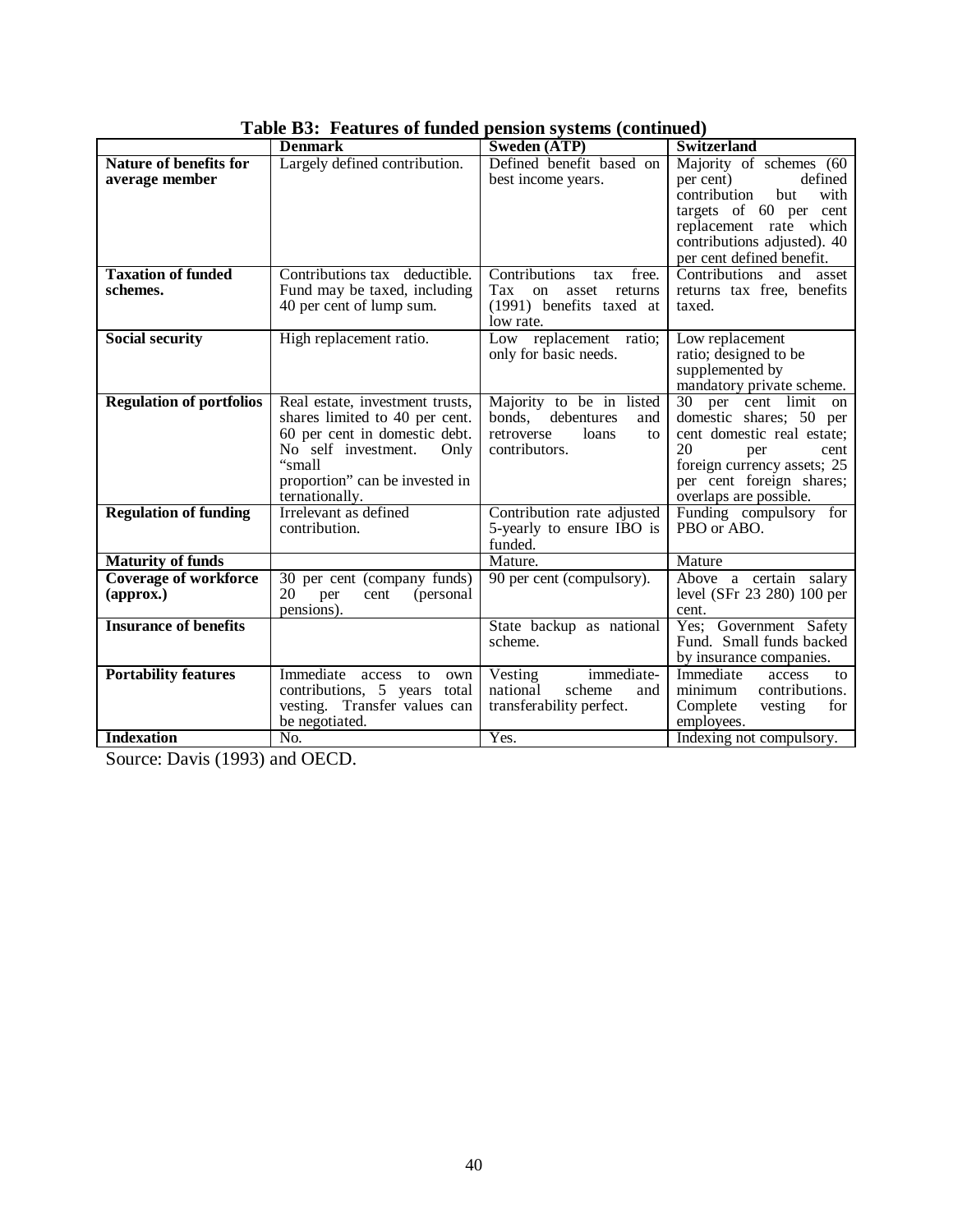|                                                    | rabic Dor - reatures of funded pension systems (continueu)<br>Japan                                                                                         | Canada                                                                                                       | <b>Netherlands</b>                                                                                                                    |
|----------------------------------------------------|-------------------------------------------------------------------------------------------------------------------------------------------------------------|--------------------------------------------------------------------------------------------------------------|---------------------------------------------------------------------------------------------------------------------------------------|
| <b>Nature of benefits for</b><br>average member    | Largely defined benefit<br>based on years of service<br>and career earning or final<br>basic salary. Often taken<br>as a lump sum.                          | Largely defined benefit<br>based either on final salary<br>or flat rate benefit.                             | Almost<br>exclusively<br>defined benefit, based for<br>around 75 per cent of<br>contributors<br>final<br><sub>on</sub><br>salary.     |
| <b>Taxation of funded</b><br>schemes.              | Contributions<br>free.<br>tax<br>Benefit taxed, except tax<br>free lump sum.                                                                                | Contributions<br>and<br>asset<br>returns tax free. Benefits<br>taxed.                                        | Contributions and asset<br>returns tax free. Benefits<br>taxed.                                                                       |
| <b>Social security</b>                             | High replacement ratio.<br>Scheme members<br>can<br>contract out of earnings<br>related social security.                                                    | Low replacement ratio.                                                                                       | Low replacement ratio.                                                                                                                |
| <b>Regulation of portfolios</b>                    | Guidelines; maximum 30<br>per cent equity, 20 per cent<br>property, 30 per<br>cent<br>foreign, 10 per cent one<br>Minimum<br>company.<br>50 per cent bonds. | Prudent man (since 1987);<br>tax on foreign assets above<br>10 per cent; 7 per cent limit<br>on real estate. | See Table B2                                                                                                                          |
| <b>Regulation of funding</b>                       | Funding optional.<br>Tax<br>exempt up to ABO only.<br>(Book reserves tax exempt<br>up to 40 per cent of<br>liabilities).                                    | Funding obligatory.<br>Maximum 5 per<br>cent<br>overfund of PBO.                                             | See Table B2                                                                                                                          |
| <b>Maturity of funds</b>                           | Immature.                                                                                                                                                   | Mature.                                                                                                      | Mature.                                                                                                                               |
| <b>Coverage of workforce</b><br>$(\text{approx.})$ | 37 per cent (funded plans)<br>only).                                                                                                                        | $\overline{41}$ per cent.                                                                                    | $\overline{90}$ per cent.                                                                                                             |
| <b>Insurance of benefits</b>                       | Yes (under wage payment<br>law). Mutual guarantee<br>for<br><b>EPFs</b><br>scheme<br>introduced 1988.                                                       | No (but social security<br>provides backup).                                                                 | N <sub>o</sub>                                                                                                                        |
| <b>Portability features</b>                        | Vesting graded between 5<br>and 30 years for voluntary<br>leavers. Low transfer<br>values for voluntary early<br>leavers.                                   | Vesting after 2 years. Little<br>indexation<br>accrued<br>of<br>benefits.                                    | Vesting in one year.<br>Accrued benefits indexed.<br>Transferability<br>within<br>extensive pension circuits<br>with same conditions. |
| <b>Indexation</b>                                  | Rare except for part<br>replacing social security.                                                                                                          | Provisions rare (6 per<br>cent of private schemes);<br>some discretionary<br>increases.                      | Indexation<br>almost<br>universal<br>(albeit)<br>not<br>mandatory).                                                                   |

**Table B3: Features of funded pension systems (continued)**

Source: Davis (1995) and OECD.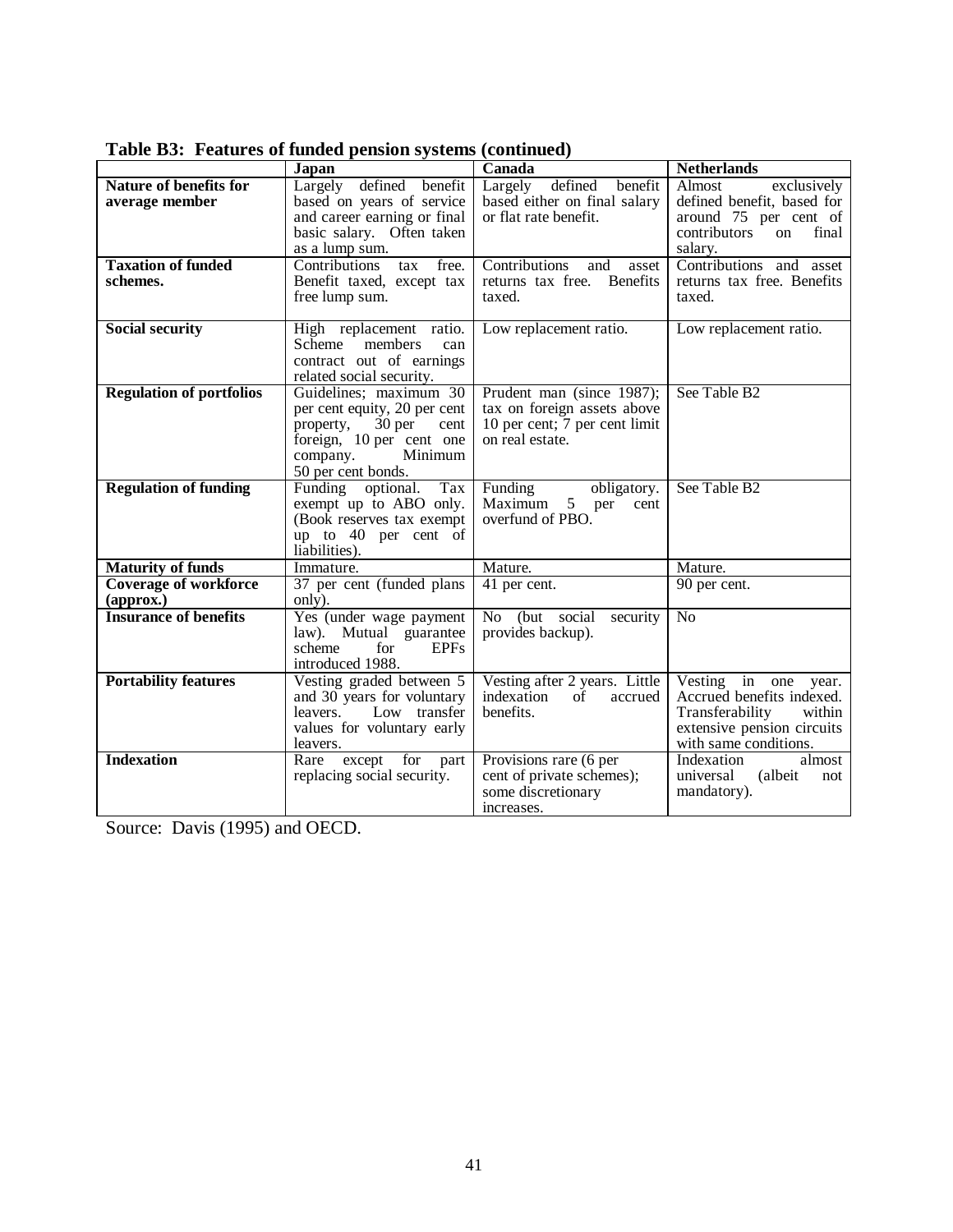|                                       | <b>Norway</b>                                  |  |  |
|---------------------------------------|------------------------------------------------|--|--|
| Nature of benefits for average member | Largely defined benefit based on final salary. |  |  |
|                                       | Most schemes aim to provide a benefit          |  |  |
|                                       | which, together with the State scheme,         |  |  |
|                                       | corresponds to 60-66 percent of the last       |  |  |
|                                       | income earned after a contribution period of   |  |  |
|                                       | 30 years.                                      |  |  |
| <b>Taxation of funded schemes</b>     | Contributions and asset returns tax free to a  |  |  |
|                                       | certain extent for plans which comply with     |  |  |
|                                       | the regulations of the tax law. Benefits taxed |  |  |
|                                       | as income.                                     |  |  |
| <b>Social security</b>                | High replacement ratio for low income;         |  |  |
|                                       | designed to be supplemented by mandatory       |  |  |
|                                       | private scheme.                                |  |  |
| <b>Regulations of portfolios</b>      | See B <sub>2</sub>                             |  |  |
| <b>Regulation of funding</b>          | See B <sub>2</sub>                             |  |  |
| <b>Maturity of funds</b>              |                                                |  |  |
| Coverage of workforce (approx.)       | Compulsory occupational pension in public      |  |  |
|                                       | sector. In the private sector, 1/3 of the      |  |  |
|                                       | workforce<br>have occupational pension         |  |  |
|                                       | scheme and about 1/4 of the overall            |  |  |
|                                       | workforce have a private pension scheme.       |  |  |
| <b>Insurance of benefits</b>          | Yes, via insurance supervision.                |  |  |
| <b>Portability features</b>           | Vesting in 3 years.                            |  |  |
| <b>Indexation</b>                     | Indexation follows social security index,      |  |  |
|                                       | which is set by the government each year.      |  |  |

**Table B3: Features of funded pension systems (continued)**

Source: OECD.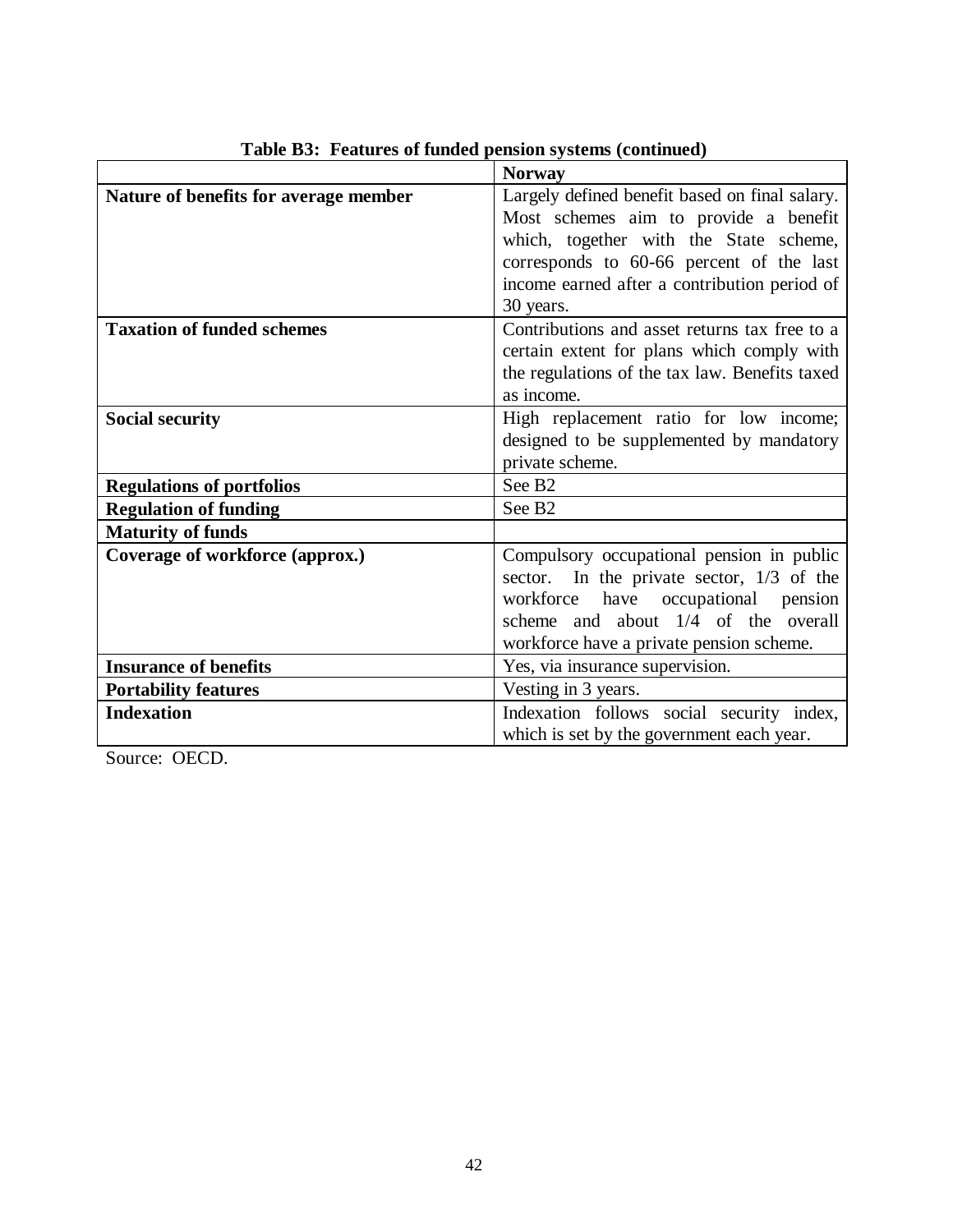| Country                 | Ceiling                       | Matching       |
|-------------------------|-------------------------------|----------------|
|                         |                               | requirements   |
| Australia               | None                          | None           |
| Ireland                 |                               |                |
| Luxembourg              |                               |                |
| Netherlands             | None                          | None           |
| Spain                   |                               |                |
| <b>United Kingdom</b>   |                               |                |
| United<br><b>States</b> |                               |                |
| (a)                     |                               |                |
| Belgium                 | Location in Belgium           | Not applicable |
| Canada (a)              | 20%                           | None           |
| Japan                   | 30%                           | None           |
| Portugal                | 40% (only EU)                 | None           |
| Switzerland (b)         | 30% (global)                  | None           |
|                         | 25% (equities)                |                |
|                         | 30% (debt instruments)        |                |
|                         | 5% (real estate)              |                |
|                         | 20% (foreign currency)        |                |
| Denmark                 | "Small proportion" stipulated | 80%            |
|                         | 60%<br>minimum in domestic    |                |
|                         | debt                          |                |
| Finland                 | 5% (foreign currency)         | None           |
| Germany                 | 60%                           | 100%           |
| Sweden                  | 5-10%                         | None           |
| Norway                  | None                          | 80%            |

# **Table B9: Regulatory Constraints on Foreign Investment by Pension Funds in Selected OECD Countries, 1994**

(a) Applies only to private pension funds. France and Italy are not included, because private pension schemes are almost nil.

(b) Overlaps are possible. Source: OECD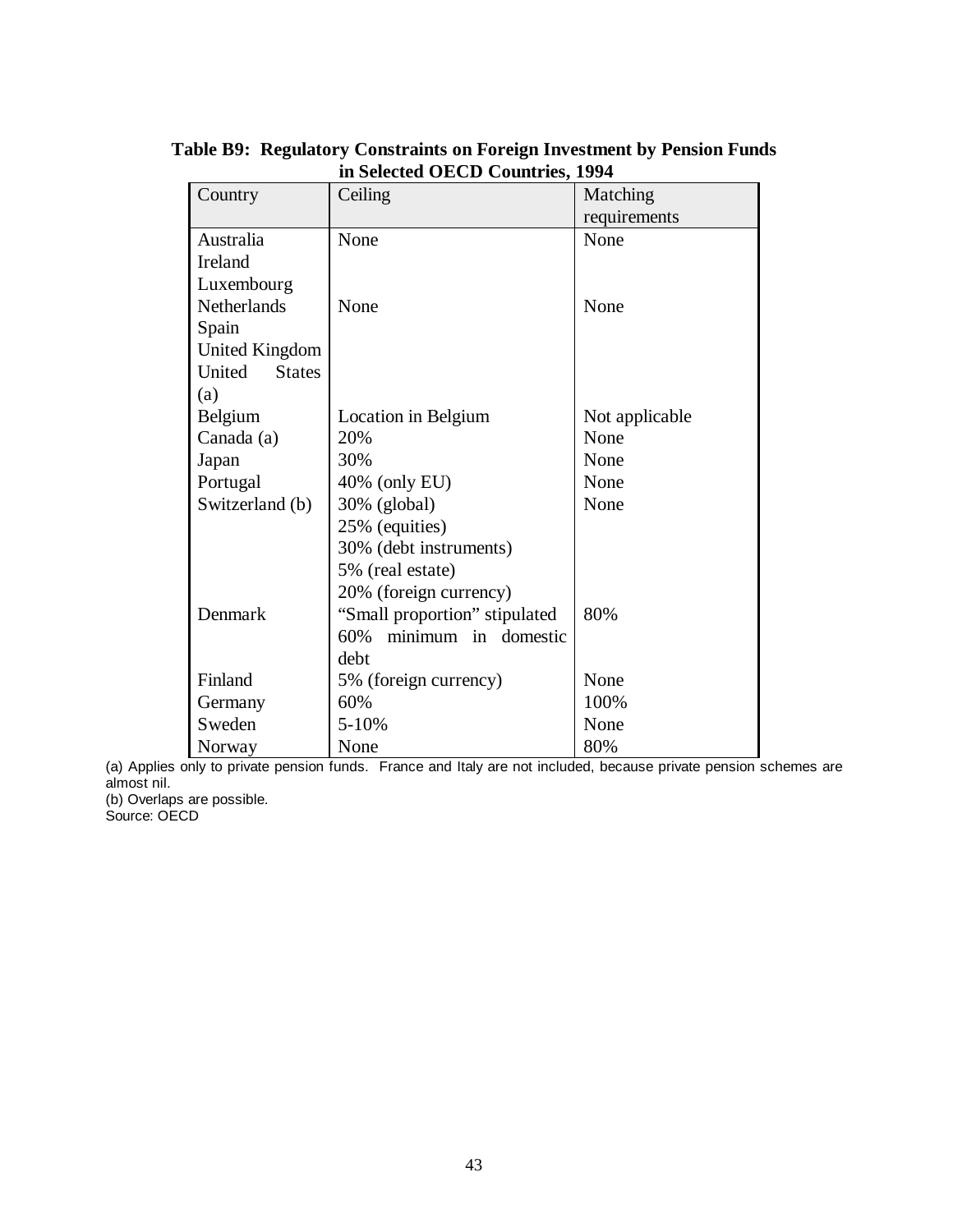## **Investment Companies (Institutions for Collective Investment in Securities)**

107. Investment companies are financial intermediaries that sell shares to the public and invest the proceeds in a diversified portfolio of securities. Each share sold represents a proportionate interest in the portfolio of securities managed by the investment company on behalf of the companies' shareholders. The type of securities purchased depends on the company's investment strategy.

108. The different types of investment companies are based on a common principle: individuals contribute savings to a large pool -- the mutual fund --which is managed by a team of professional money managers. This mutual fund operation is conceptually different from asset management services offered by securities brokers (e.g. "SIMs" in Italy), banks and trust companies to individual clients.

109. There are four distinct parties involved in any type of "mutual" fund operation: (1) fund participants who contribute their savings; (2) the fund management company that invests the pool of savings and executes the necessary transactions within the framework of the rules specified in the mandate of a given mutual fund and the existing regulatory and supervisory regime; (3) the depository bank that is empowered to act as custodian for the assets of the fund, and is charged with ensuring that all transactions executed by the management company conform to the fund's regulations; and (4) the sales network that acts as a conduit for contributions to the fund. The network may consist of the branches of the depository bank or other banks, a distribution unit within the fund management company, a brokerage company or a combination.

110. By investing in a fund, an investor can effectively achieve the benefits of diversification at lower cost even if the amount of money available is not very large. Beyond risk reduction via diversification offered by the funds, there are reduced costs of contracting and information processing. In addition, money market mutual funds generally also provide payment services by allowing investors to write checks drawn on the fund, although this payment facility is limited in various ways.

## *The regulation of investment companies*

111. Extensive regulation by governmental authorities is a characteristic of mutual fund activities in many OECD countries. A distinction needs to be made between the restrictions on the "manufacture" of investment fund products and services and restrictions on their "distribution". Although in many respects (e.g. investor protection) investment companies are required to operate under the regulatory and supervisory framework for securities markets, there are many special provisions that regulate their activities. Regulations cover usually the following key areas: self dealings and affiliated party transactions; management fees of professional fund managers; capital structures; investment objectives and policies; protection of physical integrity of the asset pool; fair valuation of investor purchases and redemptions; and the disclosure of reliable information to investors.

112. In the **United States**, all investment companies are regulated at the federal level according to the Investment Company Act of 1940. This Act established a comprehensive framework of federal regulation for the protection of United States investors, including disclosure, accounting, pricing, the use of leverage, transactions with affiliates, and the custody of fund assets. The securities issued by investment companies must be registered with the SEC. The Insider Trading and Securities Fraud Enforcement Act of 1988 requires mutual funds investment advisors to institute and enforce procedures that reduce the chances of insider trading. The purchases and sales of mutual fund shares must meet the requirement of fair dealing that the SEC and the NASD, a self-regulatory organisation, have established for all securities transactions in the United States. Fees charged by mutual funds are also subject to United States regulations. In addition to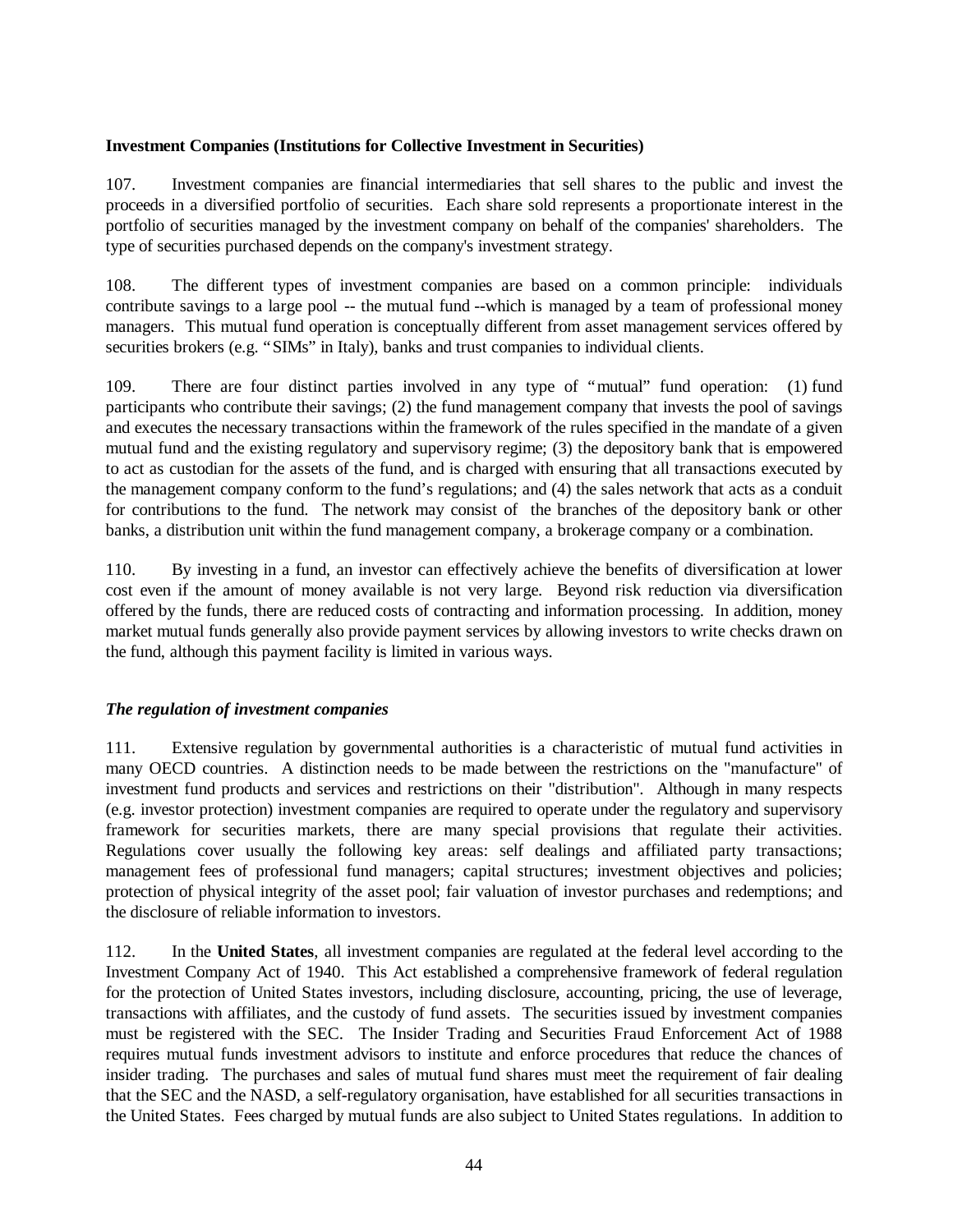federal regulations, mutual funds are subject to the "Blue Sky" laws of each state, which include, among other provisions, restrictions on certain types of investments.

113. Regulation of the investment companies in *Japan* is conducted by the Ministry of Finance (MOF) and a self-regulatory organisation, the Investment Trust Association. Securities investment trusts (an investment vehicle in many ways similar to a US mutual fund) are regulated along the lines of the 1951 Securities Investment Trust, as amended [14]. A securities investment trust is a contractual agreement among four parties: The investor who buys beneficiary certificates; the management company that issues the certificates and decides on the investments of the trust; the securities company that sells the certificates; and the trustee, which is a trust bank that manages the assets at the direction of the management company. If an investment trust is an open type trust, investors can purchase new certificates, there is no specific maturity date, and the size of the trust is not fixed. A unit type of trust is somewhat similar to a closed-end fund: After it is issued at fixed cost per certificate, no new certificates are sold and no new money is raised. The typical unit trust matures five years after issuing its certificates. The MOF must license securities firms (or subsidiaries) before they may act as the manager of a securities investment trust.

114. The regulatory situation in *Western Europe* has undergone important changes since the adoption of the 1985 EU Directive on Undertakings for Collective Investment in Transferable Securities (UCITS). The UCITS Directive stipulates which types of investment companies are allowed and which can advertise and market their products across the EU area. Moreover, it contains the co-ordination of an agreed upon set of minimum standards for investor protection, leaving considerable scope for EU countries to compete with each other. Consequently, some EU countries have relatively liberal investment fund regulations (e.g. Belgium, France, Ireland, Luxembourg and The Netherlands) that are not in conflict with the minimum standards of the UCITS Directive. The draft 1993 Directive amending the 1985 UCITS Directive investment fund companies would allow (i.e. when adopted) investment companies to advertise and market MMMFs and funds-of-funds across the EU area.

115. The 1988 *Luxembourg* Investment Company Act provides considerable freedom to investment companies regarding legal structure (contractual form, the joint stock company with variable capital or SICAV form, the common fund or FCP form, or any other form of collective investment) and investment objectives of the investment fund. The Luxembourg law includes also regulation of funds that are not covered by the UCITS Directive, including venture capital funds, derivatives funds, index funds, foreign currency funds, family or group of funds, government securities funds, etc. These non-UCITS funds are not allowed to be advertised and marketed across the EU area. Also, *France* has relatively liberal investment fund rules. Money market mutual funds (MMMFs) have grown spectacularly. But other funds have also grown steadily, including risk capital funds, funds-of-funds, index funds, and financial futures, options and warrant funds.

116. More "conservative" European countries such as *Germany* and *Switzerland* have reacted to these new initiatives and competition from other European countries by giving more freedom to investment companies. Germany allows now the operation of MMMF. Existing investment funds have gained greater flexibility to engage in derivatives transactions for risk management purposes; they may invest up to 10 per cent of total assets in unquoted financial assets. The new Swiss Investment Fund Act of March 1994 has considerably widened the scope for new investment fund products. Both German and Swiss investment funds have been expanding their presence in Luxembourg in response to investment fund restrictions at home and, more important, to tax factors.

117. Restrictions on the distribution of investment fund products (including restrictions on cross-border sales of products and services) are usually motivated by investor protection concerns. Most OECD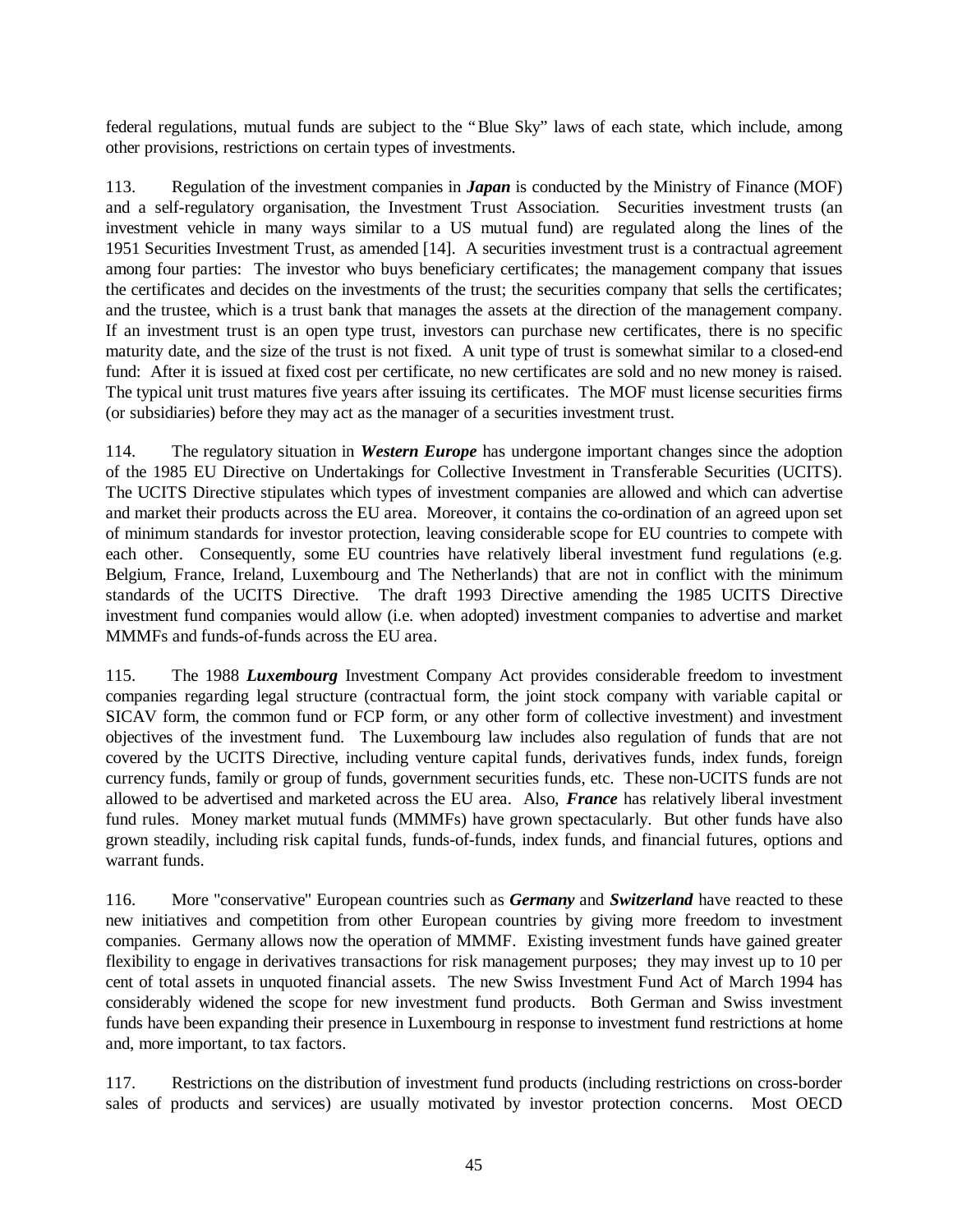countries other than France, the United Kingdom, Italy, Switzerland and the United States, seem not to have in place special regulations dealing with the sale and marketing of investment products.

118. In the *United States* the sale of investment fund products has traditionally been subject to tight and detailed regulations. The SEC is currently undertaking a comprehensive review of current disclosure requirements. In addition, the Commission is working on the development of a "fund profile". The profile contains the fund's key features in a standardised format designed to facilitate comparison among funds. Another noteworthy development is that US legislators are currently considering a set of amendments to the Investment Company Act designed to modernise certain aspects of mutual fund regulation, including the authorisation to allow the SEC to create a new, more investor-friendly fund "advertising prospectus. A final point of regulatory attention for the authorities is the recent sharp surge in the sale of investment products via the banking system.

119. The new *Swiss* Investment Fund Act covers the sale of investment products. According to this Act, foreign investment funds will be allowed to be marketed in Switzerland, provided that the fund management companies from the home countries: (i) have supervisory practices and investor protection rules that are judged to be "equivalent" (not necessarily "identical" or "equal" ) to the one in Switzerland; (ii) have a legal presence in Switzerland; and (iii) have sales practices in compliance with the new Investment Act.

120. As noted above, the *EU* UCITS Directive allows the free distribution of UCIT-defined investment fund products within the European Union. However, many OECD countries have very detailed and complex investor protection rules that inhibit at present the free cross-border sale of investment products.

121. Direct regulation of portfolio holdings of investment funds are largely in the form of constraints on outward portfolio investments. However, these constraints are usually formulated in terms of limits on illiquid securities or in the form of asset diversification rules. For example, in the United States a mutual funds may not hold more than 15 per cent of its net assets in illiquid assets.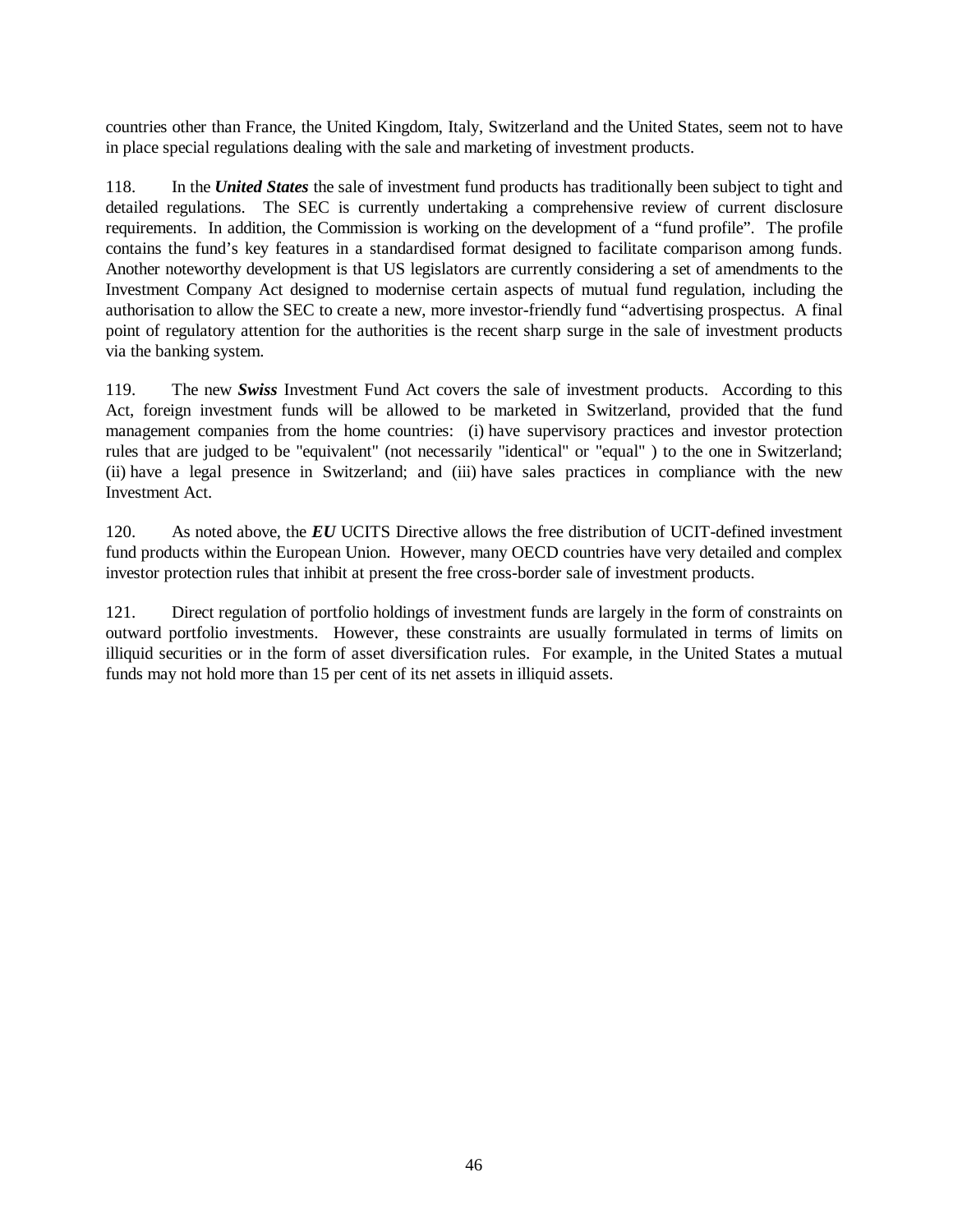### **NOTES TO ANNEX I**

1) See "Institutional Investors and Capital markets: 1991 Update", Columbia Institutional Investor Project, Columbia University School of Law, September 1991.

2) An update of this annex can be found in H.J. Blommestein, The Impact of Institutional Investors on OECD Financial Financial Markets, in: *Institutional Investors in the New Financial Landscape,* OECD, Forthcoming.

3) "Insurance and other financial services -- structural trends", OECD, 1992.

4) The reason is that guaranteed surrender values are not a legal requirement in some countries. Consequently investments by insurance companies does not have to be concentrated in fixed-income securities, whose value is predictable for matching purposes .

5) "Policy issues in insurance -- investment, taxation, insolvency", OECD, 1996.

6) "Policy issues in insurance -- investment, taxation, insolvency", OECD, 1996.

7) "Insurance and other financial services -- structural trends", OECD, 1992.

8) "Policy issues in insurance", OECD, 1996.

9) Reforming Public Pensions. Series OECD Social Policy Studies No. 5, OECD, 1988; Private Pensions and Public Policy, OECD 1992.

10) Financial Times, The fund manager as a herd animal, April 15, 1996.

11) E. P. Davis, 1995, "Pension Funds", Clarendon Press, Oxford; see for restrictions on "foreign assets" DAFFE/CMF(96)19 and DAFFE/INS(96)1.

12) Even though hedge funds are not subject to specific securities regulations, they still have to comply with general rules such as commercial codes.

13) Financial Times, Mighty humbled but they're here to stay, December 4, 1995, p. 29.

14) M. C. Whitener and E. Hiraki, Managing Money in Japan, International Financial Law Review, Supplement (April 1990).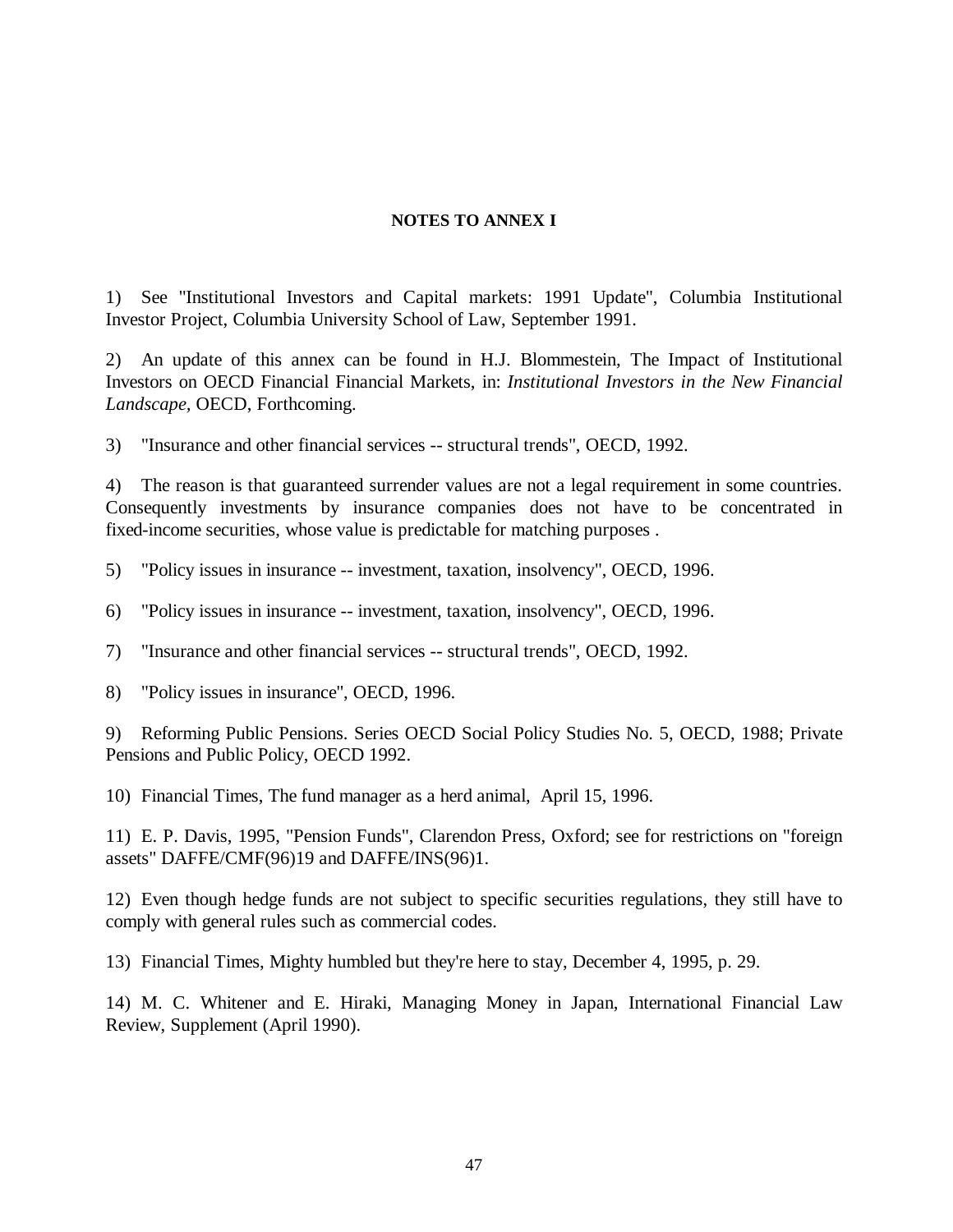## **ANNEX II - STOCK MARKET DEVELOPMENT IN THE TRANSITION ECONOMIES, END 1996<sup>1</sup>**

|                       | <b>Number</b>            | <b>Shares</b>                | <b>Turnover per</b>            | <b>Annual</b>                | <b>Share</b>                   | <b>Share</b>            |
|-----------------------|--------------------------|------------------------------|--------------------------------|------------------------------|--------------------------------|-------------------------|
|                       | $\it of$<br>$shares2$    | capitalisation               | session                        | turnover                     | turnover                       | capitalisation          |
|                       |                          | $(US\$ million) <sup>3</sup> | $(US\$ s million) <sup>3</sup> | $(US\$ million) <sup>3</sup> | (per cent of<br>capitalisation | (per cent of<br>$GDP$ ) |
| <b>Stock exchange</b> |                          |                              |                                |                              |                                |                         |
| Russia $(RTS)^4$      | 160                      | 19 911.50                    | 41.00                          | 10 800.00                    | 54.24                          | 3.94                    |
| Prague                | 1671                     | 19 790.15                    | 36.84                          | 9 172.60                     | 46.35                          | 40.03                   |
| Warsaw                | 83                       | 8 1 5 5 . 9 9                | 41.73                          | 10.432.39                    | 127.91                         | 6.43                    |
| <b>Bratislava</b>     | 950                      | 5 632.66                     | 12.80                          | 3 200.00                     | 56.81                          | 30.93                   |
| <b>Budapest</b>       | 45                       | 5 269.09                     | 12.23                          | 3 0 3 1 . 9 9                | 57.54                          | 12.55                   |
| Zagreb                | 68                       | 1 359,12                     | n.a.                           | 103.86                       | 7.64                           | 7.52                    |
| Ljubljana             | 52                       | 1 229.47                     | 0.58                           | 145.25                       | 11.81                          | 7.32                    |
| Vilnius               | 350                      | 899.93                       | 0.33                           | 47.23                        | 5.25                           | 8.98                    |
| Tallinn               | 16                       | 896.20                       | 1.39                           | 366.30                       | 40.87                          | 18.80                   |
| Kiev                  | $\boldsymbol{0}$         | 600.00                       | n.a.                           | 17.00                        | 2.83                           | 1.38                    |
| Riga                  | 34                       | 115.23                       | 0.12                           | 11.67                        | 10.13                          | 2.34                    |
| <b>Bucharest</b>      | 21                       | 72.64                        | $0.24^{5}$                     | 6.24                         | 8.60                           | 0.28                    |
| Skopje                | 3                        | 63.61                        | n.a.                           | 0.40                         | 0.63                           | 1.83                    |
| Sofia                 | 26                       | 4.86                         | $0.04^{5}$                     | 0.01                         | 0.17                           | 0.17                    |
| <b>NYSE</b>           | $\qquad \qquad -$        | 5 654 815.40                 |                                | 3 082 916.10                 | 54.52                          | 77.99                   |
| London                | $\overline{\phantom{a}}$ | 1 346 640.70                 | $\overline{\phantom{a}}$       | 1 153 221.30                 | 85.64                          | 121.32                  |
| Germany               | $\overline{\phantom{a}}$ | 577 364.80                   |                                | 593 936.20                   | 102.87                         | 23.96                   |
| Paris                 |                          | 499 989.60                   |                                | 716 507.60                   | 143.30                         | 32.25                   |
| Kuala Lumpur          | $\overline{\phantom{a}}$ | 213 757.40                   |                                | 60 792.40                    | 28.44                          | 254.17                  |
| San Paulo             | $\overline{\phantom{a}}$ | 147 635.80                   |                                | 57 024.50                    | 38.62                          | 21.94                   |
| Thailand              | $\overline{\phantom{a}}$ | 135 774.20                   | $\overline{a}$                 | 59 303.30                    | 43.68                          | 81.31                   |
| Mexico                | $\overline{\phantom{a}}$ | 90 694.00                    |                                | 35 037.20                    | 38.63                          | 37.63                   |
| Santiago              |                          | 72 927.70                    |                                | 11 411.60                    | 15.66                          | 108.36                  |
| <b>Buenos Aires</b>   |                          | 37 783.80                    |                                | 31 932.60                    | 84.51                          | 13.45                   |
| New Zealand           | $\overline{\phantom{a}}$ | 31 949.80                    | $\overline{\phantom{a}}$       | 8718.00                      | 27.28                          | 54.89                   |

1. Data for comparative stock exchanges refer to 1995; 2. Data for transition economies refer to listed and unlisted shares while data for comparative stock exchanges refer to listed shares only; 3. Exchange rate of 6 Jan. 1997; 4. 90 stocks on RTS-1 and 70 stocks on RTS-2, all other date refer to RTS-1 only. Annual turnover is a projection of Jan. 1997 total turnover; 5. US\$ thousands.

Source: Individual stock exchanges.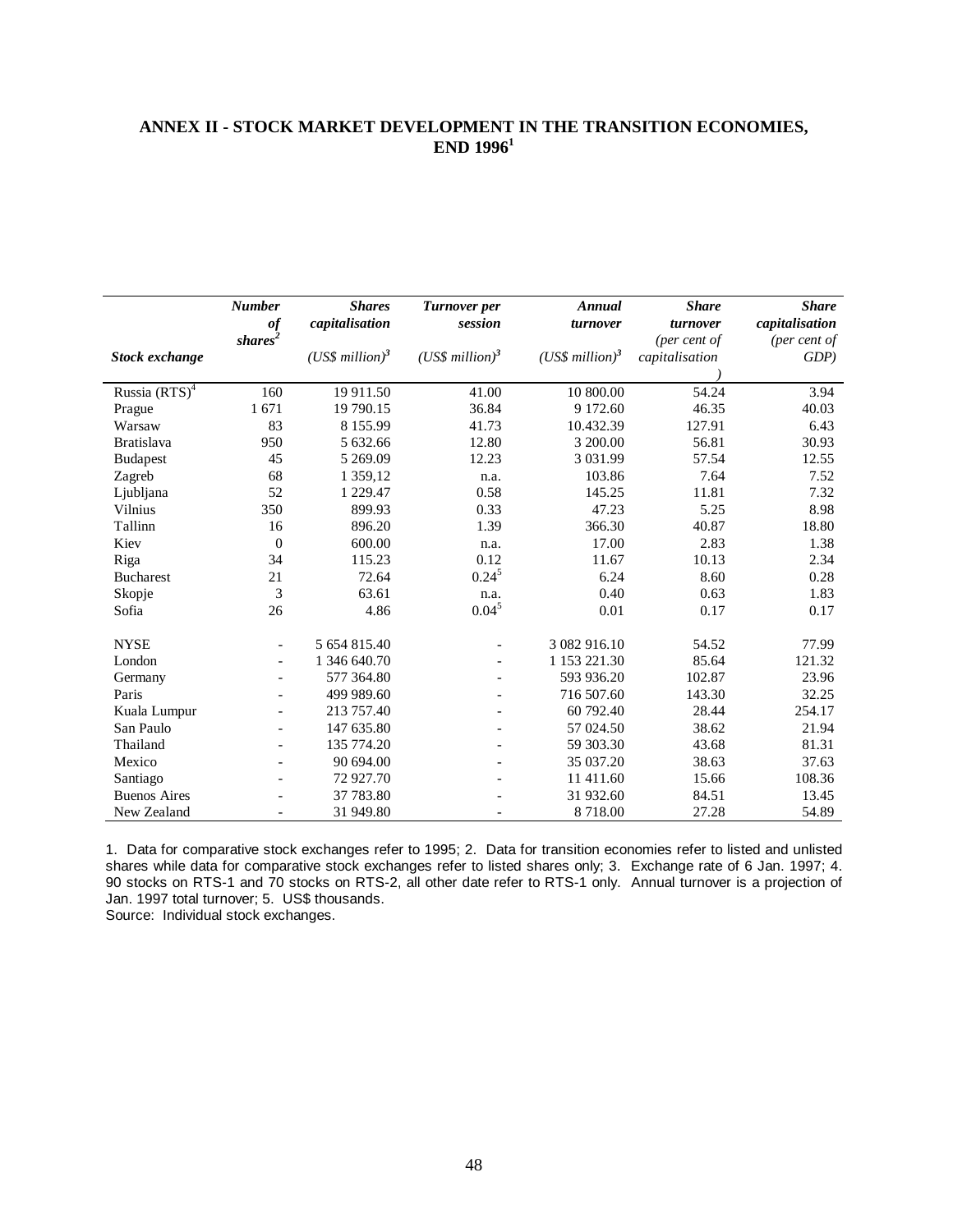#### **NOTES**

- <sup>1</sup> H. J. Blommestein, The Impact of Institutional Investors on OECD Capital Markets, in: Institutional Investors In the New Financial Landscape, OECD, Forthcoming.
- $2$  H. J. Blommestein, The Impact of Institutional Investors on OECD Capital Markets, in: Institutional Investors In the New Financial Landscape, OECD, Forthcoming.

<sup>3</sup> Investment Funds in Emerging Markets, IFC, 1996.

4Private Capital Flows to Developing Countries, World Bank 1997.

5Private Capital Flows to Developing Countries, World Bank 1997.

- <sup>6</sup>Modern portfolio theory suggests that pooling of securities in a domestic market can eliminate unsystematic risk resulting from the different performance of enterprises and sectors but not, in a national market, the systematic risk resulting from the performance of the economy as a whole [45]. Systematic risk would be minimised by holding the world market portfolio [46].
- However, all the evidence points to the fact that all types of institutional investors (including mutual funds) are much less internationally diversified than the world market portfolio. In fact, the divergence between the world portfolio and observed portfolios is even larger when one takes into account the very high correlation between the returns to human and physical capital [47]. Reasons for this home bias include:

Additional risks in the form of exchange-rate risk, transfer risk, settlement risk, and liquidity risk;

- The benefits of international diversification are dependent on the type of asset and the degree of financial market integration. Bond markets are probably more internationally integrated than other asset markets and hence there is less benefit from diversification out of domestic markets [48]. In contrast, equities can be expected to yield higher benefits. Although real estate is a real asset similar to equity, it is more risky because it is less liquid and its value is dependent on sometimes hard-to-acquire and to assess local information. Surveys of internal investment rules reflect this line of argument (equity investments have the highest portfolio limit for foreign assets and property the lowest);
- A third possible reason is that the argument for holding the world portfolio is based on the efficiency of markets. If markets are inefficient -- e.g. in the form of speculative bubbles -- then the optimal level of diversification cannot be based on the global portfolio. Instead, it needs to be calculated in a different way [49];
- A fourth reason is related to the fact that the investment behaviour of institutional investors is partly determined by the nature of their liabilities. For example, many pension schemes and life insurance contracts have very precisely defined nominal liabilities. In these cases, the preferred investment strategy may be to match domestic liabilities with domestic assets;

Regulatory constraints on foreign investments constitute another reason for the home-bias of institutional investors;

The "benchmark" orientation of fund managers may be an important reason why domestic assets may be "over-represented" in comparison to the predictions of modern portfolio theory;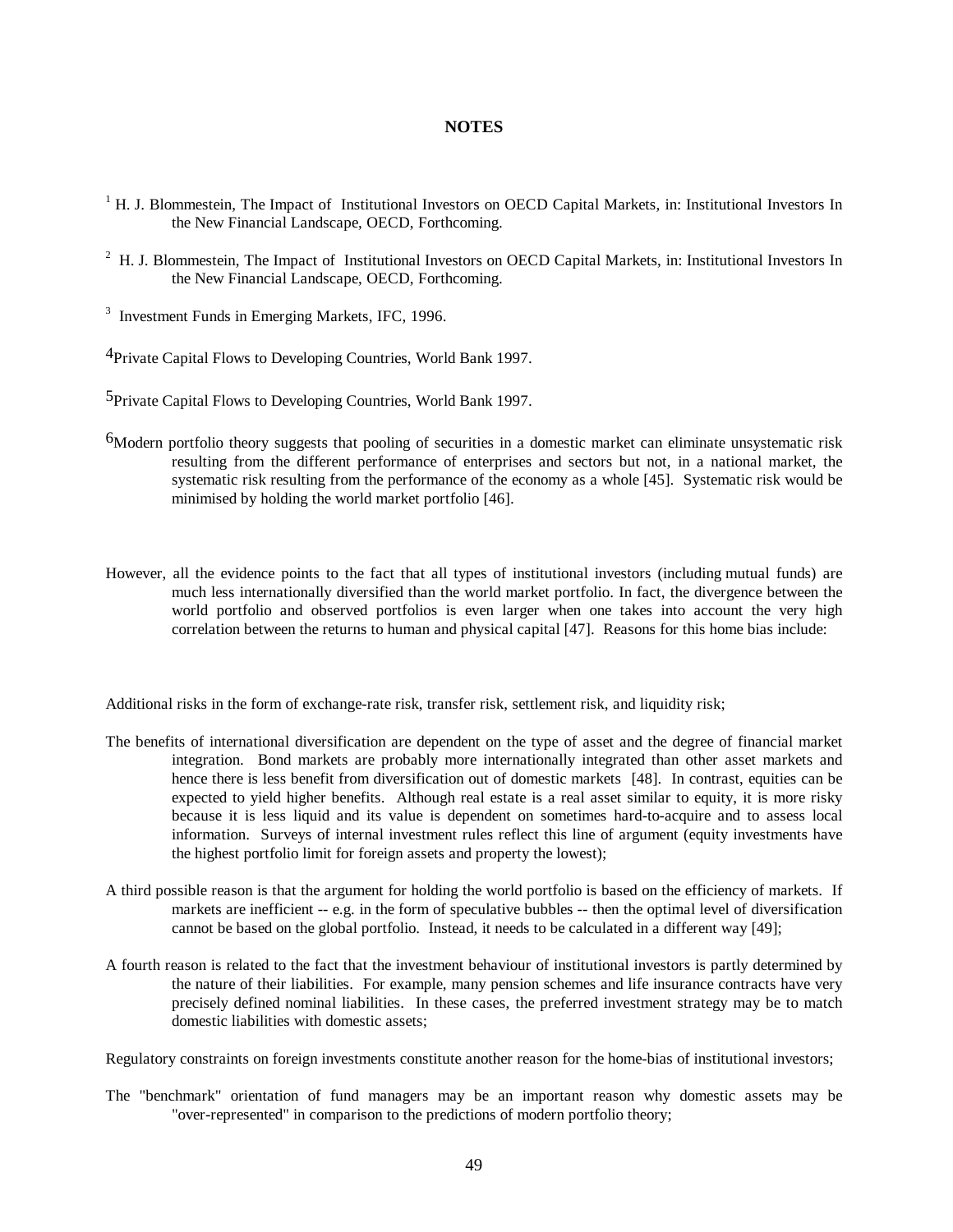- Finally, there is evidence that downside market movements occur much more in parallel than upside ones. Unfortunately, downside risk matters more than upside risk.
- <sup>7</sup> H. J. Blommestein (1995), Structural Changes in Financial Markets: Overview of Trends and Prospects, in: The New Financial Landscape, OECD.
- <sup>8</sup> The following broad picture emerges from an analysis of the links between institutional investors and professional fund managers:
- First, fund managers may work in four different basic types of institutional set-up: (1) in the fund or trust departments of banks; (2) in separately capitalised fund (or money ) management companies which may be owned by banks or insurance companies; (3) independent money management companies (that is, firms that or not affiliated with an insurance company or bank); (4) the in-house fund management departments of large insurance companies and pension funds.
- Second, the total amount of professionally managed funds is larger than the portfolios of the "classic" (regulated) institutional investors. Fund management companies are also involved in the management of portfolios of "high-net worth" individuals, the non-pension fund money of non-financial enterprises, foundations and endowment funds, and non-pension fund money managed by banks, as well as the bank's and securities firm's own portfolios (proprietary trading by banks and securities firms have expanded strongly).
- Third, the number of asset portfolio managers is smaller than the number of institutional investors whose portfolios are professionally managed. The smaller insurance companies and pension funds usually give portfolio management mandates to outside fund management teams. In many cases, fund management companies pool the funds of the smaller institutional investors. There is also some evidence that the larger institutional funds have reduced the number of managers investing their assets [6]. Institutional investors are increasingly indexing assets, thereby reducing the need for a large number of asset portfolio managers.
- Finally, to the extent that insurance companies and pension funds invest directly in investment fund shares, they reduce the amount of assets that would have to be invested by the fund's own managers in the capital and money markets.
- <sup>9</sup> R. Hausmann and L. Rojas-Suarez, eds., Banking Crises in Latin-America, IDB, 1996.
- <sup>10</sup> L. Rojas-Suarez and S.R. Weisbrod, Building Stability in Latin American Financial Markets, in: R. Hausmann and H. Reisen, eds., Securing Stability and Growth in Latin America, OECD, 1996.
- <sup>11</sup> H. J. Blommestein, Transformation of the Banking Sector in Central and Eastern Europe: Policy Assessment and Next Steps, in: The New Banking Landscape in Central and Eastern Europe, OECD, Forthcoming.
- <sup>12</sup> H. J. Blommestein and M. G. Spencer (1994), The Role of Financial Institutions in the Transition to a Market Economy, in: D. Folkerts-Landau et al., eds., Building Sound Finance in Emerging Market Economies, IMF.
- <sup>13</sup> L. Rojas-Suarex and S.R. Weisbrod, Building Stability in Latin American Financial Markets, in: R. Hausmann and H. Reisen, eds., Securing Stability and Growth in Latin America, OECD, 1996.
- $14$  The stock of financial savings is defined here as the sum of the stock of deposits in commercial banks and the capitalisation of the stock market.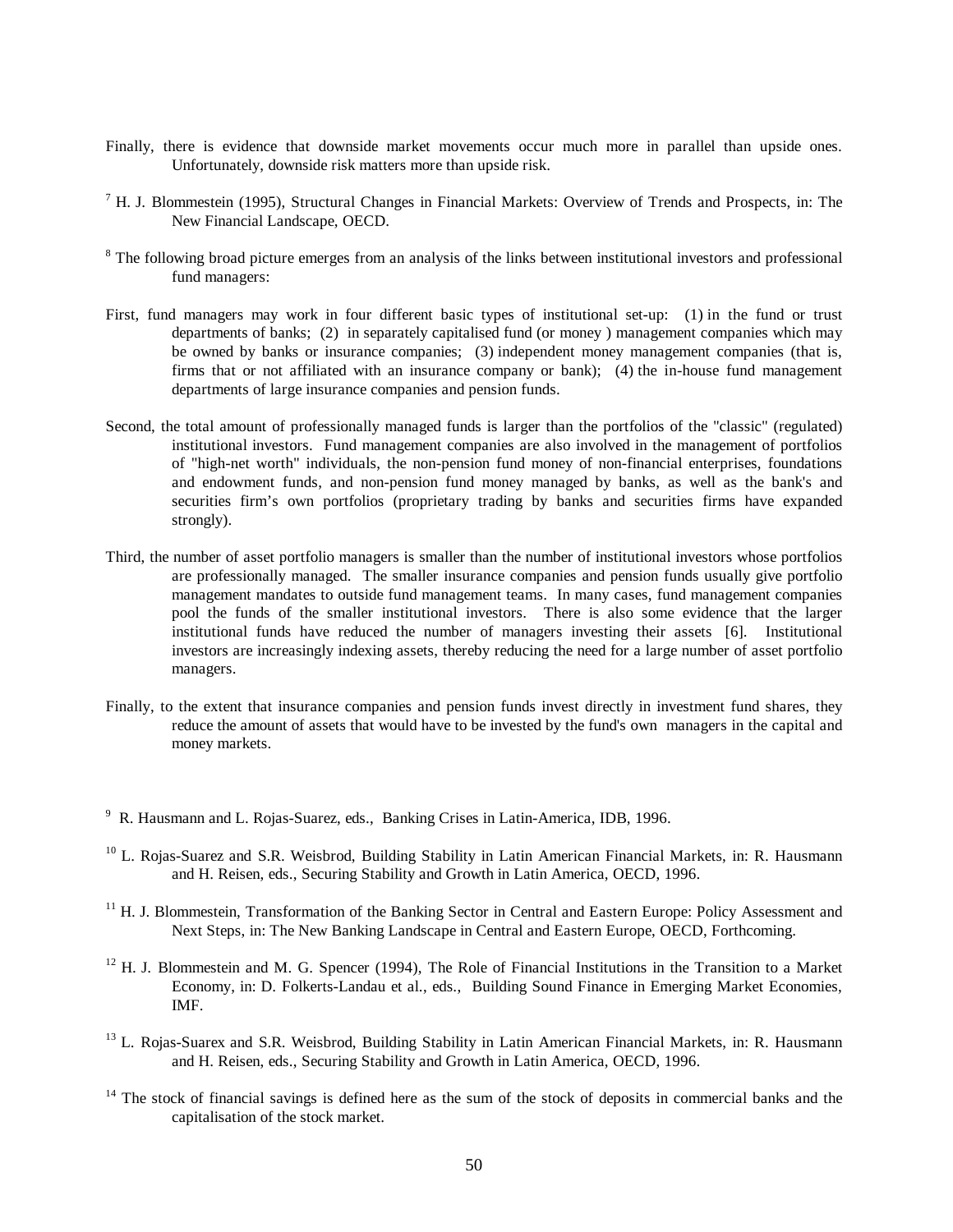<sup>15</sup> The World Bank has calculated that infrastructure investment requirements in east Asian economies could be as high as \$1.5 trillion for the 1995-2004 period. Bond markets are seen as the biggest source of funds [see Financial Times, September 23, 1997, Special section on Asian Infrastructure].

- <sup>19</sup> Hungary (November 1993), the Czech Republic (February 1994) and the Slovak Republic (July 1996)
- 20 Russia is an example of where pension funds exist but are completely unregulated (see EBRD [1996] Transition Report).
- $21$  See Section 4, Table 8.
- <sup>22</sup> See Section 4.
- <sup>23</sup> World Bank (1997), Private Capital Flows to Developing Countries: The Road to Financial Integration, Washington D.C.
- <sup>24</sup> See the section on *The role of foreign institutional investors*.
- <sup>25</sup> World Bank (1997), Private Capital Flows to Developing Countries: The Road to Financial Integration, Washington DC
- <sup>26</sup> World Bank (1997), Private Capital Flows to Developing Countries: The Road to Financial Integration, Washington DC
- $^{27}$  H.J. Blommestein, The Impact of Institutional Investors on OECD Capital Markets, in: Institutional Investors In the New Financial Landscape, OECD, forthcoming.
- $28$  Institutional Investors in the New Financial Landscape, OECD, Forthcoming.
- $29$  See section 5 for details.
- <sup>30</sup> World Bank (1997), Private Capital Flows to Developing Countries: The Road to Financial Integration, Washington DC
- <sup>31</sup> See World Bank (1997), Private Capital Flows to Developing Countries: The Road to Financial Integration, Washington DC and below, this section.
- $32$  Market share as measured by accumulated net premium income; see B. Fischer (1997), The Role of Contractual Savings Institutions in Emerging Markets, in: Institutional Investors in the New Financial Landscape, OECD, forthcoming.
- <sup>33</sup> See World Bank (1994), World Development Report, Washington DC; and F.J. Outreville (1994), Life Insurance in Developing Countries. A Cross-Country Analysis, UNCTAD/OSG/Discussion Paper No. 93, Geneva.

<sup>&</sup>lt;sup>16</sup> See Bank for International Settlements, 67th Annual Report, June 1997.

<sup>&</sup>lt;sup>17</sup> World Bank 1994, Averting the Old Age Crisis.

<sup>&</sup>lt;sup>18</sup> See Institutional Investors, Statistical Yearbook 1997, OECD, Paris, Table 8, p. 28.

<sup>34.</sup> See Tables 3 and 7.